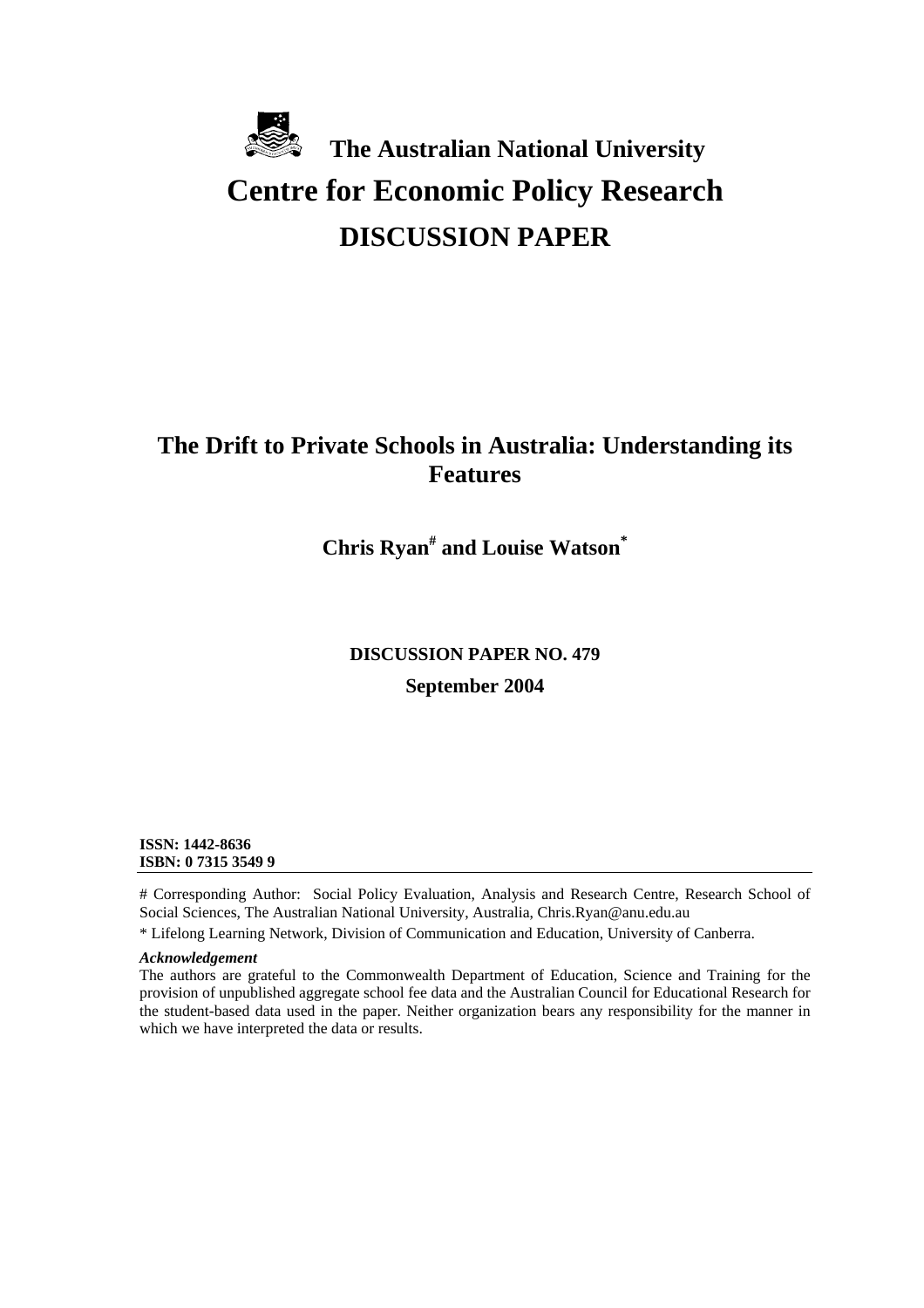## **CONTENTS**

|                               |                                                                    | Page                    |
|-------------------------------|--------------------------------------------------------------------|-------------------------|
| <b>Abstract</b>               |                                                                    |                         |
| 1.                            | Introduction                                                       | 1                       |
| $2_{\cdot}$                   | A framework for understanding the market for private schooling     | $\overline{\mathbf{4}}$ |
| <b>3.</b>                     | Government policy towards private schools from 1960 to the present | 7                       |
| 4.                            | The relationship between schools fees and enrolments               | 13                      |
| 5.                            | The social background of students: 1975 compared with 1998         | 21                      |
| 6.                            | Changes in average school SES between 1975 and 1998                | 30                      |
| 7.                            | <b>Conclusion</b>                                                  | 37                      |
| <b>References</b>             |                                                                    | 40                      |
| <b>Appendix: Data sources</b> |                                                                    |                         |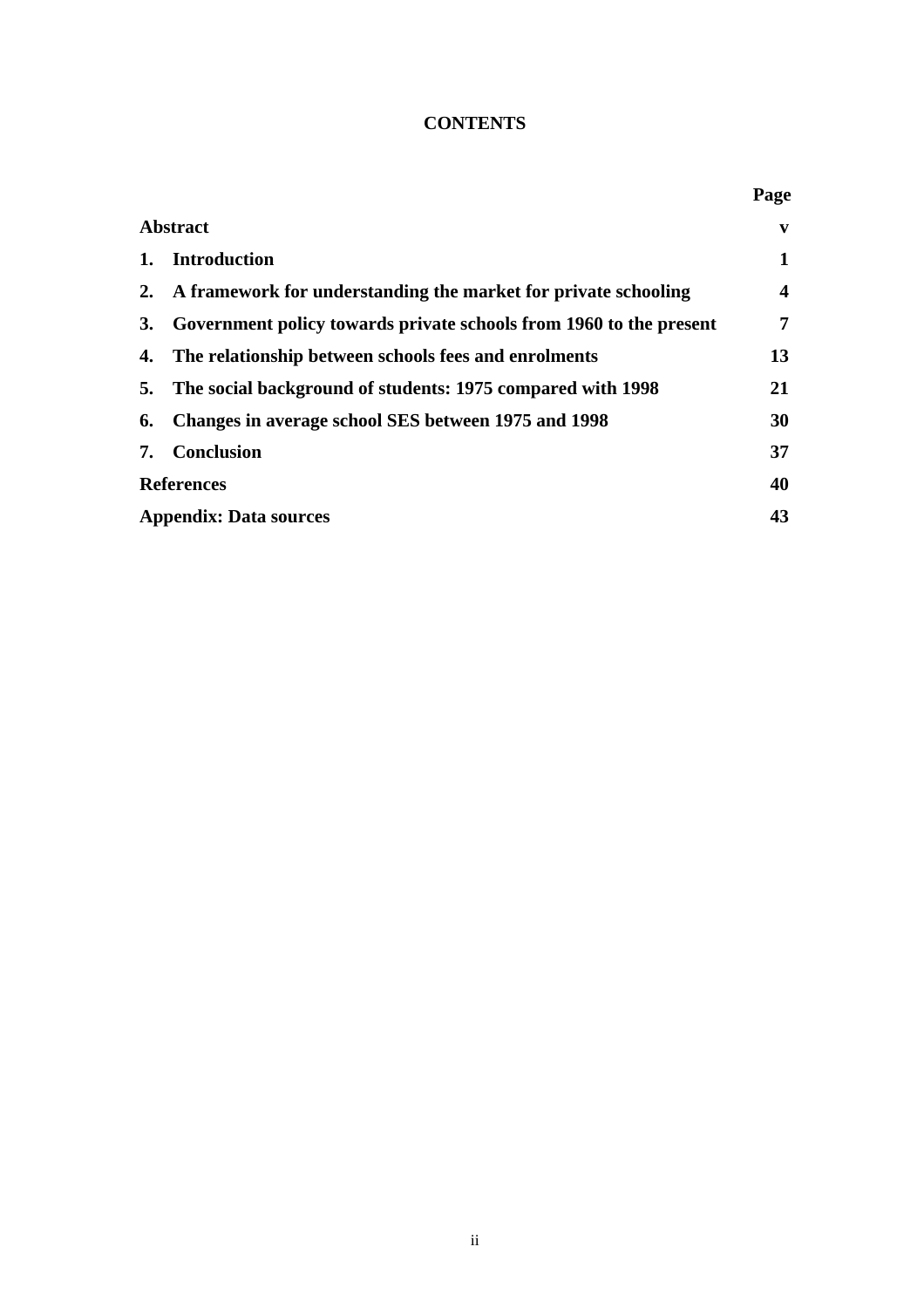### **List of Tables**

|   |                                                                                         | Page |
|---|-----------------------------------------------------------------------------------------|------|
| 1 | Secondary enrolment shares and average SES scores by school type in<br>1975 and 1998    | 24   |
|   | Changes in secondary enrolment shares by sector and SES decile<br>between 1975 and 1998 | 26   |
|   | Number of schools by school type in 1975 and 1998                                       |      |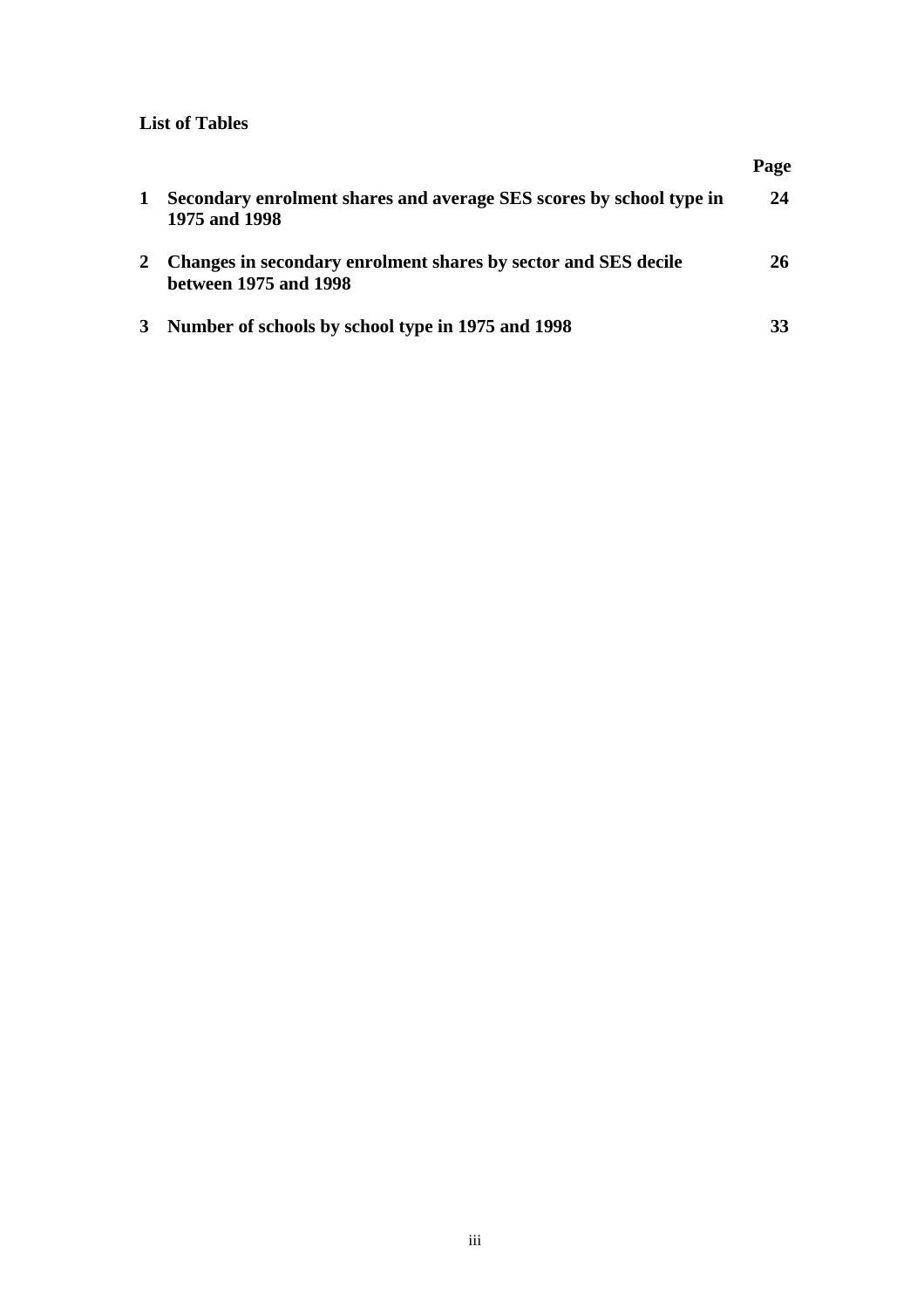## **List of Figures**

|                |                                                                                                                                            | Page                    |
|----------------|--------------------------------------------------------------------------------------------------------------------------------------------|-------------------------|
| $\mathbf{1}$   | <b>Market for private schooling</b>                                                                                                        | $\overline{\mathbf{4}}$ |
| $\overline{2}$ | Commonwealth real per capita recurrent funding to private schools for<br>secondary students: 1970 to 2002 (\$ 2003)                        | 9                       |
| 3              | Private secondary school enrolment share: 1963 to 2002                                                                                     | 12                      |
| 4              | Private secondary enrolment share: 1965 to 2002                                                                                            | 14                      |
| 5              | Private secondary school fees: 1971 to 2002                                                                                                | 15                      |
| 6              | Student: teacher ratios in government and private secondary schools:<br>1970 to 2002                                                       | 16                      |
| $\mathbf 7$    | Student: teacher ratios in private secondary schools compared to<br>government secondary schools: 1972 to 2002                             | 16                      |
| 8              | Government and State government grants as a share of total private<br>school recurrent resources: 1972 to 2002                             | 18                      |
| 9              | Student: teacher ratios in private secondary schools - actual and<br>estimates without Commonwealth grants: 1972 to 2002                   | 19                      |
|                | 10 Private secondary school enrolment shares and real fees: 1972 to 2002                                                                   | <b>20</b>               |
|                | 11 Private secondary school enrolment shares and student/teacher ratios<br>relative to government schools: 1972 to 2002                    | 21                      |
|                | 12 Changes in enrolment share by sector and SES decile between 1975<br>and 1998                                                            | 26                      |
|                | 13 Probability of Independent school enrolment by SES: 1975 and 1998                                                                       | 27                      |
|                | 14 Probability of Catholic school enrolment by SES: 1975 and 1998                                                                          | 28                      |
|                | 15 Probability of Government school enrolment by SES: 1975 and 1998                                                                        | 29                      |
|                | 16 Average SES in secondary schools by sector by SES ranking in 1998                                                                       | 32                      |
|                | 17 1975 and 1998 average SES in government secondary schools by SES<br>ranking                                                             | 33                      |
|                | 18 Distribution of government secondary schools by average SES: 1975<br>and 1998                                                           | 34                      |
|                | 19 Changes between 1975 and 1998 in average government school secondary<br>SES and the government school enrolment share by individual SES | 35                      |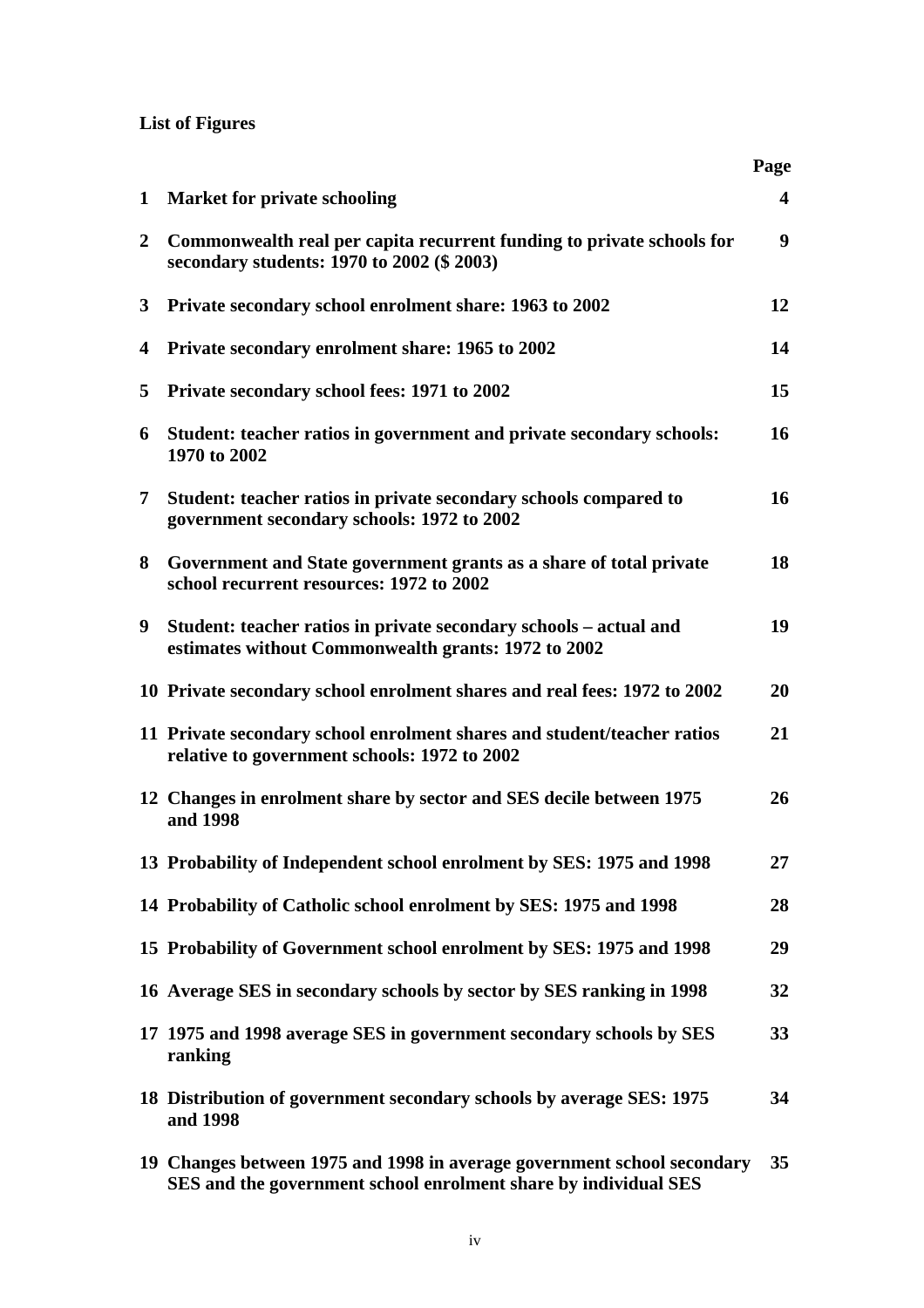#### **ABSTRACT**

Government subsidies have provided a major source of funds to private schools in Australia for three decades. The increasing level of private school subsidies since the mid-1970s has contributed to a steady increase in the proportion of students enrolled in private schools. This growth in the private school share of enrolments was not inevitable, but has been the outcome of government policies. We use an economic framework that focuses jointly on the price and quality of schooling and find that private schools have used government subsidies to increase the quality of their services (ie. to reduce staff: student ratios) rather than to reduce their fees. This strategy has ensured that the 10 percentage point increase in the enrolment share of private schools since 1975 has not substantially altered the socio-economic composition of their student body. One consequence is that a higher proportion of government school students now come from low socio-economic status (SES) backgrounds than 30 years ago. Therefore, schools in the government sector now educate more students from lower SES backgrounds than in 1975. The implications for public policy of these phenomena are discussed and directions for future research identified.

*Keywords*: private schooling, choice, government subsidies, student background *JEL Classification numbers*: I21, I28 and H52.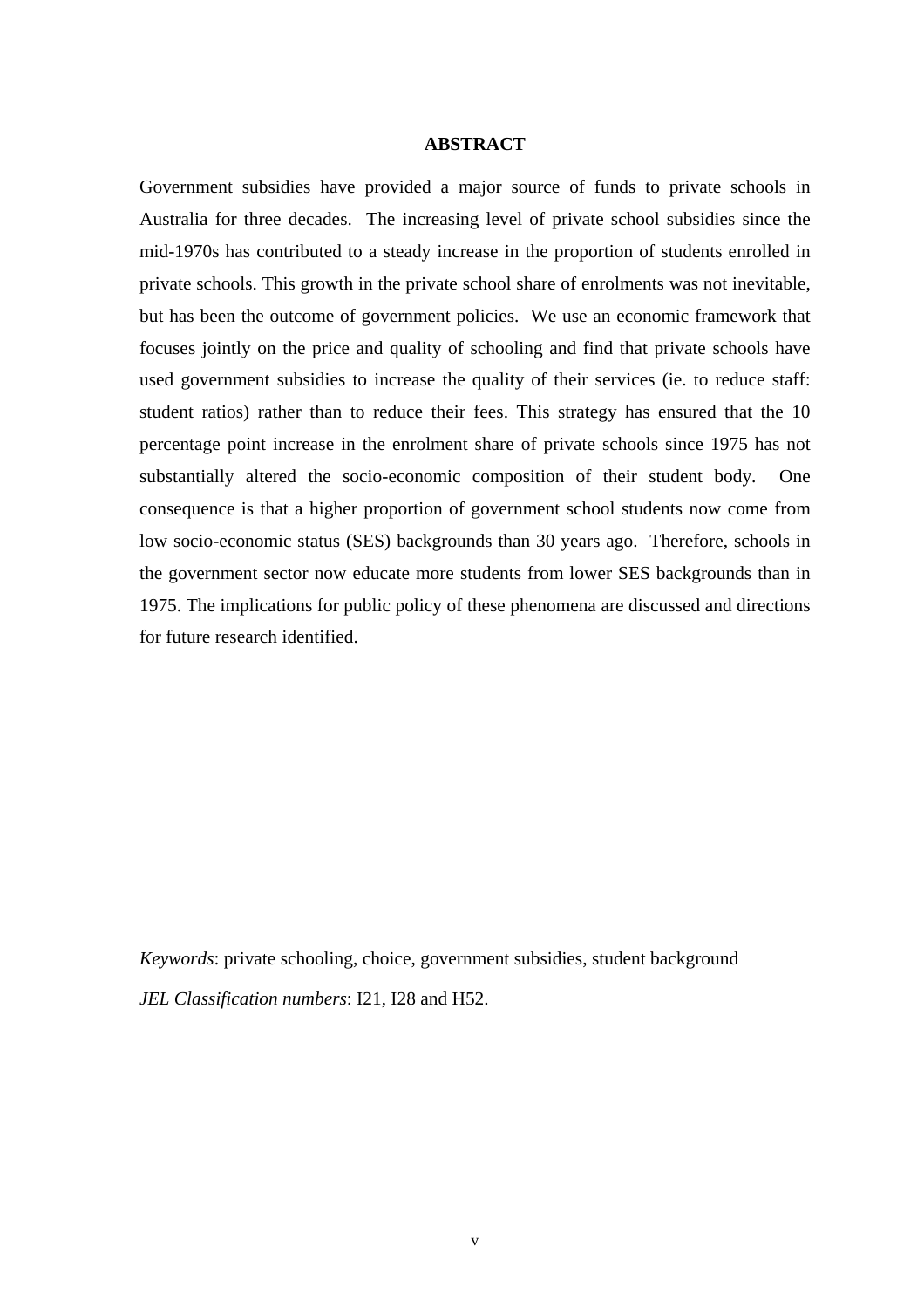#### **1. Introduction**

Since the late 1970s the proportion of school students who attend private schools in Australia has increased by just over 10 percentage points – from one in five students attending private schools in the late 1970s to almost one in three now.

There are many issues of policy and research interest in this development. Where in the social background and school achievement distributions have these new private school enrolees, to the extent that they can be identified, been drawn from? What has been the impact of their transfer on the government school system and the students who remain there? What have been the relative roles of policy, in the form of government per capita subsidies to private schools, and changes in student and parental preferences for private schooling in explaining this transfer? What types of private schools have accommodated the increased enrolments? That is, has the transfer of students also changed the private school sector? What impact has it had on government schools?

The determinants of the shift in enrolments to the private sector are complex. We offer a preliminary analysis based on what historical data reveal about trends in school fees and the change in the socio-economic composition of student populations, but we do not claim to offer a complete explanation. The paper is deliberately descriptive and aims to illustrate some of the factors that have contributed to the transfer of students from government to private schools in Australia. These factors include government funding policy and regulations, the strategic marketing decisions of private schools, and the relative quality of government schools. The interplay of these factors influences the context in which parents choose between private and government schools. To assume that the shift in enrolments from the government to private sector is purely the product of parental choice or that government funding for private schools is merely supporting the choice exercised by parents is simplistic. Such assumptions deny the critical role of government policy in influencing the environment (or "market") in which such choices are made. In this paper, we describe the transfer of students over the past three decades and the policy environment that supported it with the aim of informing and stimulating future work.

The framework we adopt is primarily an economic one. In using an economic framework, we acknowledge the role of non-market factors that affect public and private schooling choices, such as parents' ideological (including religious) preferences and the capacity of schools to meet individual student's needs. These

1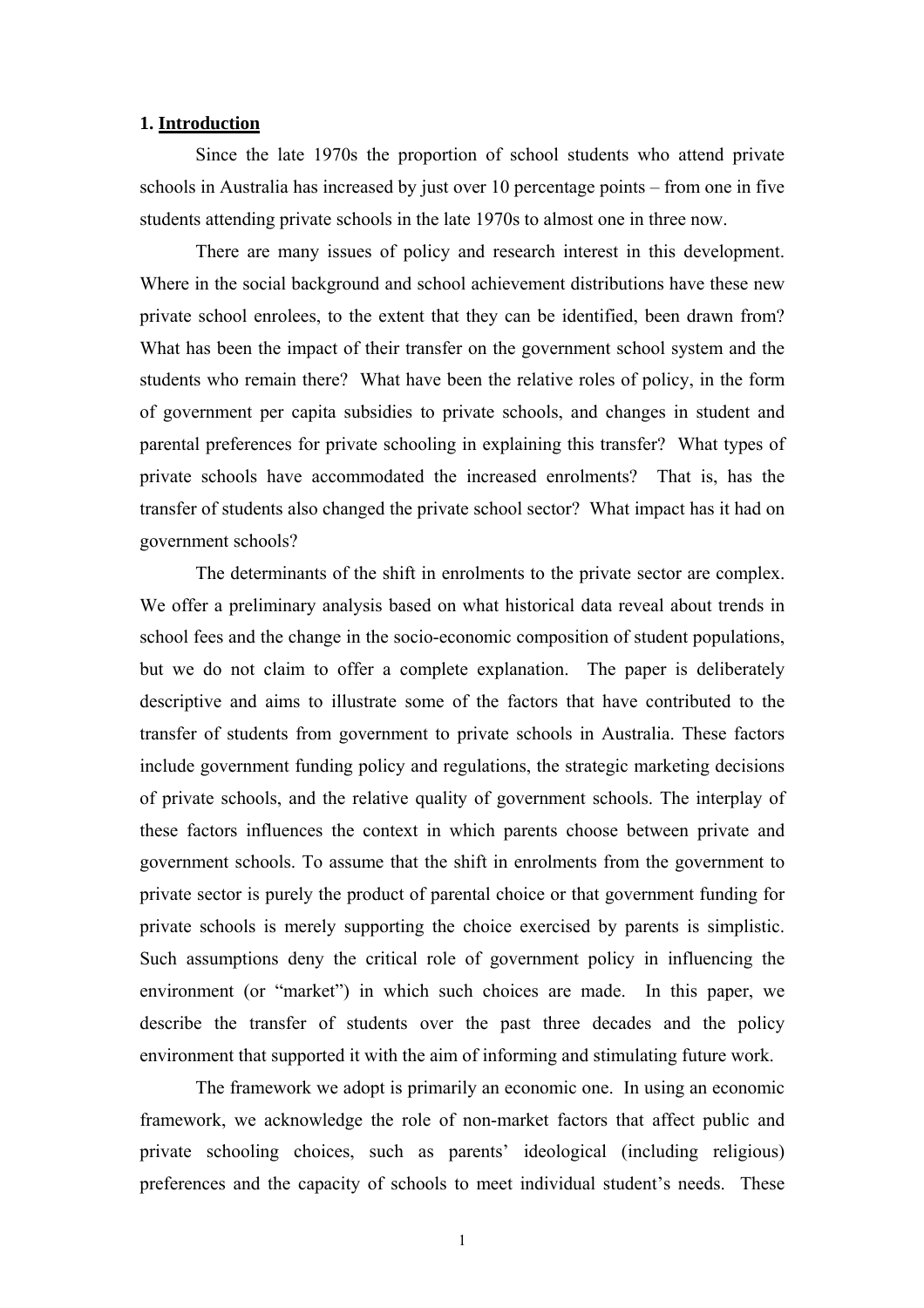factors may have contributed to the drift from public to private schools, but their impact may also have been overstated in the public debate on this issue, compared with the role of economic incentives. This view is based on a number of factors. The first is the observation that private school enrolments were in decline in Australia during the decade before Commonwealth recurrent subsidies were introduced and then increased steadily as subsidies from both Commonwealth and State governments increased. The second factor is that the empirical "story" of the growth in private school enrolments can be told without any reference to changes in preferences – see section two below. Government subsidies may simply have allowed the revelation of pre-existing preferences for higher quality schooling among parents.

Under the economic framework we use, individuals and their parents are assumed to choose between government and private schools according to their financial resources and how they weigh up the costs of private schooling in terms of the fees they pay, with their estimates of the relative benefits it provides. These benefits may include the perceived superior quality of the learning process, the type and range of personal values developed or the nature of the personal contacts made through private schooling. We focus on changes in factors that influence this calculus of benefits against costs: that is, on factors that influence real fees in the private sector and on the relative resources going to schooling in the different sectors. Additional resources have the potential to improve the quality of the learning process, notably but not solely, through improved student: teacher ratios.

Increased payments via recurrent grants by Australian governments have provided a major source of funds to private schools since the late 1960s, but especially since 1973. Private schools may have chosen to use those funds in a number of ways that would have had quite different effects on the social composition of their student bodies. For example, private schools could have decided to reduce fees while maintaining their existing level of school quality *or* to maintain their fees at current levels while using the increased funding to improve school quality. The first strategy – to reduce fees and maintain quality – would be the one most likely to have opened up participation in private schools to students facing binding financial resource constraints from low socio-economic backgrounds.

Previous research has shown that attendance by individuals at private schools in Australia is positively associated with the student's parental educational and occupational background (Western 1983, Anderson and Vervoorn 1983, Vella 1999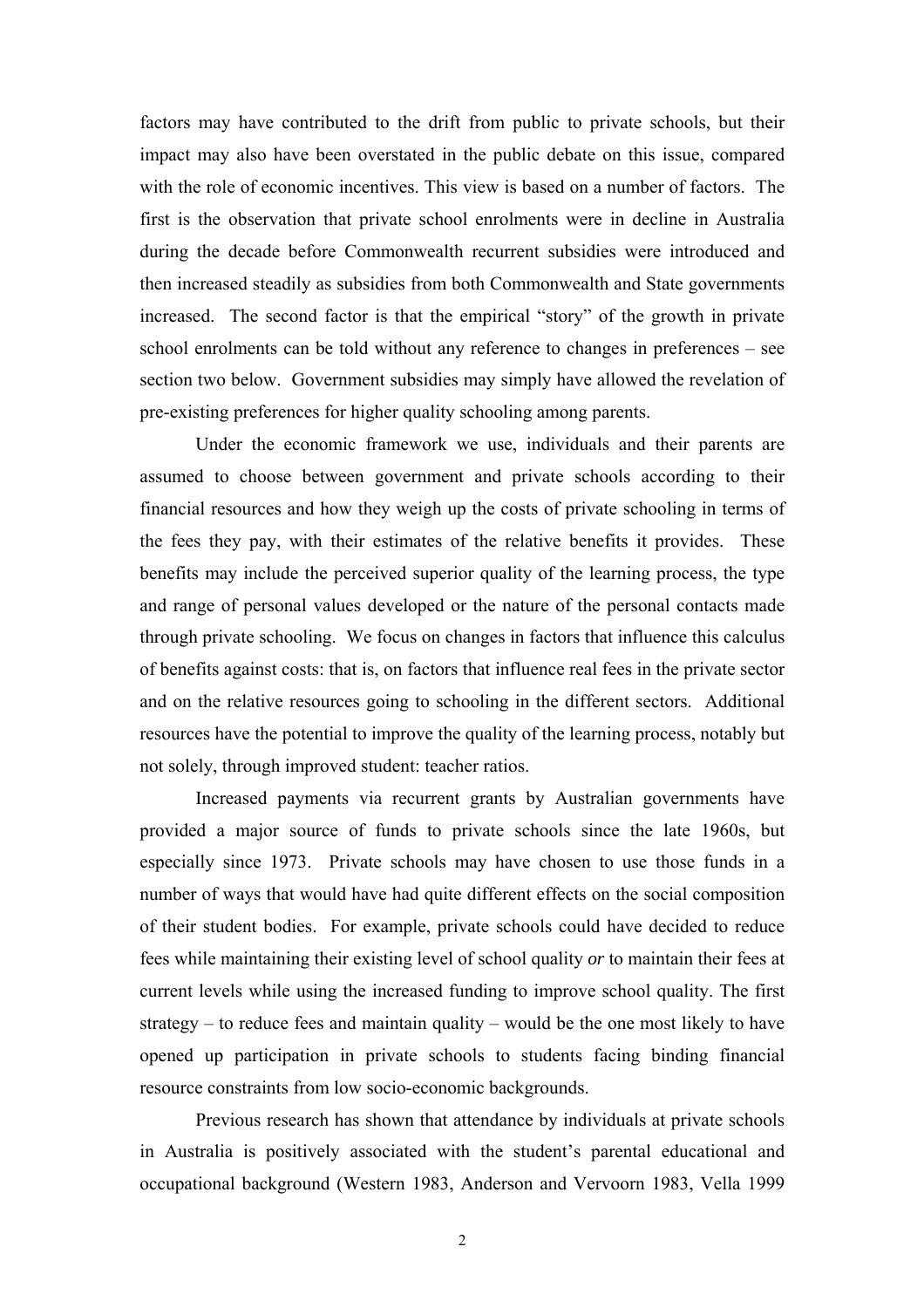and Le and Miller 2003), general neighbourhood socio-economic status (Mukerjee 1999), family wealth (Le and Miller 2003), family income (Preston 2003) and with the types of schools their parents' attended (Graetz 1990). Only Le and Miller (2003) aimed to identify how the relationship between school type and family background may have changed over time but they looked at two cohorts that were quite close together (in mid-secondary school in the mid-1970s and mid-1980s respectively). In this paper, we will examine changes in Australian schools between 1975 and 1998.

The purpose of this paper is three-fold. First, we describe trends in the school enrolment data in detail and set out the government policies that have supported those trends. This includes an analysis of changes in fees and student: teacher ratios in private schools since the introduction of government grants. Second, we analyse the socio-economic background of private school students in the mid-1970s and late 1990s to assess how widely-based the increased enrolment has been. Third, we analyse changes in the average socio-economic composition of schools in both the private and government sectors to assess any impact from the changed enrolment patterns.

The private school sector is not homogeneous and has itself been subject to changed enrolment patterns over the same period. Catholic schools accounted for more than 80 per cent of private school enrolments in the early 1960s but just over 60 per cent in 2002. Their share of primary enrolments is greater than of secondary enrolments. The social backgrounds of students who attend Catholic schools and those who attend schools described as 'Independent' differ substantially, as do levels of government subsidy. Therefore, the enrolment trends and policy parameters applicable to the Catholic and Independent sectors are distinguished throughout this paper.

To provide some context for the remainder of the paper, the next section sets out the analytical framework we consider most useful for understanding forces at work behind the growth in the private school enrolment share since the 1970s. The following section contains a description of government policy towards private schools from the early 1960s to the present. Section four sets out the trends in enrolment data from the 1960s and 1970s and the factors that have shaped enrolments over that period. Section five contains an analysis of data from two cohorts of school students in their middle years of secondary school. The cohorts were in school in 1975 and 1998, respectively. The pattern of private school enrolment by the social background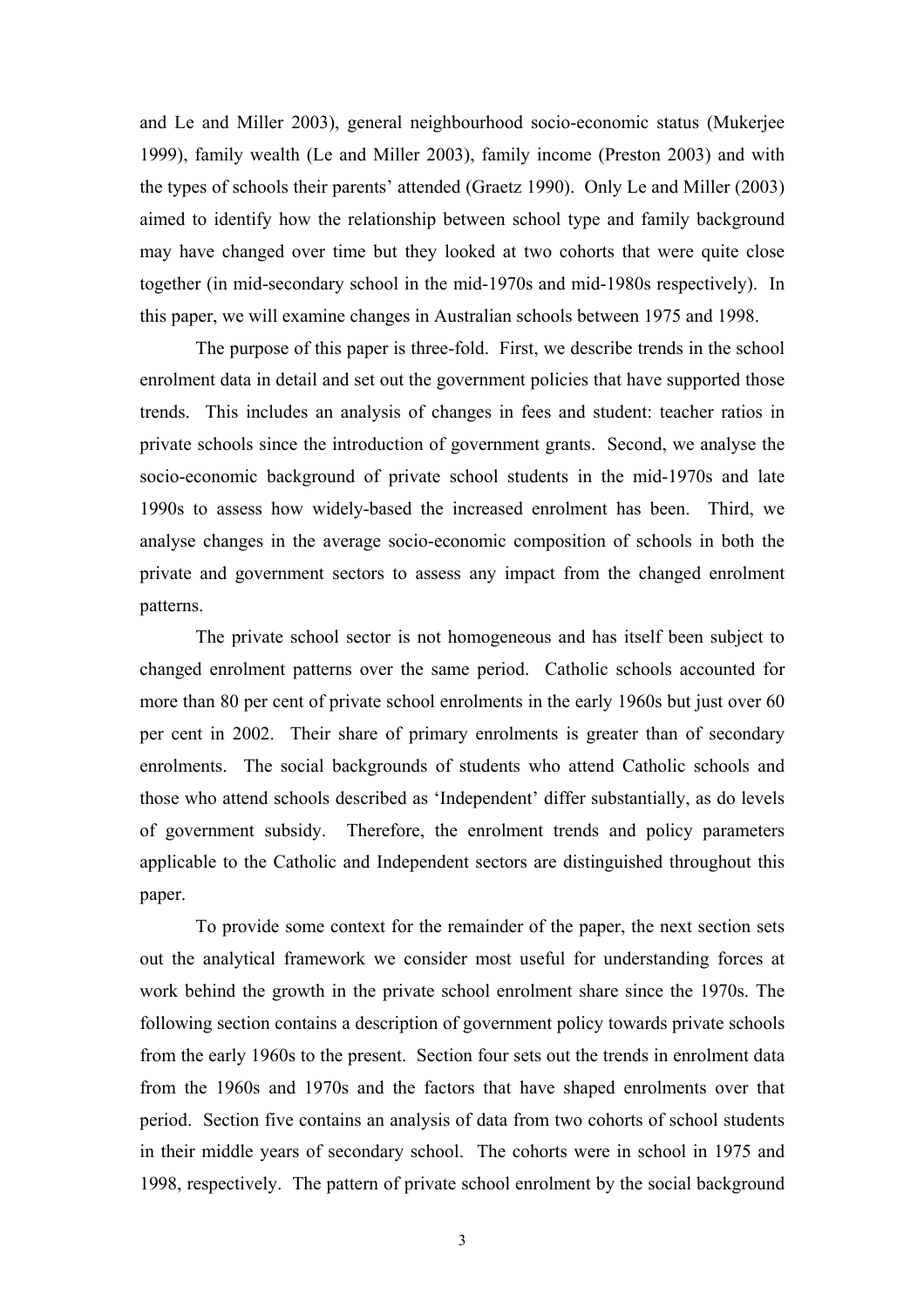of the students in the two cohorts is compared to identify among which groups of students the transfer to private schools has taken place. Section six uses the same data to analyse the impact the growth in private school enrolments has had on government schools. Conclusions are drawn in section seven, along with planned directions for future research.

#### **2. A framework for understanding the market for private schooling**

We assume that the demand by students and their parents for private schooling is similar to that of other goods – for a given level of 'quality', it falls with increases in the associated price, in this case tuition fees. For schools, the cost of provision of places with a given technology increases with the number of places provided, so they are only prepared to offer more places at increased fee levels.

This situation is depicted in Figure 1, which shows the 'downward' sloping demand curve,  $D<sub>I</sub>$ , and 'upward' sloping supply curve,  $S<sub>I</sub>$ , just described. We assume that some initial situation is captured by those curves. The intersection of the demand and supply curves provides the equilibrium per student fee level,  $f_l$ , and number of students in private schools, *q1*, which can also be interpreted here as the private school enrolment share. This is the equilibrium at the prevailing supply technology and for the relevant level of schooling 'quality'.

#### **Figure 1: Market for private schooling**

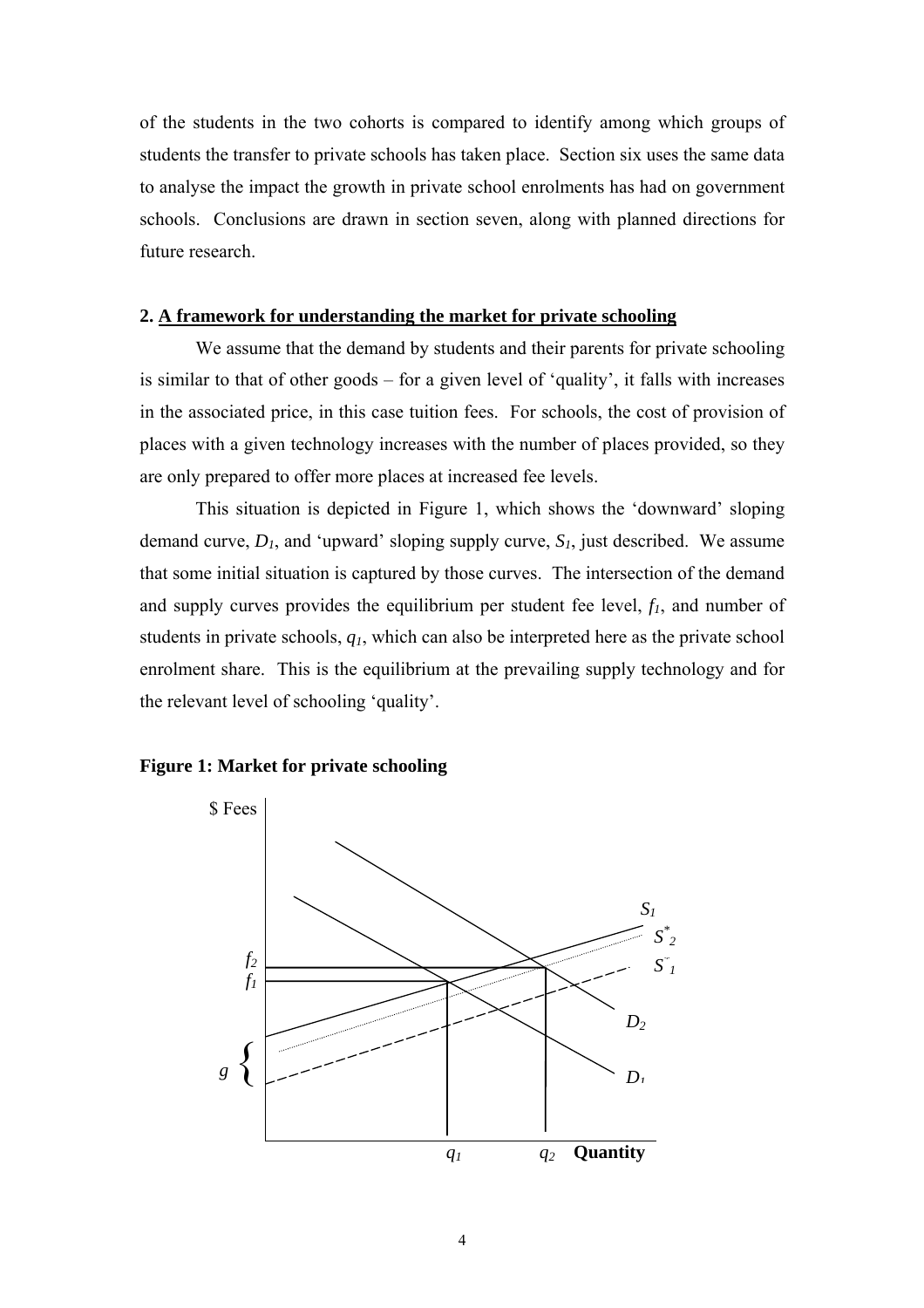In fact, there are families of demand and supply curves, parallel to those depicted in Figure 1, representing alternative levels of schooling 'quality' and supply technologies. One way of characterising these alternatives is in terms of student: teacher ratios. We will assume that lower student: teacher ratio levels provide an improved schooling quality for students.<sup>1</sup> Lower ratios are associated with increased demand at any fee level, so demand curves characterising lower ratios lie to the right of  $D_1$ , such as  $D_2$ . At the same time, lower ratios are associated with increased school costs, for any given number of students. Hence supply curves depicting lower student: teacher ratios lie above *S1*.

Now imagine that the government introduces a subsidy of *g* dollars per student (or increases the existing subsidy by *g*), which is paid to private schools. Private schools can now provide places at the existing student: teacher ratios more cheaply than before, so the supply curve could move to  $S^*$ . This would lower the equilibrium fee paid for private schooling, and would lead to an increase in the observed private school enrolment share.

As will become evident, this is not how private schools seem to have responded to changing levels of government subsidies since the 1970s. Instead, they have used these subsidies to improve the quality of the schooling they have offered. They have lowered student: teacher ratios**,** with a view to increasing the perceived quality of their schooling service. That is, rather than move to the supply schedule  $S^*$ , private schools moved to a supply schedule like  $S^*$ <sub>2</sub> in Figure 1. It includes the government subsidy and involves a higher level of costs and 'quality' than the original supply schedule. The demand curve associated with that higher level of quality is  $D_2$  not  $D_1$ . Consequently, the point  $\{q_2, f_2\}$  provides the new equilibrium.

As depicted in Figure 1, the new equilibrium involves both higher levels of per student fees and an increased private school enrolment share. The increased enrolment share from the first equilibrium to the second involved no trade off in fees for private schools and, as depicted, provided a greater increase in the private enrolment share than retaining the original student: teacher ratio. Note that in this

<span id="page-9-0"></span><sup>&</sup>lt;sup>1</sup> Student: teacher ratios will be related to average class sizes in the sectors. The international literature on the impact of additional resources and lower class sizes on student performance is contentious – see Hanushek (1986, 2003) and the re-analysis of his data by Kreuger (2003). Student: teacher ratios may be a poor measure of quality, but all key stakeholders – parents, teachers and governments – certainly act as though they reflect important dimensions of quality and allow improved student learning outcomes.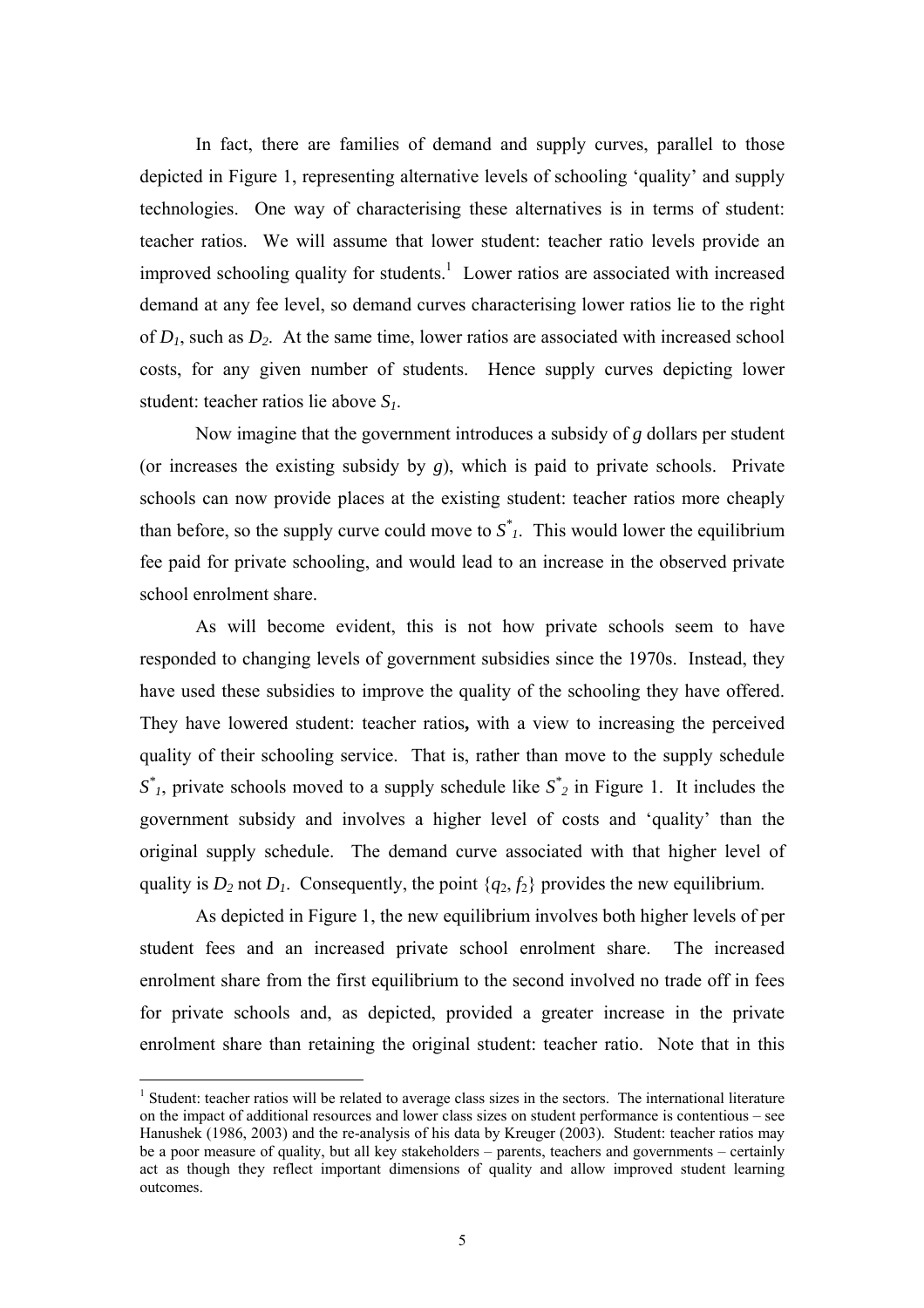characterisation, the increase in the enrolment share did not involve any change in preferences towards private schools, but rather reflects the pre-existing demand for higher quality schooling.

It is worth focussing on how private schools might have used the recurrent grants they have received from government. Since most private schools are nonprofit organizations, it follows that recurrent revenue is approximately equal to recurrent expenditure in the sector, or:

$$
(1) \t(f+g) * s \t\t \approx \t A + t * w * (1-c) \t or
$$

$$
f \qquad \approx \qquad A/s + t/s * w * (1 - c) - g
$$

where *f* represents average per student fees in the sector, *g* is the average per student government grant, *s* is the number of students, *A* are fixed administrative costs, *t* is the number of full-time equivalent teachers, *w* is the teacher remuneration package and *c* are the contributed services provided by non-remunerated teachers (especially members of religious orders in the Catholic sector).

Using equation (1) and leaving aside fixed administrative costs, increased government grants might have been used for one of four purposes in the private sector: to reduce fees below what they would have been; to increase the number of staff per students above what it would have been (reduce student: teacher ratios); increase the remuneration of teachers above what it would have been; and cover the loss of contributed services. Of course, the additional resources from the grants could have been used towards all of these purposes.

However, any use will affect the composition of demand for private schooling. Strategies that reduce fees to their minimum would be likely to encourage demand from families who are the most resource-constrained. Those that focus on improving quality and leaving fees unchanged might induce demand from parents who are relatively indifferent to fee levels but concerned about the quality of the learning environment offered to their children. The balance between fee reduction and quality improvement strategies adopted in private schools will have determined the type of student who transferred between the sectors to cause the 10 percentage point increase in the private enrolment share since the 1970s.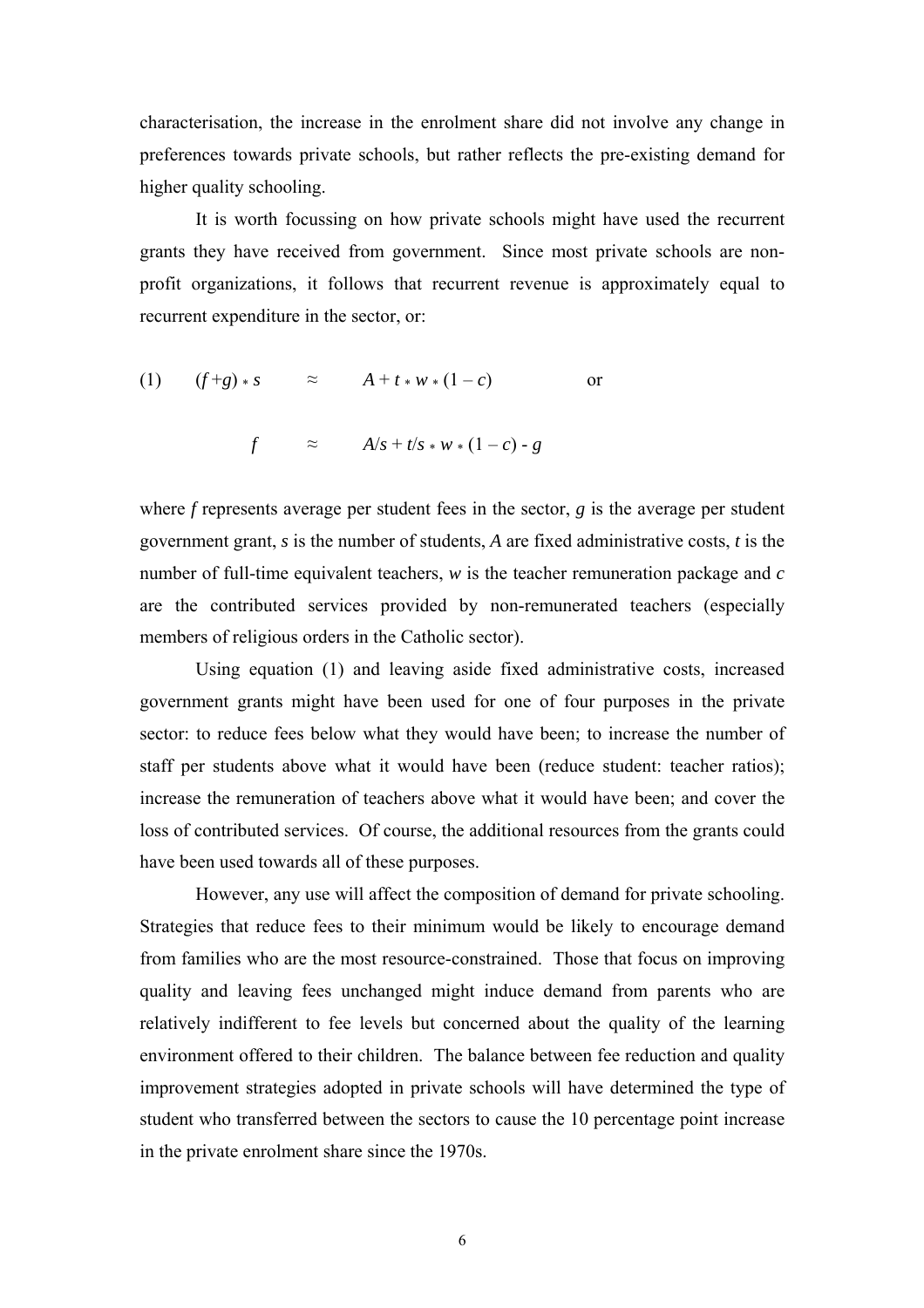Of course, the curves in Figure 1 could have been drawn differently, so that neither the fees nor the enrolment share increased. However, the description of the abstract 'market' just given corresponds in important ways with the 'story' of changes in the enrolment share of private schools. Since the late 1970s, the observed increase in the private school enrolment share has been associated with increasing levels of government subsidy, higher private school fees and lower student: teacher ratios in both absolute terms and relative to those of government schools. In addition to describing the trends in the enrolment share, later sections will also describe changes in real fees and student: teacher ratios since Australian governments began to provide recurrent funding for private schools.

#### **3. Government policy towards private schools from 1960 to the present**

In Australia, the Federal government is not responsible for education but is able to make specific purpose grants to States and Territories under Section 96 of the Constitution. Using this provision, the Commonwealth's funding role in education developed during the  $20<sup>th</sup>$  Century to the extent that it now allocates some \$6.6 billion towards funding schools, two-thirds of which is allocated to private schools. In 2004, \$4 billion in Federal funding was expended on private schools and \$2 billion on government schools (Department of Education, Science and Training 2004:180). The Commonwealth's contribution to schools funding is relatively small compared to State and Territory governments, which allocate over \$16 billion per annum to government schools and \$3 billion to private schools (Productivity Commission  $2004$  $2004$ )<sup>2</sup>

Commonwealth support for private schooling began in the early 1950s when the Prime Minister, Robert Menzies, provided taxation concessions for private school fees and donations to school building funds. In 1957, the Commonwealth government provided interest subsidies to assist the establishment of private schools in the Australian Capital Territory. In 1964, the Commonwealth introduced scholarships for senior secondary school students and capital grants for science facilities – which applied in both government and private schools.

The size of the private schools sector in Australia has always been relatively large due to the high proportion of schools – mainly at the primary level – supported

<span id="page-11-0"></span><sup>&</sup>lt;sup>2</sup> In 2004 prices, excluding user cost of capital.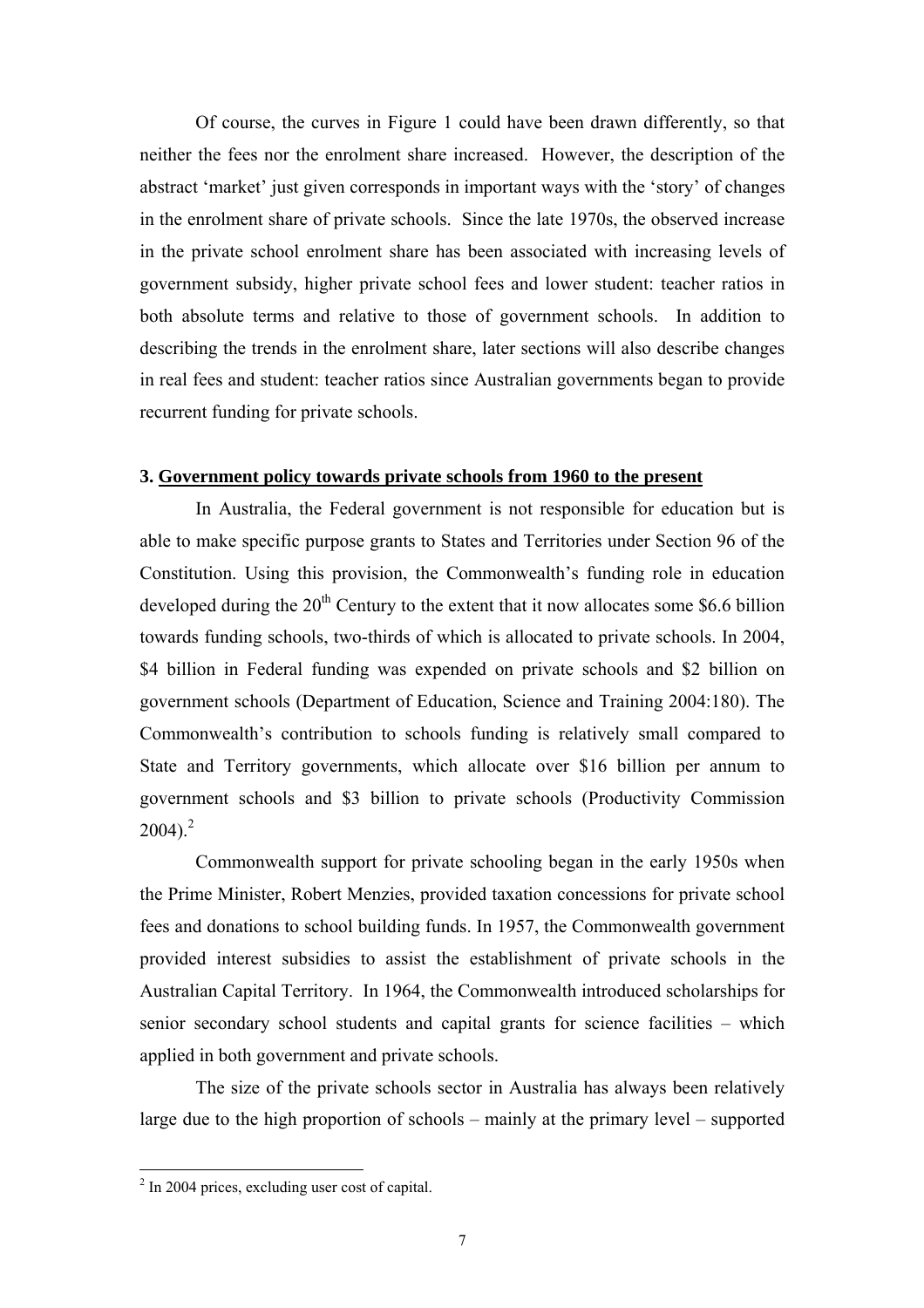by the Catholic church.<sup>3</sup> By the early 1960s, the impact of the post-war baby boom, increasing rates of secondary school participation and a decline in the educational contribution of religious orders meant that most Catholic private schools were struggling to provide education services to the standard of government schools. The Catholic sector's share of total enrolments declined from 19.5 per cent in 1965 to 17 per cent in 1973. The private sector's enrolment share as a whole fell from 23.3 per cent in 1966 to a trough of 21.1 per cent in 1977. To arrest the declining enrolment share of Catholic schools, a successful political campaign was waged for government recurrent subsidies to private schools (Albinski 1966, Hogan 1984). In 1967, the governments of Victoria and New South Wales introduced financial assistance to private schools for recurrent purposes and in 1969, recurrent grants for private schools were introduced in the remaining States (Smart 1978, Praetz 1982:13).

A major break in Commonwealth policy also occurred in 1969 when the Commonwealth government introduced direct annual subsidies to private schools in the form of a recurrent grant per student. Prior to 1969, Commonwealth support for private schooling had been largely indirect through personal income tax breaks. The tax deductibility of school tuition fees remained in place from 1952-53 until 1973-74 when it was replaced by a tax rebate. The rebate was initially worth about one third of the deductibility arrangements in real terms and then it fell over time and was abolished in the 1985-86 budget. Many State and Territory governments provided interest subsidies to private schools for capital purposes until well into the 1990s. Donations to school building funds are still tax deductible and the Commonwealth government also provides capital grants and targeted assistance to private schools.

Commonwealth recurrent funding per student saved the Catholic schools sector from further decline and the General Recurrent Grants (GRG) Program is the centrepiece of Commonwealth funding for private schools today – accounting for \$3.8 billion (94 per cent) of total Commonwealth outlays on private schools (Department of Education, Science and Training, 2004). A comprehensive needs-based General Recurrent Grants Program was installed in 1974, on the advice of an Interim Committee for the Australian Schools Commission (chaired by Professor Peter Karmel) in 1973. The Karmel Committee measured the "need" of private schools in

<span id="page-12-0"></span><sup>&</sup>lt;sup>3</sup> In countries where there are no government operating subsidies to private schools, such as the USA and the UK, private schools usually enrol no more than 15 per cent of all students. In contrast, in 1965, 24 per cent of Australian school students were enrolled in the (then unfunded) private sector, of which 82 per cent were in Catholic schools (Australian Bureau of Statistics, Cat. No. 4221.0).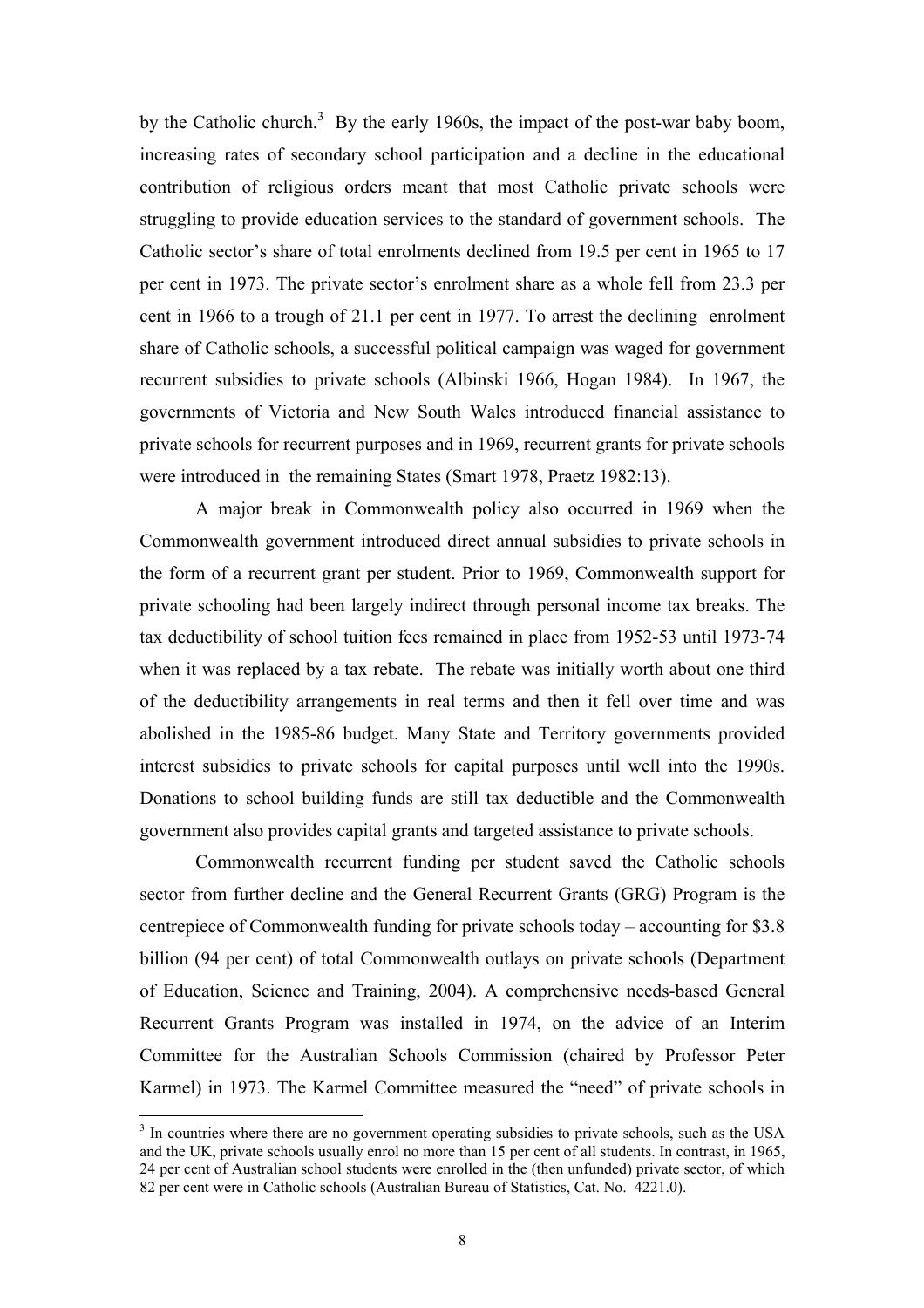terms of their total level of expenditure using a Schools Recurrent Resources Index (SRRI) that placed schools in one of eight funding categories. (Interim Committee 1973). The system was revised in 1985, moving to a measure of school's income – the Education Resources Index  $(ERI)$  – and schools were grouped into twelve funding categories on the basis of their ERI score. Schools with an ERI rating of 88 or above (high income schools) were placed in Category 1 and received the lowest grant per student. Schools with an ERI rating of 0-10 were placed in Category 12 and received the highest level of government funding (Department of Education, Science and Training, 2000).

**Figure 2: Commonwealth real per capita recurrent funding to private schools for secondary students: 1970 to 2002 (\$ 2003)** 



Commonwealth funding per student for private schools increased steadily in real terms from 1974, as illustrated in Figure 2. State and Territory governments also continued to subsidise private schools after 1974, providing about one-third of the total subsidy from both levels of government (ie. the average State grant per student is around half the Commonwealth rate). State and Territory grants generally increased in line with Commonwealth subsidies (Watson 1998).

During the 1980s, the Commonwealth government tried to close loopholes in the ERI system that allowed schools to obtain a more favourable funding category by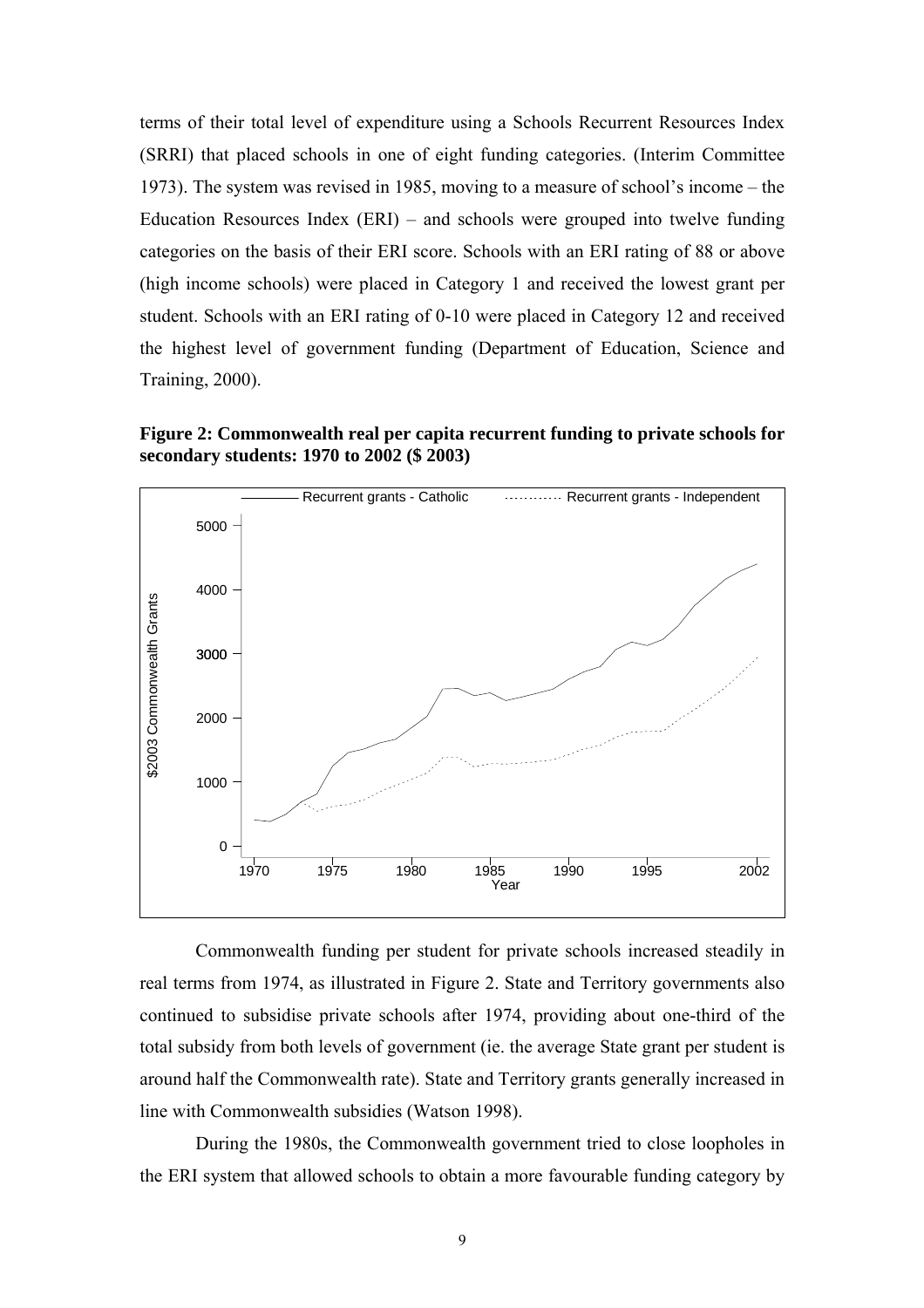reducing their fees. In the mid-1980s, the Commonwealth introduced a "maintenance of effort" provision that required schools seeking a more favourable funding category to demonstrate that they had increased their private income (ie. tuition fees) over the past three years. This created a "Catch-22" situation where schools meeting the "maintenance of effort" criteria were effectively disqualified from demonstrating increased "need". These restrictions may have contributed to the observed increase in private school fees from the mid-1980s (see Figure 5 below).

In 1996, the Commonwealth government initiated a review of its General Recurrent Grants Program. As a result, in 2000 the ERI-based system was replaced with an SES-based system that estimated the capacity of schools to raise private income based on the socio-economic status of their students. Under the SES-based system, the socio-economic status of private school students is determined by the average SES of their census collection district, indicated by their home address. This information is aggregated to obtain an average SES for each school on a scale of 65 to 135. Schools are placed in a funding category according to their place on the funding scale. For a discussion of the relative merits of the SES-based model, see Watson (2003).

When the SES-funding scheme was introduced in 2000, the Commonwealth government provided further increases in funding to private schools, particularly to schools at the higher end of the SES distribution (ie. those with an SES score above 110). Many of these were high-fee schools previously in Funding Categories  $1 - 3$ . The Commonwealth government also promised that schools disadvantaged by the new system would have their funding maintained at previous levels, so a quarter of private schools continued to be funded at their previous rate. The Catholic school system was awarded an SES ranking of 96 between 2000-2004 without reference to the home addresses of their students. From 2005, the Catholic system has been incorporated into the SES funding scheme with over 40 per cent of its schools having their funding maintained at SES 96, which is 56.25 per cent of Average Government School Recurrent Costs (AGSRC).

Annual increases in Commonwealth funding to private schools is also provided through the indexation mechanism chosen to adjust Commonwealth grants each year – the AGSRC Index – which in recent years has increased at more than three times the annual rate of the Consumer Prices Index (CPI). The combined impact of the AGSRC index and government funding policy is that average Commonwealth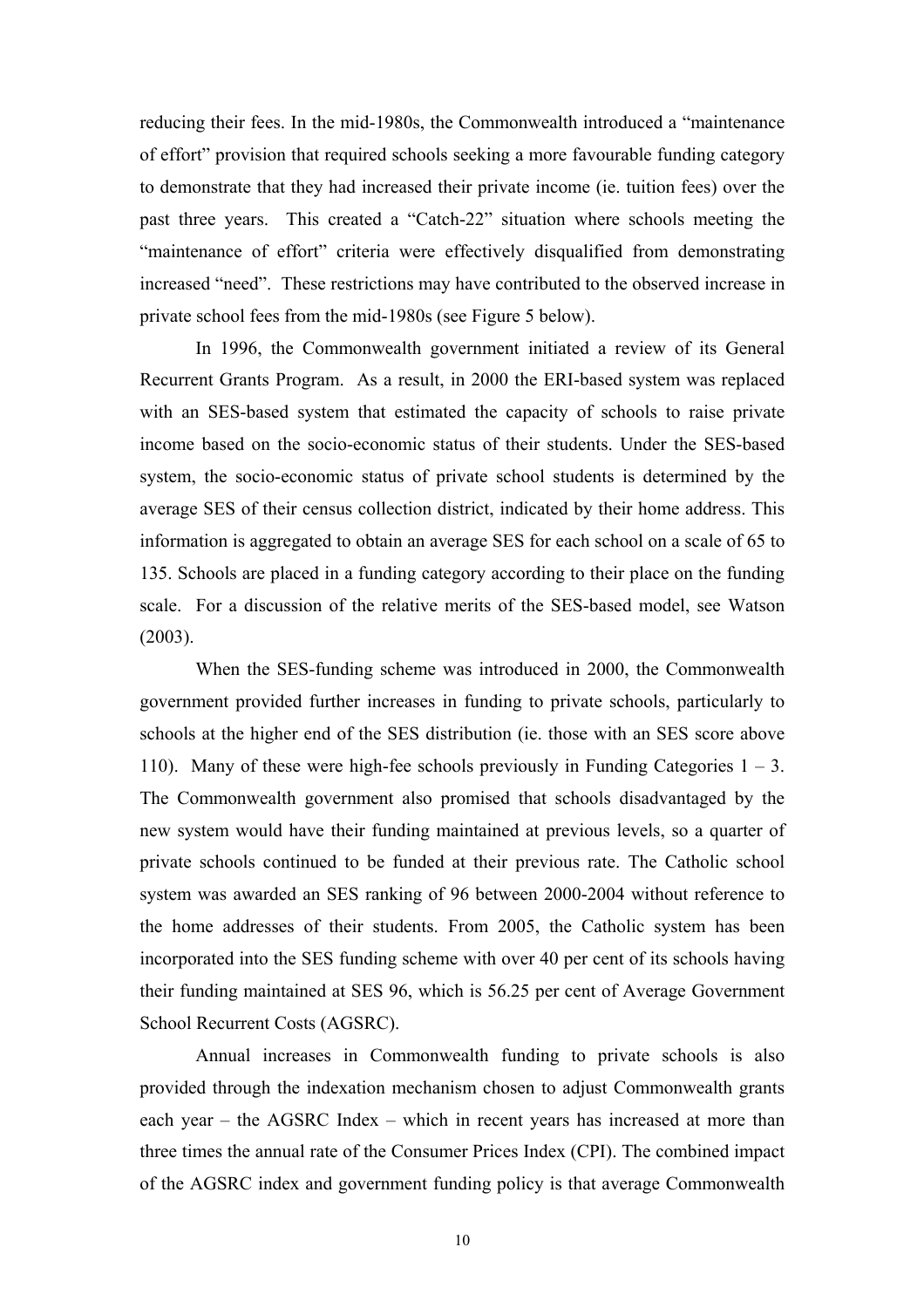recurrent funding per student to private schools increased by 6.3 per cent per annum between 1999-00 and 2003-04 (*Commonwealth Budget Papers*, ABS *Schools Australia* Cat. No. 4221.0)[.4](#page-15-0)

From 1985 to 1996, the Commonwealth government in partnership with State and Territory governments applied a set of guidelines called the "*New Schools Policy*" which acknowledged the potential adverse impact on the government school sector of untrammelled growth in private schools. The *New Schools Policy* guidelines were intended to promote the principle of "planned educational provision", to maximise the use of resources and to discourage the duplication of school services. Under the guidelines, prospective new private schools were required to demonstrate that their existence would not have an adverse impact on existing schools in their area – both government and private. If successful, Commonwealth recurrent funding was provided up to a maximum number of students. Existing schools seeking to increase their maximum enrolment level were required to re-apply under the *New Schools Policy*. A minimum enrolment level also applied to prospective new schools. In 1988, the Federal government introduced an additional measure to the *New Schools Policy*, limiting the funding of new independent private schools to the lower funding levels – Categories 1 to 6 (Department of Employment, Education and Training 1989:14).<sup>5</sup>

The *New Schools Policy* may have been effective in restraining growth of the private sector during the decade in which it was in place. Between 1986 and 1995, the proportion of total students enrolled in private schools increased by an average of 0.32 percentage points per year, compared with an annual average increase of 0.45 percentage points in the decade to 1985. Since the *New Schools Policy* was abolished in 1996, the private school sector's enrolment share has increased at a faster rate than during the previous decade – an average of 0.38 percentage points per year between 1995 and 2003 (Australian Bureau of Statistics, Cat. No.4221.0).

Figure 3 shows the private school sector's share of school enrolments from 1963 to 2002. In addition to its share of total enrolments, the sector's shares of primary and secondary enrolments are shown separately. A number of features are noteworthy. First, the private school sector's share of secondary school enrolments has exceeded its share of primary enrolments over the entire period covered by the graph. Second, the private enrolment share fell from the early 1960s through to the

<span id="page-15-0"></span><sup>&</sup>lt;sup>4</sup> Compared to an average annual increase of 3.7 per cent per student in government schools.

<span id="page-15-1"></span> $\frac{5}{10}$ . This provision did not apply to schools that were part of systems, such as Catholic schools.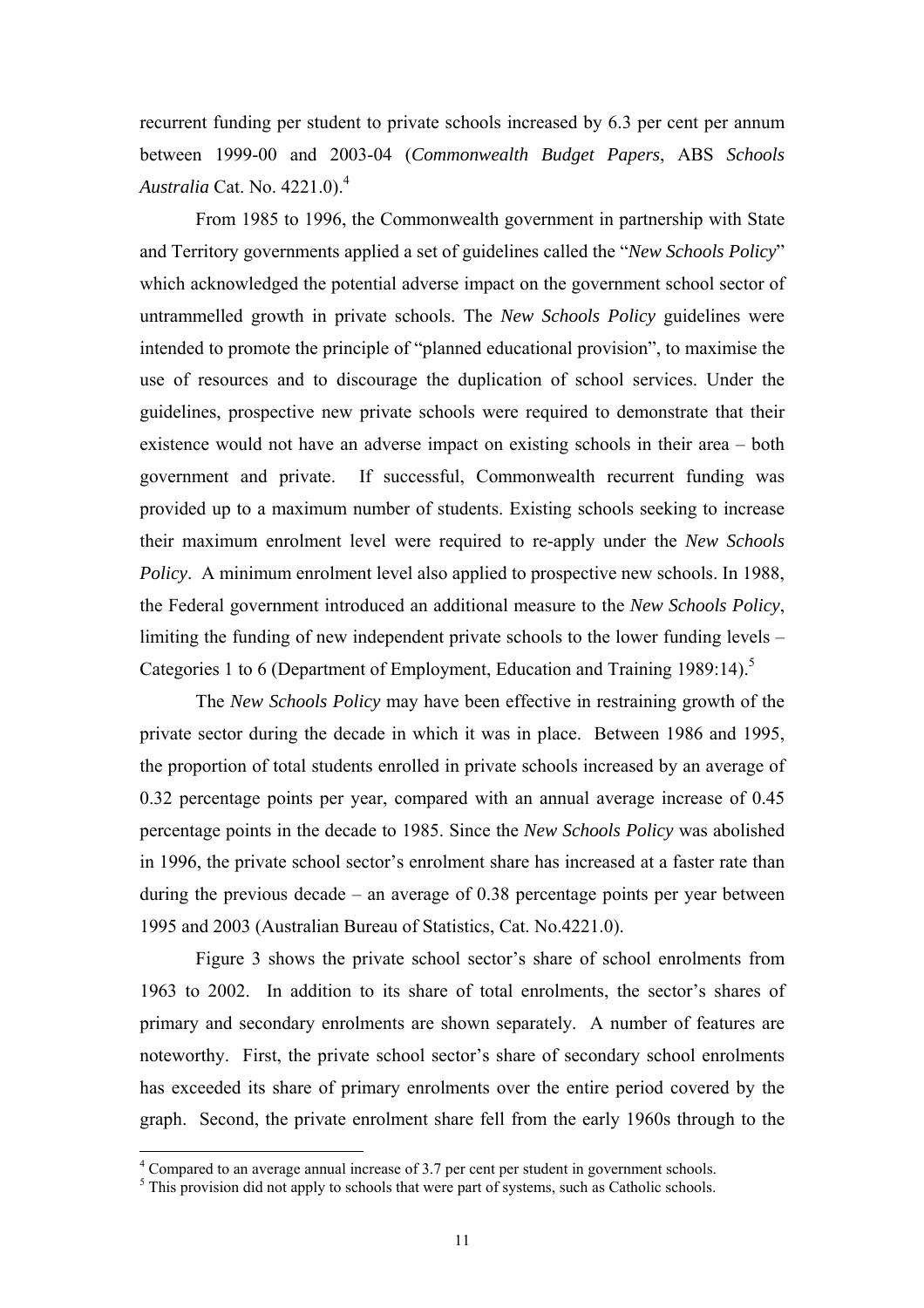late 1970s, in fact until well after the introduction of recurrent funding from the Commonwealth. Third, since the late 1970s the private enrolment share has grown consistently, and was about 10 percentage points higher in 2002 than its low of the late 1970s. The increase in the secondary school share over this period was higher – closer to 13 percentage points. Fourth, the increase over the period was not uniform, with some 'pauses' in the growth in the private enrolment share. Growth in the secondary share stagnated twice, in the recessions of the early 1980s and 1990s – both periods associated with strong increases generally in Year 12 retention in Australia, which was concentrated in government schools. However the growth in the private share of primary enrolments also slowed in the latter period, which suggests some other factor may have been at work, such as the impact of the *New Schools Policy* between 1985 and 1996.



**Figure 3: Private school enrolment share: 1963 to 2002** 

Williams (1985) analysed the determinants of the private enrolment share from 1963 to 1983. He found that student: teacher ratios in the private sector had a positive effect on the enrolment share, while increases in the government sector's student: teacher ratios had a negative impact on the private enrolment share. The enrolment share also rose with government grants and contributed services. Williams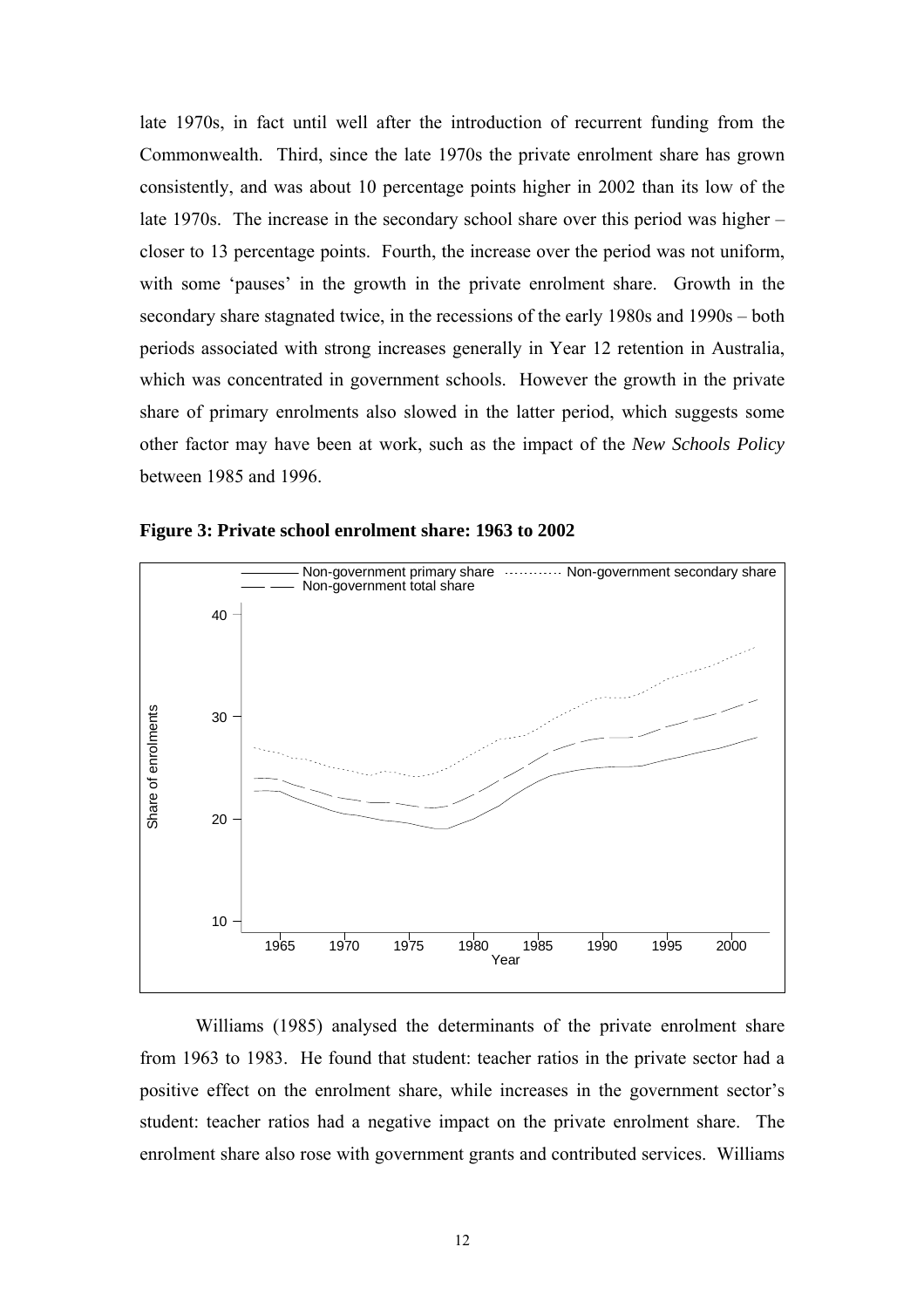found that improved student: teacher ratios in the private sector provided by government funding had a more positive impact on the enrolment share than improvements financed from private sources (increased fees).

In summary, Commonwealth government subsidies to private schools have increased steadily in real terms since 1974. From 1985 to 1996, government subsidies were provided within a regulatory framework that sought to restrain the growth of private schools and encouraged schools to maintain their fees in real terms. Since 1996, there have been no restrictions on the growth of private schools other than normal registration requirements. Since 2000, general recurrent subsidies are allocated within an SES-based funding scheme that does not take into account the fees charged by private schools. Thus private schools are no longer encouraged to maintain their fees, nor discouraged from reducing them. Private school enrolments have increased since 1977 with higher proportions at the secondary level. Secondary school enrolments stagnated twice, during the recessions of the early 1980s and early 1990s. The growth in primary school enrolments has slowed a little since 1985. Factors that appear to influence the pattern of enrolment growth include government regulations such as the *New Schools Policy*, and other factors, such as the level of government subsidies and changes in student: teacher ratios, that are explored in the next section.

#### **4. The relationship between school fees and enrolments**

While our earlier discussion dealt in aggregate with the private school sector, much of the discussion that follows will identify separately trends and developments in the Catholic and Independent school sectors. Moreover, from this point much of the analysis will focus on developments in secondary schools for a number of reasons. First, the private school enrolment share is highest there. Second, the data we use later to look at the social background of students relates to secondary school students. Third, the focus of community concern about differences in school operation and student performance and behaviour typically relates to secondary schools and their students. Ultimately, it is also the point where the 'success' and 'failure' of students and their schools are measured through public assessment in Australia.

Figure 4 shows the enrolment shares of the Catholic and Independent secondary school sectors separately over the period 1965 to 2002. The Catholic sector has the larger secondary enrolment share, 21.3 per cent compared with 15.6 in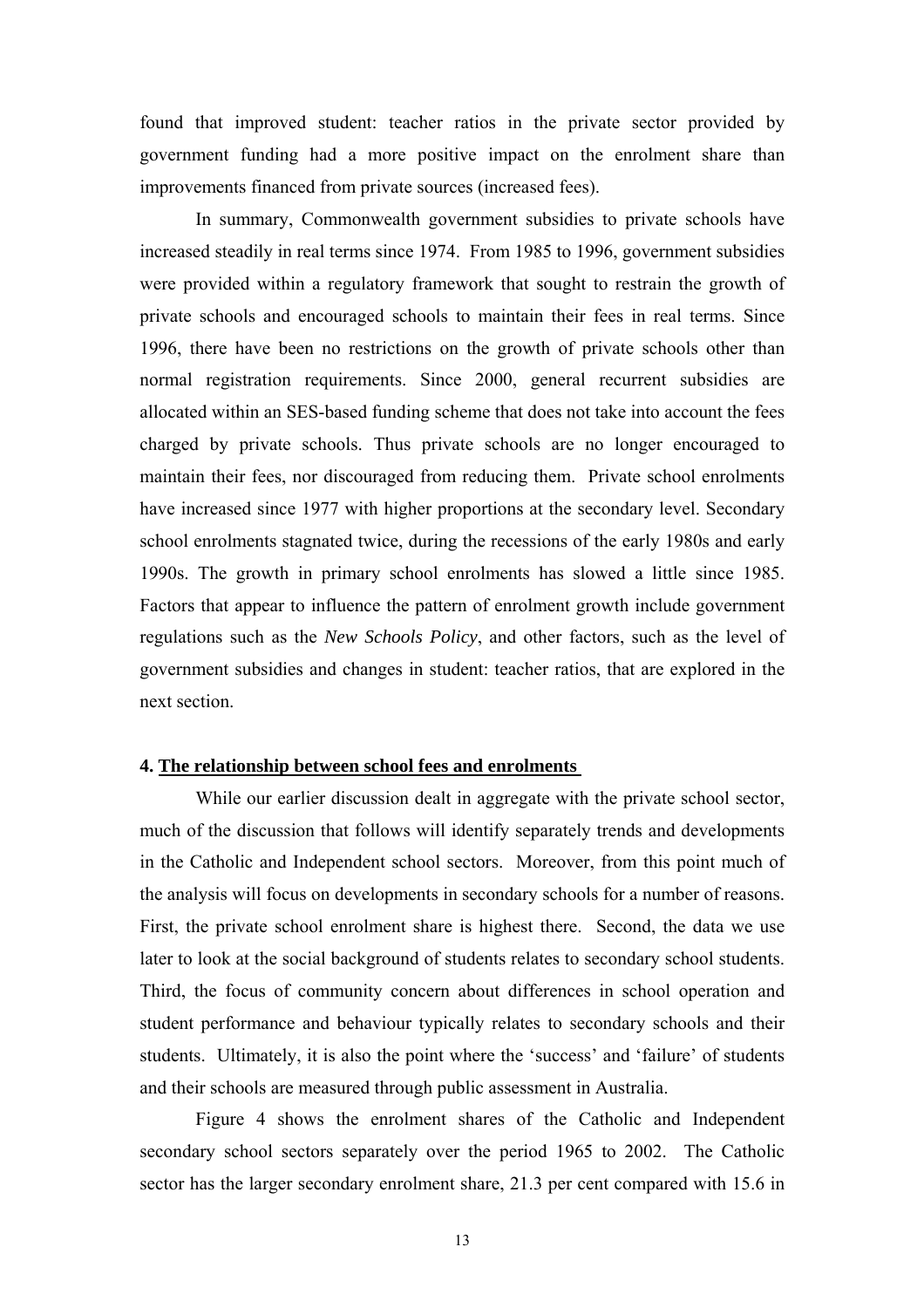2002, but has grown more slowly than the Independent sector since 1980 – by 3 percentage points compared with over 7 percentage points.



**Figure 4: Private secondary school enrolment share: 1965 to 2002** 

Fees in the Catholic system are substantially lower than in the Independent sector. These are shown in 2003 dollars in Figure 5. In 2002, average fees in the Catholic system were almost \$2,500 per annum, compared with over \$6,000 in the Independent sector. The fees in the Catholic system have more than doubled from the early 1970s in real terms, with smaller growth evident in school fees in the Independent sector (160 per cent increase in Catholic school fees compared with 70 per cent in Independent school fees).<sup>[6](#page-18-0)</sup>

<span id="page-18-0"></span><sup>&</sup>lt;sup>6</sup> These increases in real fees exceed increases in real incomes over the same period. Per capita real household disposable income increased by 46 per cent between 1972 and 2002, while real male average weekly earnings increased by 26 per cent.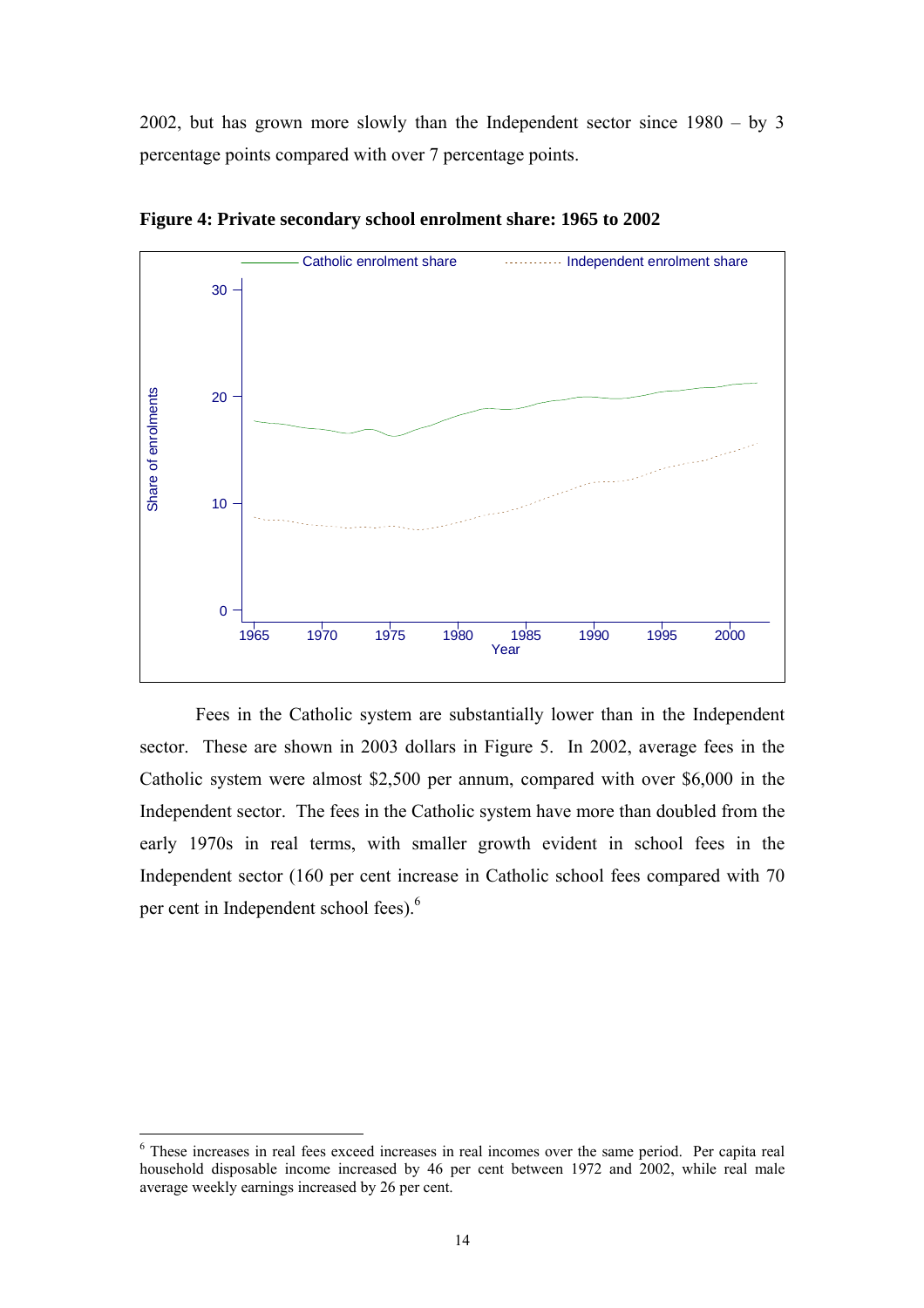

**Figure 5: Private secondary school fees: 1971 to 2002** 

A feature of Figure 5 is that the growth in real fees in both the Catholic and Independent sectors took place from the mid-1980s.<sup>[7](#page-19-0)</sup> The growth rates were substantial – around 5 per cent per annum in real terms in the Catholic sector and over 2 per cent in the Independent sector. The growth in real fees paused during the early 1990s, before returning the previous rates after 1995.

One consequence of the lower fees charged in the Catholic sector is that the resources available for the education of students are also lower there than in the Independent sector. Student: teacher ratios are, therefore, higher in the Catholic sector than in the Independent sector. These ratios are shown in Figure 6 for the Catholic, Independent and Government secondary sectors. The private sector figures relative to the ratios operative in government schools in the relevant years are shown in Figure 7. The increase in Commonwealth recurrent funding following the Karmel Report allowed private schools to lower their student: teacher ratios during the 1970s, but the ratios relative to the Government sector deteriorated in the private sector until about 1980 and improved thereafter.

<span id="page-19-0"></span><sup>&</sup>lt;sup>7</sup> Williams (1985) found that aggregate private sector fees fell initially after the increase in recurrent grants to the early 1980s. However, estimates attributed to him in Ruby, Wells and Wildermuth (1995) include the same increase in fees from the mid-1980s as found here.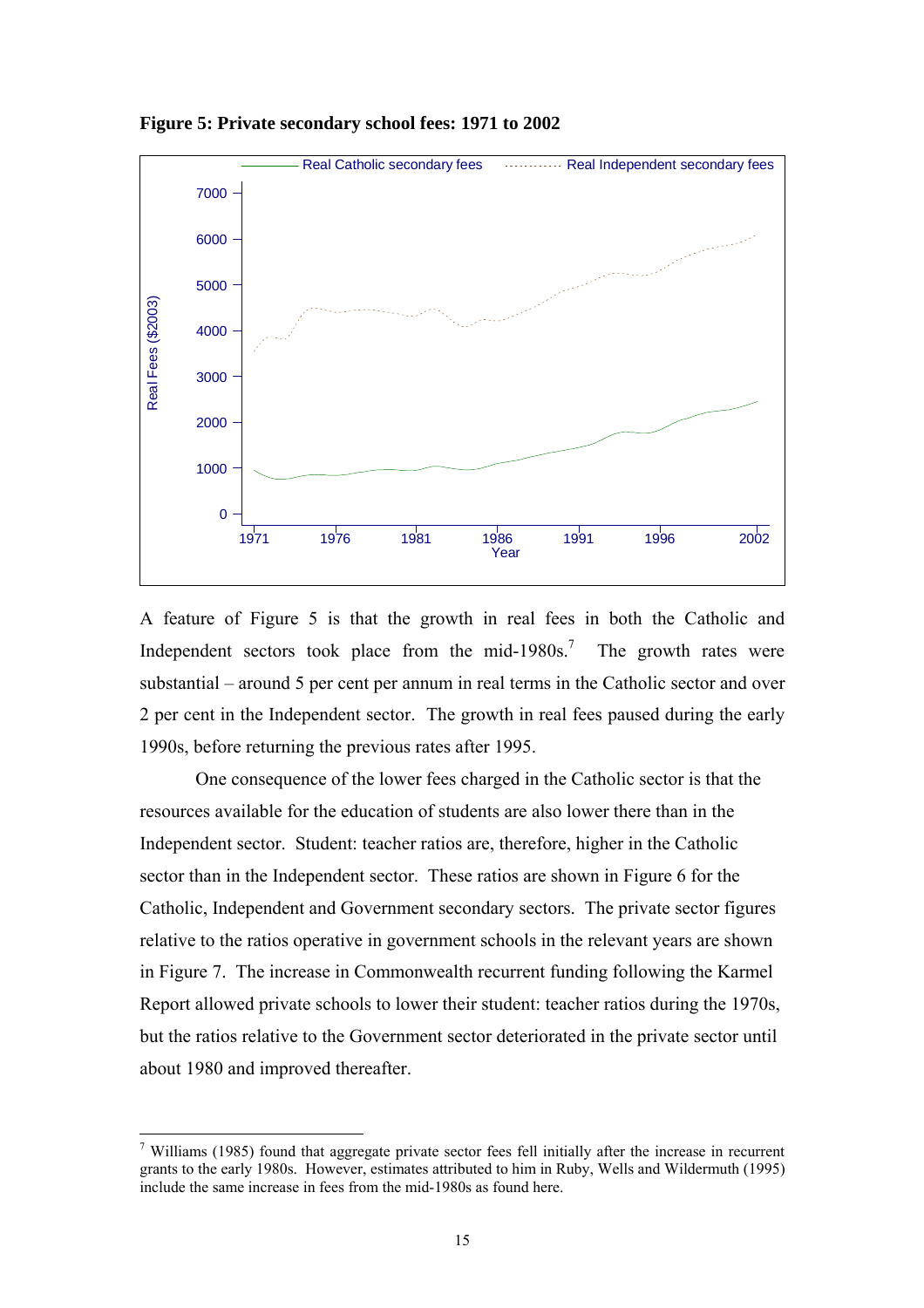

**Figure 6: Student: teacher ratios in government and private secondary schools: 1970 to 2002** 

**Figure 7: Student: teacher ratios in private secondary schools compared to government secondary schools: 1972 to 2002** 

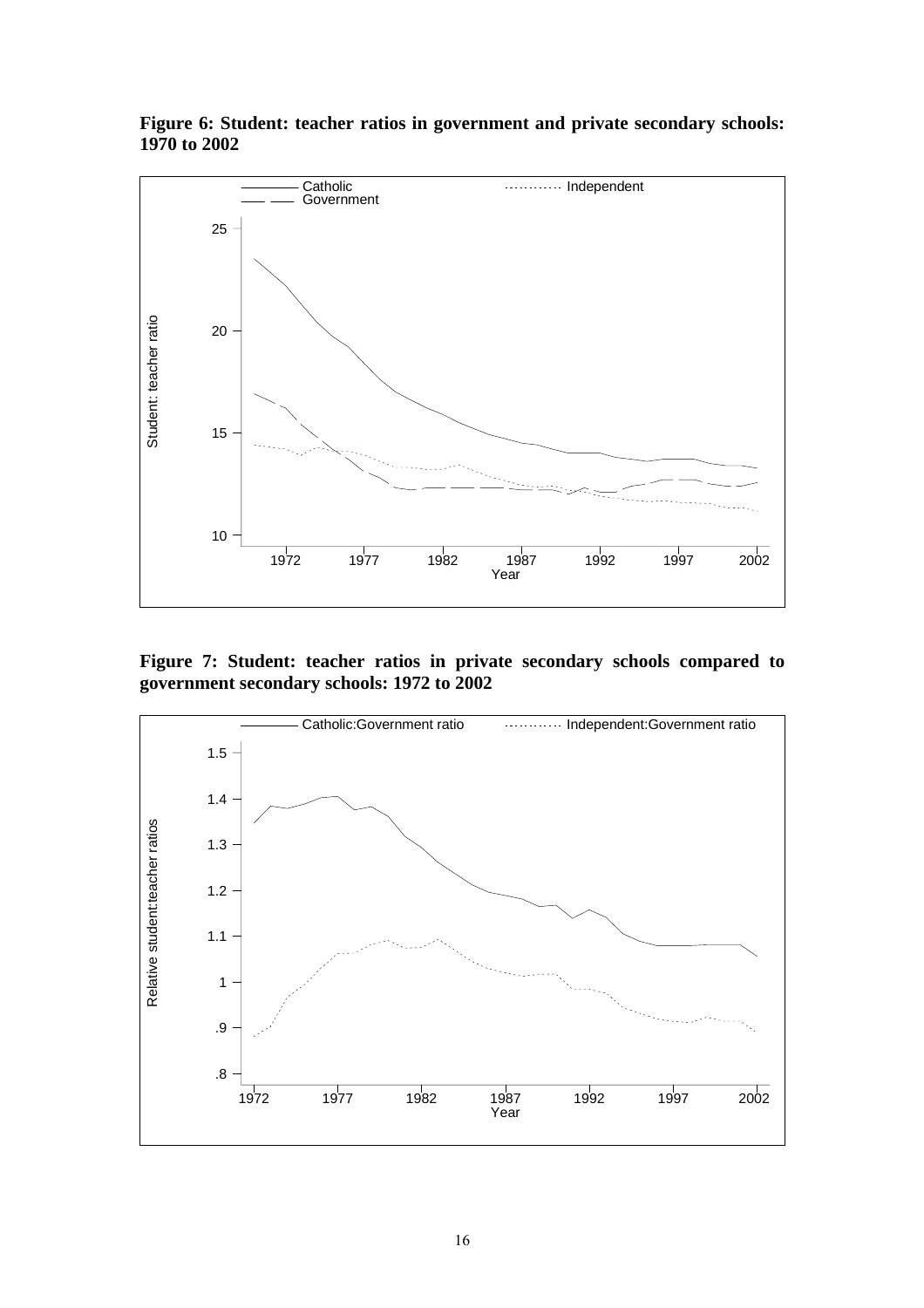A number of factors contributed to the relative deterioration in private school student: teacher ratios in the 1970s. First, the decline in the membership of religious orders who taught in the Catholic system meant that the costs incurred in that system increased. Known as 'contributed services', their significance was that they accounted for about approximately half the recurrent costs of Catholic secondary school education in the early 1970s, but only a quarter by the end of the 1970s and less than 10 per cent by the late 1980s. The lay teachers who took the place of members of religious orders had to be paid, which limited the extent to which the sector could improve student: teacher ratios. Second, student: teacher ratios in Government secondary schools decreased substantially in the 1970s, remained constant over the 1980s and increased slightly during the 1990s. The improvement in the relative ratios for the Catholic and Independent sectors from the late 1970s and early 1980s reflects the fact that reductions took place in those sectors but not in government secondary schools. The increased fees charged by the Catholic and Independent sectors after 1996 appear to have bought little improvement in student: teacher ratios in those sectors to date.

Commonwealth and State government grants to private schools have provided substantial sources of resources to them. Their significance is highlighted in the following two figures. Figure 8 shows how the shares of total resources accounted for by government grants to the Catholic and Independent sectors have grown over time. By 2002, government grants constituted about two-thirds and one third of the total recurrent resources of the Catholic and Independent secondary school sectors respectively. Where governments contributed \$1 to \$1.50 for each dollar of fee income in the Catholic secondary system in the early 1970s, in 2002 this had increased to about  $$2.50$ .<sup>[8](#page-21-0)</sup> In the Independent system, the increase was from about \$0.25 to \$0.70.

<span id="page-21-0"></span><sup>&</sup>lt;sup>8</sup> This estimate ignores the role of contributed services in the Catholic system in the early 1970s, but Figure 8 does not. Governments contributed about \$0.50 for each dollar of "effective" services in the Catholic secondary system in the early 1970s.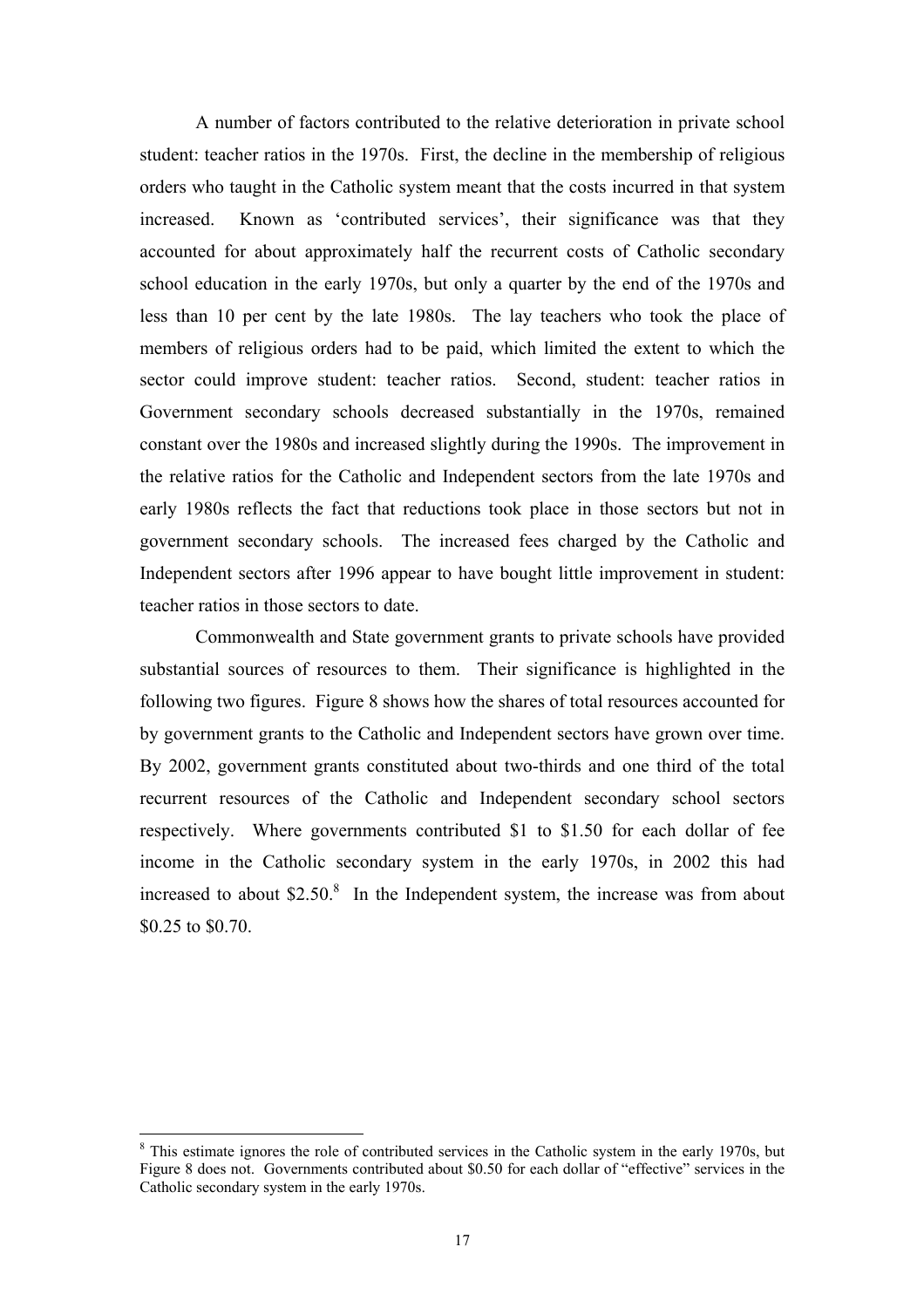**Figure 8: Government and State government grants as a share of total private school recurrent resources: 1972 to 2002** 



As noted earlier, private schools used the Commonwealth grants, at least in part, to reduce their student: teacher ratios. Figure 9 contains estimates of what the student: teacher ratios would have been in the Catholic and Independent sectors in the absence of Commonwealth funding. The estimated ratios would have been higher in the Independent sector than in the government sector in the absence of Commonwealth grants. The estimated ratios would have been substantially higher in the Catholic sector – in fact, more than double the observed rates since the start of the 1980s – in the absence of Commonwealth grants. In effect, these ratios would have been little changed from their 1970s levels in the absence of government grants. Had grants remained at their 1974 levels from the Karmel Report, the student: teacher ratios in the secondary Catholic and Independent sectors would have been about 21 and 14 respectively in 2002, lower than shown in Figure 9 in the absence of any funding, but still well the actual levels shown in Figure 6.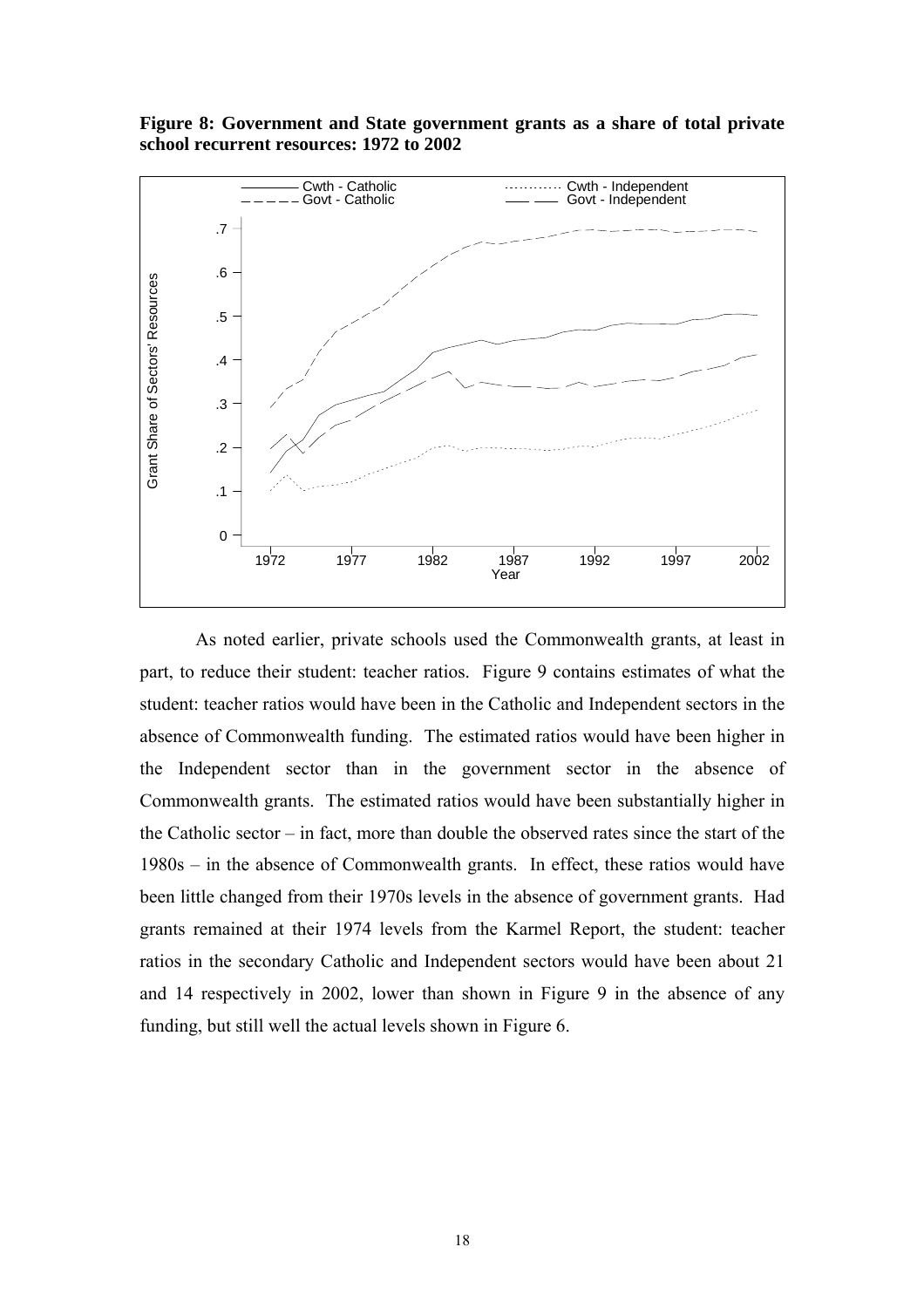



Alternatively, we could have shown how much the fees private schools charge would have had to increase, in the absence of government grants, to achieve the lower student: teacher ratios observed since the 1970s. These fee increases would have had to have been very substantial. Of course, these sets of estimates do not provide a "counter-factual" for what would have taken place in the absence of government grants – the private school share of students would not have increased so much had either, or both, private school fees or student: teacher ratios been substantially higher (consistent with Williams 1985). Rather, they are presented to highlight the significance of government subsidies as sources of funding for private schools since the 1970s.

We now depict some of these trends in fees, enrolment shares and student: teacher ratios in a somewhat different way. That is we look at the enrolment shares and real fees jointly through time, presenting the outcomes in a manner akin to Figure 1 for both the Catholic and Independent sectors. This appears in Figure 10.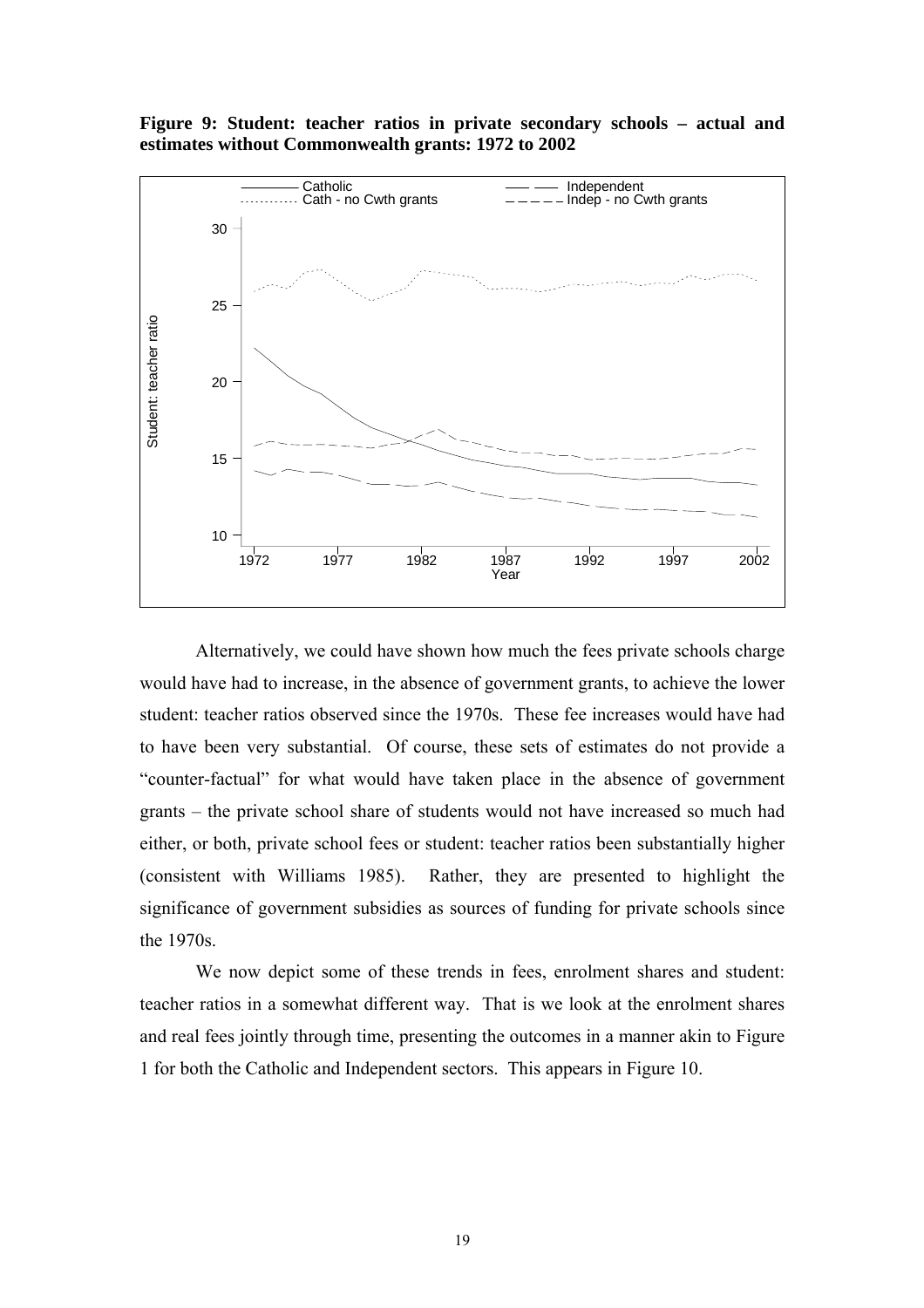

**Figure 10: Private secondary school enrolment shares and real fees: 1972 to 2002** 

As evident from the earlier figures, in the Catholic and Independent sectors, both enrolment shares and real fees have increased through time. In the Independent sector, both fee increases and enrolment share increases were modest until the mid-1980s, but increased consistently thereafter. In the Catholic sector, enrolment shares increased most during the period of fee stability in the early 1980s, but their growth slowed once fees in that sector began to rise. From Figure 6, this period of fee stability and rising enrolment shares coincided with strong large absolute falls in student: teacher ratios in the Catholic sector (but not falls relative to the Government sector, where student: teacher ratios were also falling). From Figure 11, the increased enrolment shares after the mid-1980s in the Independent sector were associated with improved absolute and relative student: teacher ratios in that sector.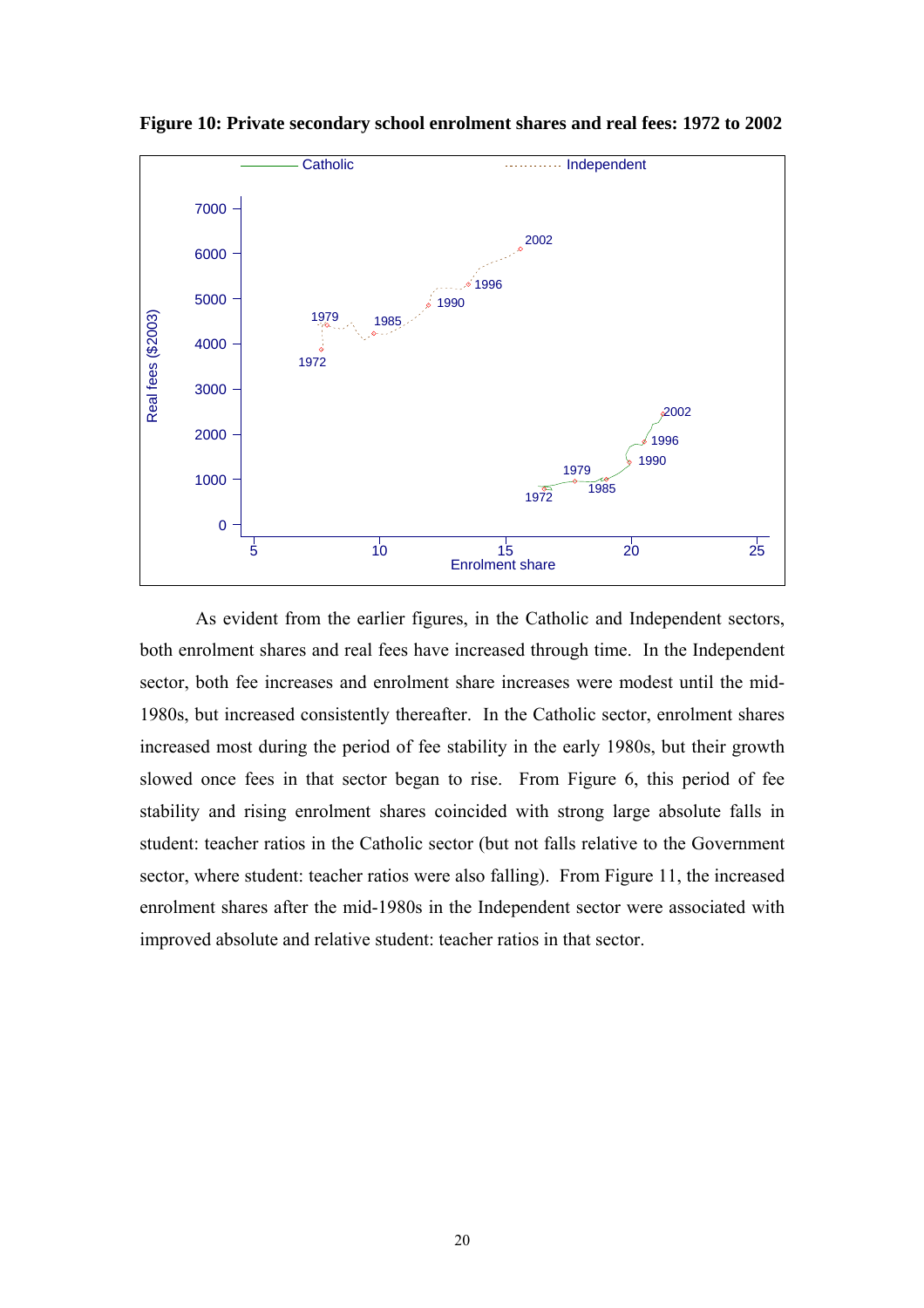

**Figure 11: Private secondary school enrolment shares and student/teacher ratios relative to government schools: 1972 to 2002** 

In summary, government subsidies enabled private schools to improve their student: teacher ratios substantially from 1975. As the student: teacher ratio in government schools also improved between 1972 and 1980, the private sector's ratio has improved relative to government schools only since the early 1980s. The student: teacher ratio in Catholic schools remains higher than government schools whereas in independent schools it is lower. The improvement in the student: teacher ratios of private schools (relative to government schools) since the 1970s has been associated with an increase in their enrolment share. Student fees in private schools also increased in real terms from 1972, but with no apparent negative impact on their enrolment share. It appears that improved student: teacher ratios in private schools, relative to government schools, have dominated any negative impact from real fee increases since the 1970s.

#### **5. The social background of students: 1975 compared with 1998**

In this section we use data from two cohorts of students to assess changes in the social background of students who attend private schools. The cohorts were in school in 1975 and 1998, respectively. The data are drawn from the *Youth in Transition* 1961 birth cohort (the 1975 school cohort) and the *Longitudinal Surveys of*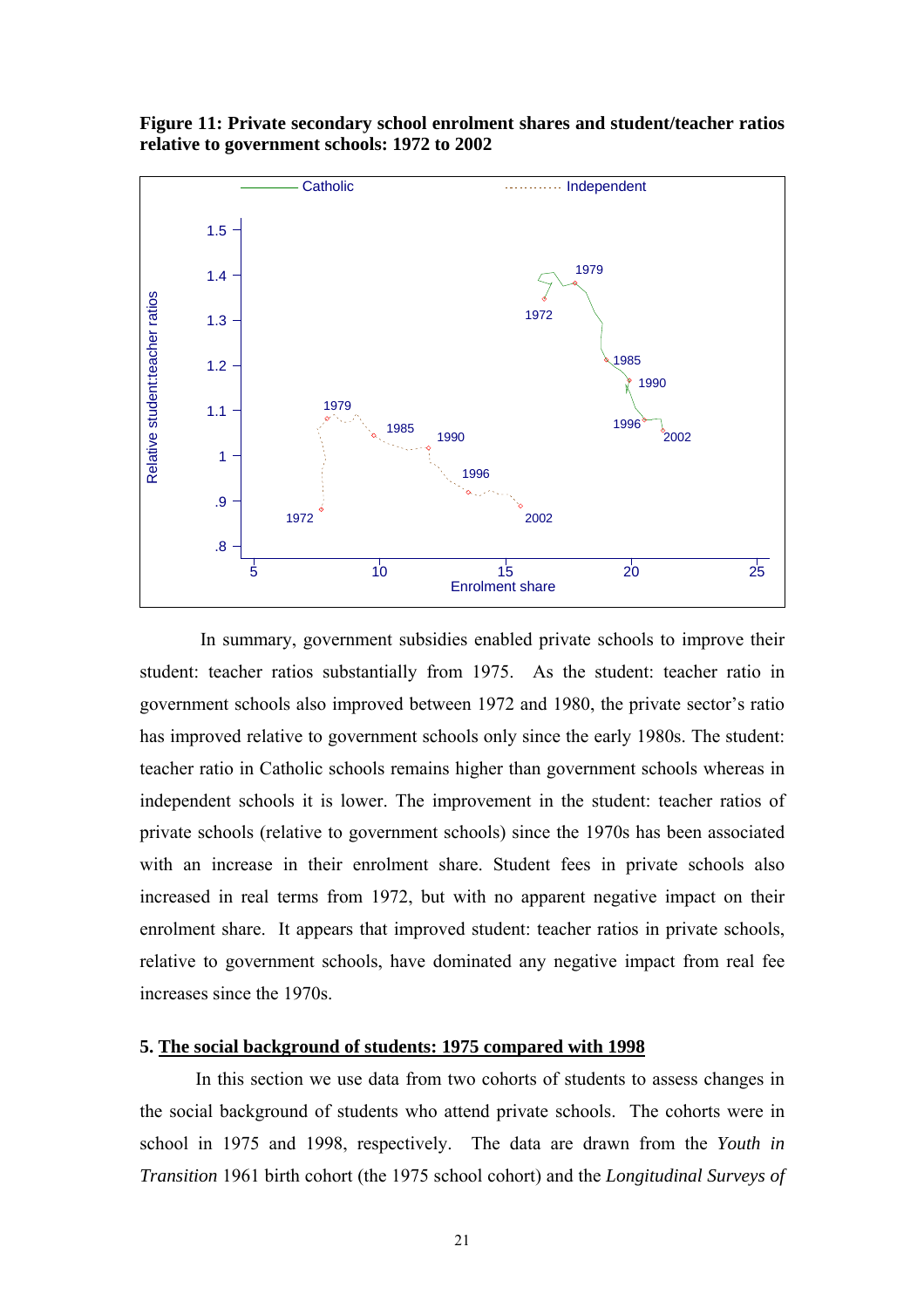*Australian Youth* Year 9 cohorts of 1998 (the 1998 cohort). These data are collected under a program managed jointly by the Australian Council for Educational Research (ACER) and the Commonwealth Department of Education, Science and Training.

The 1975 cohort was an age-based cohort. When surveyed in 1975, the respondents were aged 14 years. The actual grades students were in across Australia when surveyed reflected differences in the structure of the schooling systems, school commencement procedures across Australian jurisdictions and the timing of the survey (or at least, the reference date for age in the survey of the beginning of October). Members of the cohort were drawn from Years 8, 9 and 10 when first surveyed in 1975. The 1998 cohort was a grade-based panel. Students were in Year 9 in 1998, but varied by age, again depending on differences in the institutional features of the Australian jurisdictions and the October reference date for age in the survey.

The data from these cohorts were drawn from two-stage cluster samples of Australian school children. In the first stage, schools were randomly selected. In the second stage, students from those schools were randomly selected. In the 1975 cohort, individual 14 year old students were randomly selected; in the 1998 cohort intact classes were randomly selected. The samples were stratified in the first stage by school sector (government, Catholic or independent private schools), and in the case of the first cohort by region within jurisdictions also. The 1975 cohort involved 6260 students from 264 schools; the 1998 cohort 14117 students from 296 schools. These sample sizes represented about 2.5 per cent of fourteen year olds at secondary school in Australia in 1975 and 5.5 per cent of Year 9 students in 1998. In both cohorts, approximately 12 per cent of schools with secondary school students were surveyed. All population means and other statistics estimated from these data in this paper are weighted to account for the relevant stratification, so that the estimated statistics are based on data that match national school enrolment aggregates.

Students in these cohorts completed questionnaires that elicited background information on the students and their parents. The students became subjects in longitudinal panels who were re-interviewed in later years. These later interviews provided the opportunity to obtain further background information from individuals. Because of panel attrition and differences across the cohorts in the sequencing and the nature of the information sought from individuals, the background information on individuals in the two panels is neither complete nor entirely comparable.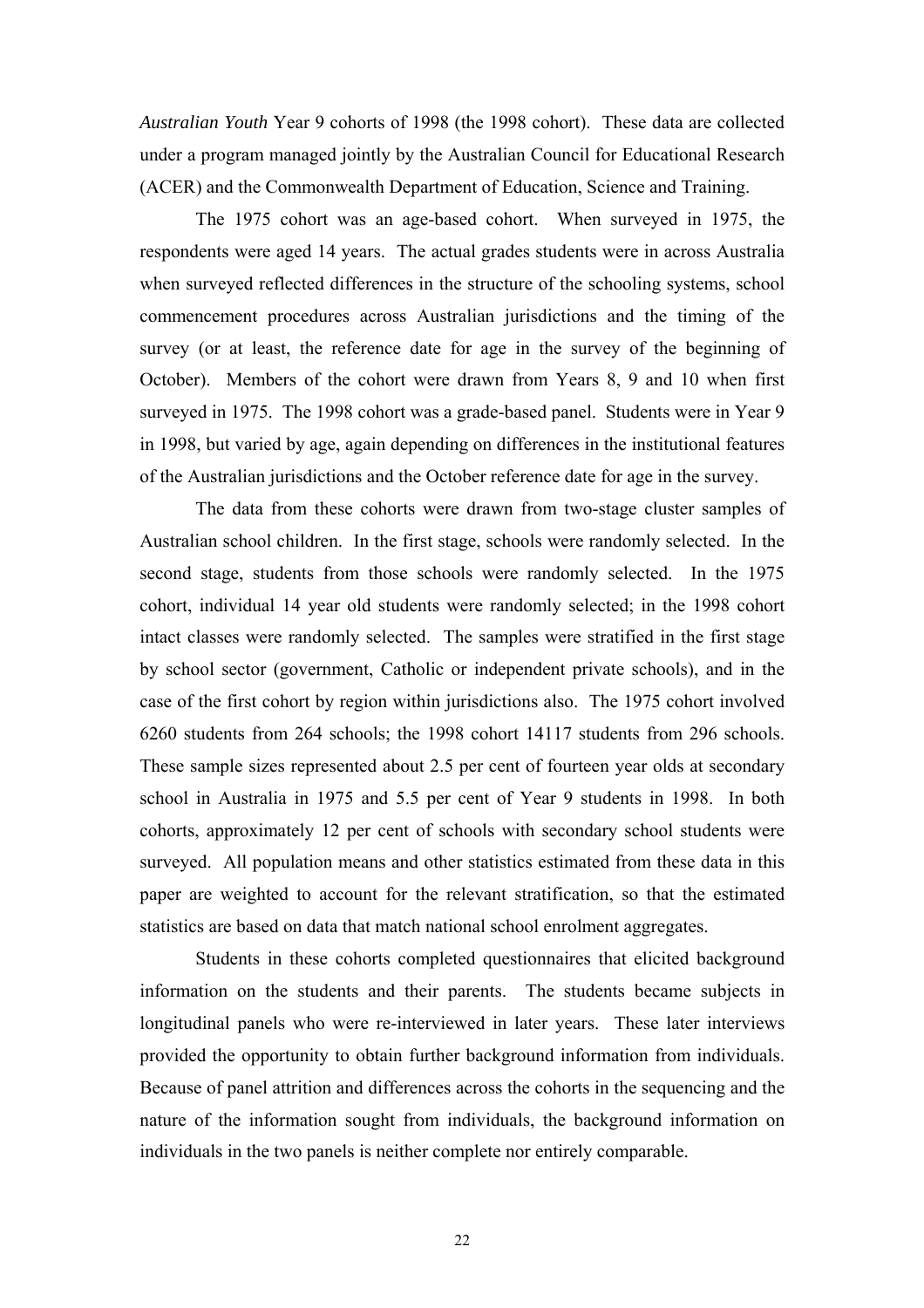Nevertheless it is possible to construct socio-economic status (SES) scales from the two cohorts that do encompass satisfactorily the social background of individuals as it affects education-related phenomena. The procedure involves a number of steps. First, for each cohort separately, we use data on individuals with complete background information to explain their participation in some educationrelated phenomena (desired or anticipated future occupation in this case). Second, we use the estimated parameters from this equation and the actual background information on individuals to generate 'predicted' values for the relevant phenomena. We then rank individuals within their cohort according to their predicted values to give a first round SES ranking that lies between zero (lowest) and one (highest). We use these estimates to calculate school average SES scores. We then impute SES values for individuals with missing data using these school average SES scores and any relevant observed background data they did provide and then re-calculate the SES scales and school averages.<sup>[9](#page-27-0)</sup> The resulting SES rankings are specific to each cohort. That is, they show relative rankings for individuals within their cohort.

The average SES scores of individuals who attended different school types in the two cohorts are presented in the lower panel of Table 1. The upper panel of Table 1 shows the enrolment shares of the different school types and the way they changed between the cohorts. The enrolment share of private secondary schools increased by 13.5 percentage points between the cohorts, with Catholic schools picking up just under half and Independent schools over half of that increase.

<span id="page-27-0"></span><sup>&</sup>lt;sup>9</sup> The analysis that follows uses data that includes individuals with imputed SES values. It was replicated using data only from those individuals who provided complete information. The results using all observations or the sub-sample of complete respondents do not differ in any substantial way.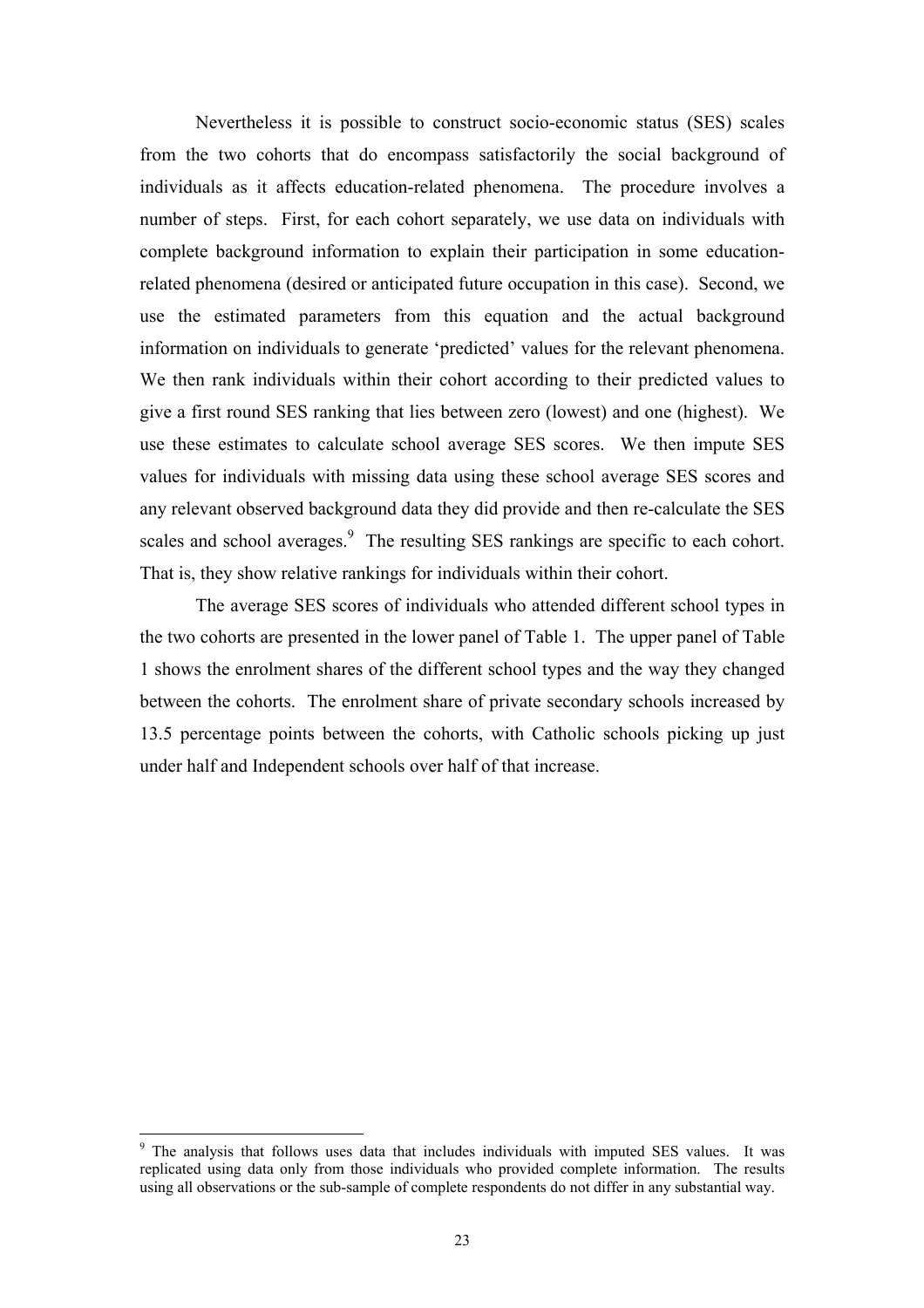| School type             | 1975           | 1998                    | Change<br>1975 to 1998 |
|-------------------------|----------------|-------------------------|------------------------|
|                         |                | Enrolment shares $(\%)$ |                        |
| Government              | 77.7           | 64.2                    | $-13.5$                |
| Private                 | 22.3           | 35.8                    | 13.5                   |
| Catholic<br>Independent | 15.1<br>7.2    | 21.7<br>14.2            | 6.5<br>7.0             |
|                         |                | <b>Average SES</b>      |                        |
| Government              | 0.463          | 0.434                   | $-0.029$               |
| Private                 | 0.630          | 0.619                   | $-0.011$               |
| Catholic<br>Independent | 0.583<br>0.729 | 0.578<br>0.681          | $-0.005$<br>$-0.048$   |

#### **Table 1: Secondary enrolment shares and average SES scores by school type in 1975 and 1998**

The average SES of students is highest in both cohorts for those who attend Independent schools, followed by Catholic schools and Government schools. The interpretation of these SES scores is as follows: in 1975, the average student at an Independent school had an SES background that was higher than 73 per cent of students. The pattern of school type enrolment share by SES is similar for the 1998 data as the analysis of enrolment shares by SES using the 1996 Census in Mukerjee (1999) and by family income using the 2001 Census in Preston (2003).<sup>[10,](#page-28-0) [11](#page-28-1)</sup>

<span id="page-28-0"></span> $\overline{a}$ <sup>10</sup> In Preston's analysis of secondary enrolments in low, middle and high family income groups (categories that split secondary school students into groups of roughly equal size), the proportion attending Government schools in these income groups were 76, 67 and 48 per cent. The proportions in the other sectors were: Catholic: 15, 22 and 27; Independent: 9, 12 and 25. Splitting Mukerjee's analysis into three groups (lowest three SES quartiles, middle four quartiles, top three quartiles) provided the following enrolment shares: Government: 78, 67 and 50; Catholic: 17, 22 and 24; Independent: 5, 11 and 27. If we split our data into three groups of equal size, consisting of low, middle and high SES groups, we obtain the following enrolment shares: Government: 79, 65 and 58; Catholic: 15, 24 and 22; Independent: 7, 11 and 20. The enrolment share patterns across the three different data sets using three different SES or income measures are similar at this level of aggregation, other than for the highest SES group.

<span id="page-28-1"></span> $11$  We have not found any directly comparable analyses for the patterns in the 1975 data. However, reanalysis of data contained in Radford and Wilkes (1975: 60) of the fathers' occupations of school leavers by school type suggest a similar pattern of school type enrolment share by SES in their data to the data we use here.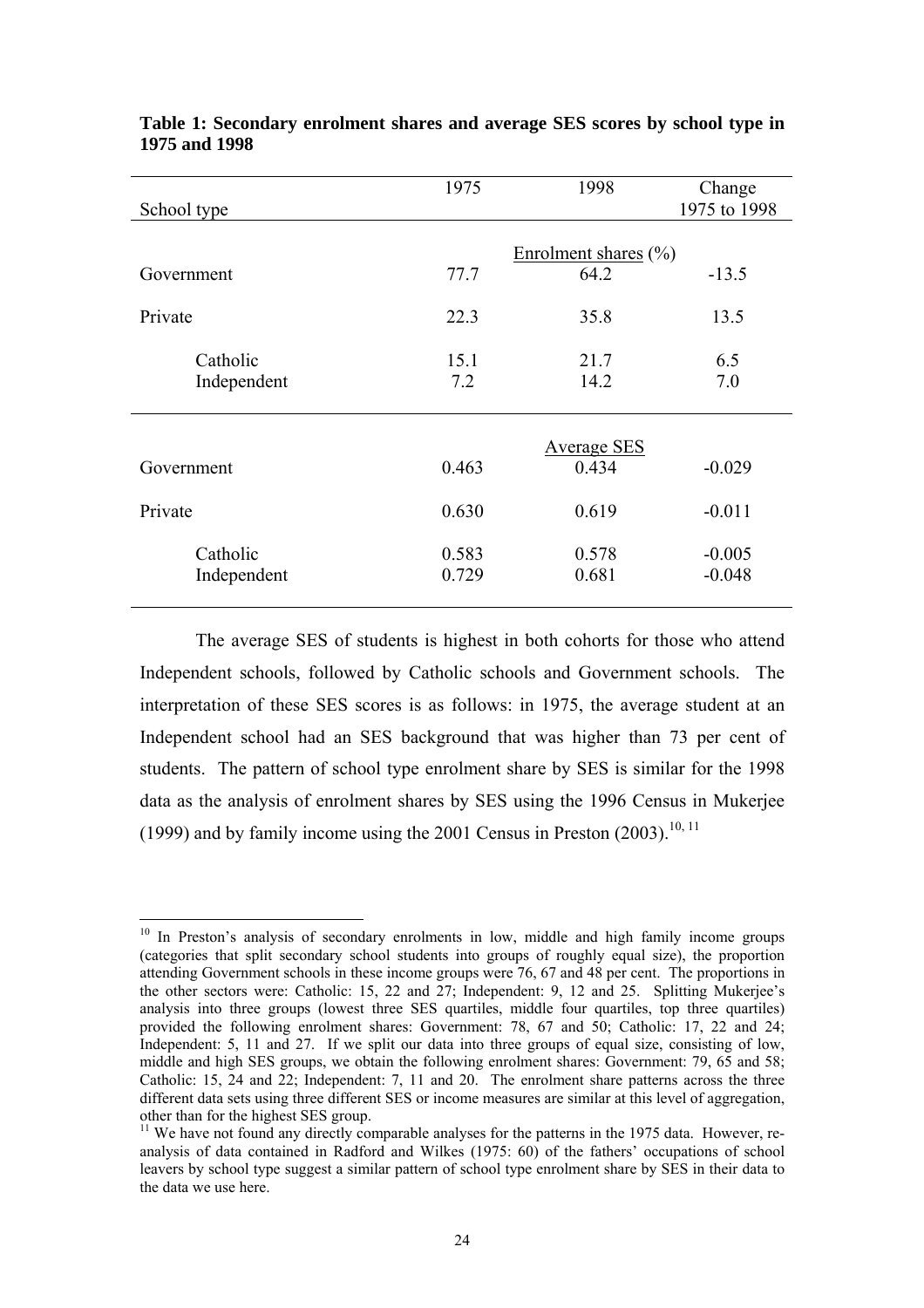From Table 1, the average SES of students at government schools fell between the cohorts by 2.9 percentage points, while the average SES of students at private schools decreased by 1.1 percentage points. The private decrease was composed of a very small decrease in the average SES of students at Catholic schools and a larger decrease in the average SES of students at Independent schools. These changes suggest that the students who transferred from government schools were above average SES students for the government system (and hence tended to be from the top half of the SES distribution, given its 1975 average student SES of 0.463). In fact, the average SES of students who transferred from the government to the private sector can be estimated from Table  $1 - it$  was 0.600. At the same time, those who entered private schools tended to have lower SES backgrounds than the typical private school student in the first cohort. The average SES of students who transferred to the Catholic and Independent sectors were 0.567 and 0.632 respectively.

These averages already tell us something about where in the SES distribution the transfer of students from the government to the private systems took place. In order to identify this a little more clearly, Table 2 shows the change in enrolment shares of the three sectors between the two cohorts by SES decile and Figure 12 provides a picture of the same data. The drift away from government schools to both the Catholic and Independent sectors is much more pronounced in deciles 5 to 10 than in the first four deciles. That is, the change in enrolment shares has been concentrated in the top half of the SES distribution.

More information on this is contained in Figures 13 and 14. These show nonparametric estimates of the probability individuals attended either an Independent or Catholic school in the two cohorts conditional on their SES background.<sup>12</sup>

<span id="page-29-0"></span><sup>12</sup> These were estimated using the *lowess* procedure in the *STATA* package, with bandwidths of 0.4. Other nonparametric approaches to the estimation of the probability of attendance at a particular type of school given individuals SES rankings, for example local polynomial regression, provided similar pictures to those presented.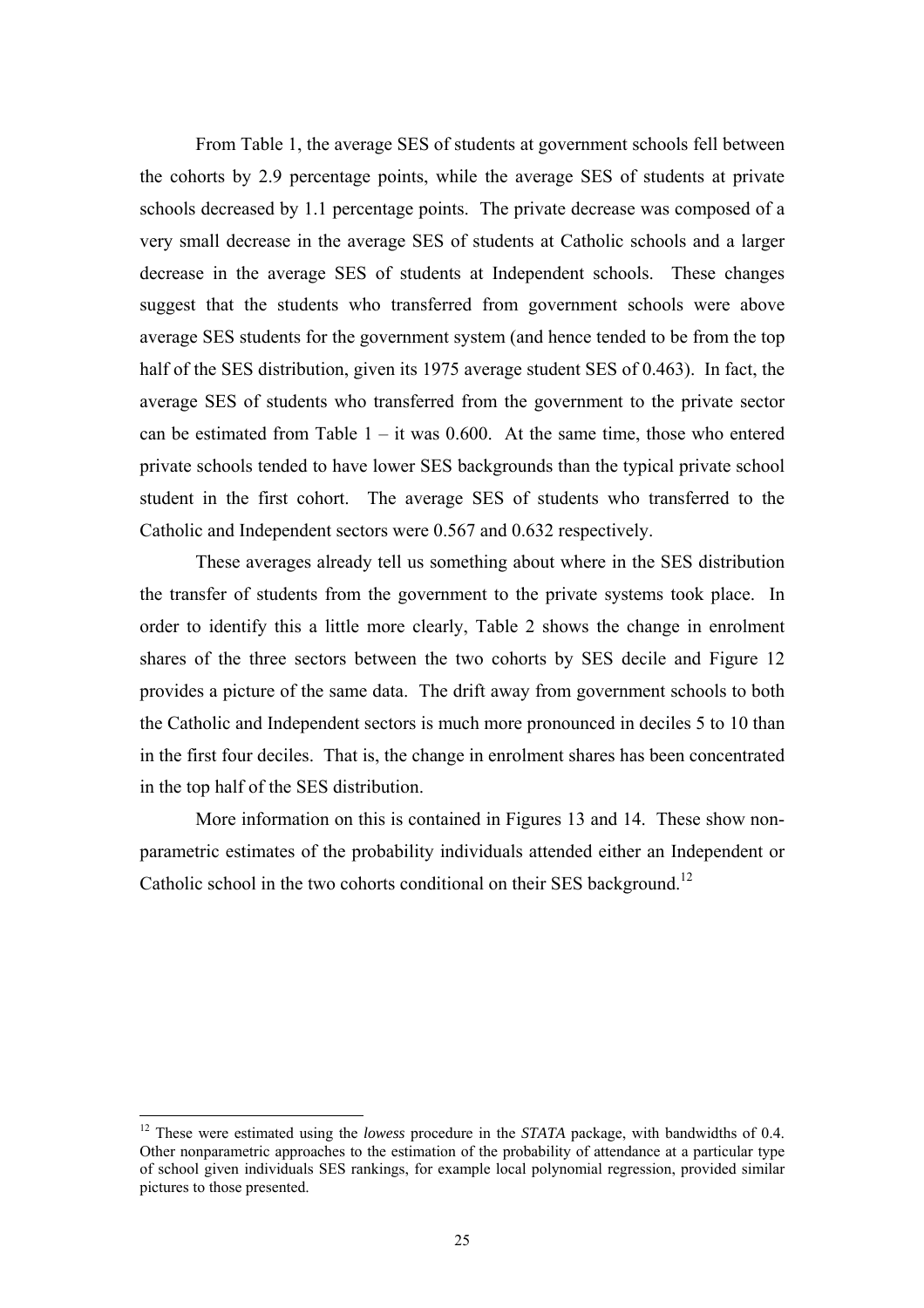| Government      | Catholic     | Independent  |  |
|-----------------|--------------|--------------|--|
|                 |              |              |  |
|                 |              |              |  |
| ***<br>$-0.043$ | 0.015        | ***<br>0.028 |  |
| ***<br>$-0.084$ | 0.023        | ***<br>0.061 |  |
| ***<br>$-0.132$ | ***<br>0.081 | ***<br>0.050 |  |
| ***<br>$-0.064$ | **<br>0.037  | **<br>0.026  |  |
| ***<br>$-0.147$ | ***<br>0.108 | ***<br>0.039 |  |
| ***<br>$-0.239$ | ***<br>0.157 | ***<br>0.082 |  |
| ***<br>$-0.251$ | ***<br>0.100 | ***<br>0.151 |  |
| ***<br>$-0.116$ | 0.026        | ***<br>0.090 |  |
| ***<br>$-0.195$ | ***<br>0.126 | ***<br>0.070 |  |
| ***<br>$-0.120$ | $-0.003$     | ***<br>0.123 |  |
| ***<br>$-0.135$ | ***<br>0.065 | ***<br>0.070 |  |
|                 |              |              |  |

**Table 2: Changes in secondary enrolment shares by sector and SES decile between 1975 and 1998** 

'\*', '\*\*' and **'\*\*\*'** indicate significance at the 10, 5 and 1 per cent levels respectively.

**Figure 12: Changes in enrolment share by sector and SES decile between 1975 and 1998** 

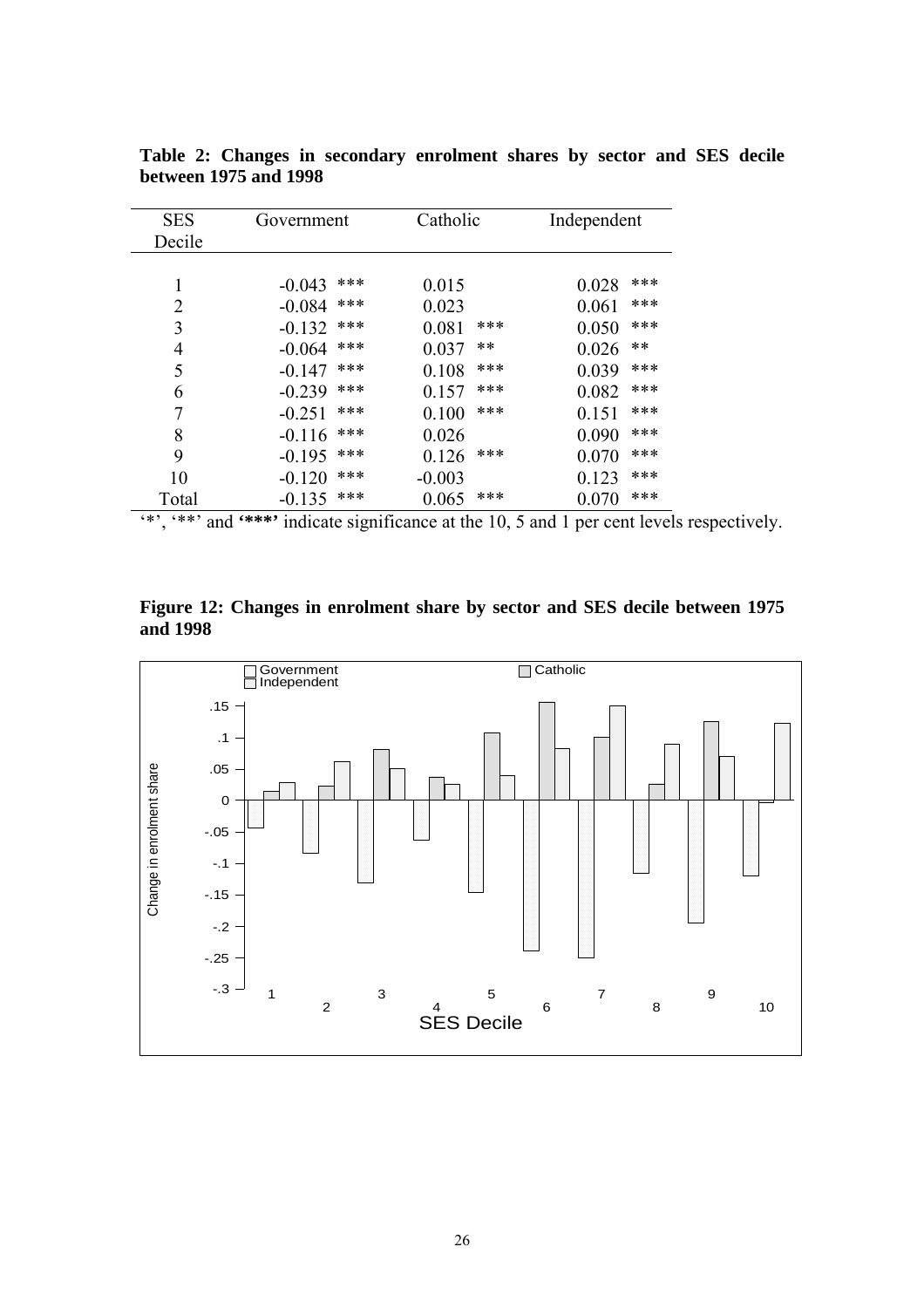

**Figure 13: Probability of Independent school enrolment by SES: 1975 and 1998** 

Figures 13 and 14 show very different enrolment patterns in Independent and Catholic schools across the SES distribution. We focus first on the 1975 curves. In 1975 just 7.3 per cent of students attended Independent schools (in the smoothed data). The main feature of the estimated proportion who attended Independent schools in 1975 is the sharp spike beyond the  $70<sup>th</sup>$  SES percentile. At the top of the distribution, over 20 per cent of students attended Independent schools in 1975. In the lower half of the distribution, the enrolment share was below the 7.3 per cent average. The 1975 Catholic enrolment curve in Figure 14 also shows higher shares in the top quarter of the SES distribution, but the increase is much less pronounced than the Independent enrolment spike. Throughout the rest of the distribution, the Catholic enrolment share increases modestly with student SES.

By 1998, the Independent and Catholic enrolment shares had increased compared with 1975 across much of the SES distribution. For Independent schools, the increase occurred across the entire distribution (the 1998 curve is always above the 1975 curve in Figure 13), but is most pronounced in the top half of the SES distribution. The largest estimated increase occurred between the  $50<sup>th</sup>$  and  $80<sup>th</sup>$ percentiles (about 9 percentage points). For Catholic schools, the increased enrolment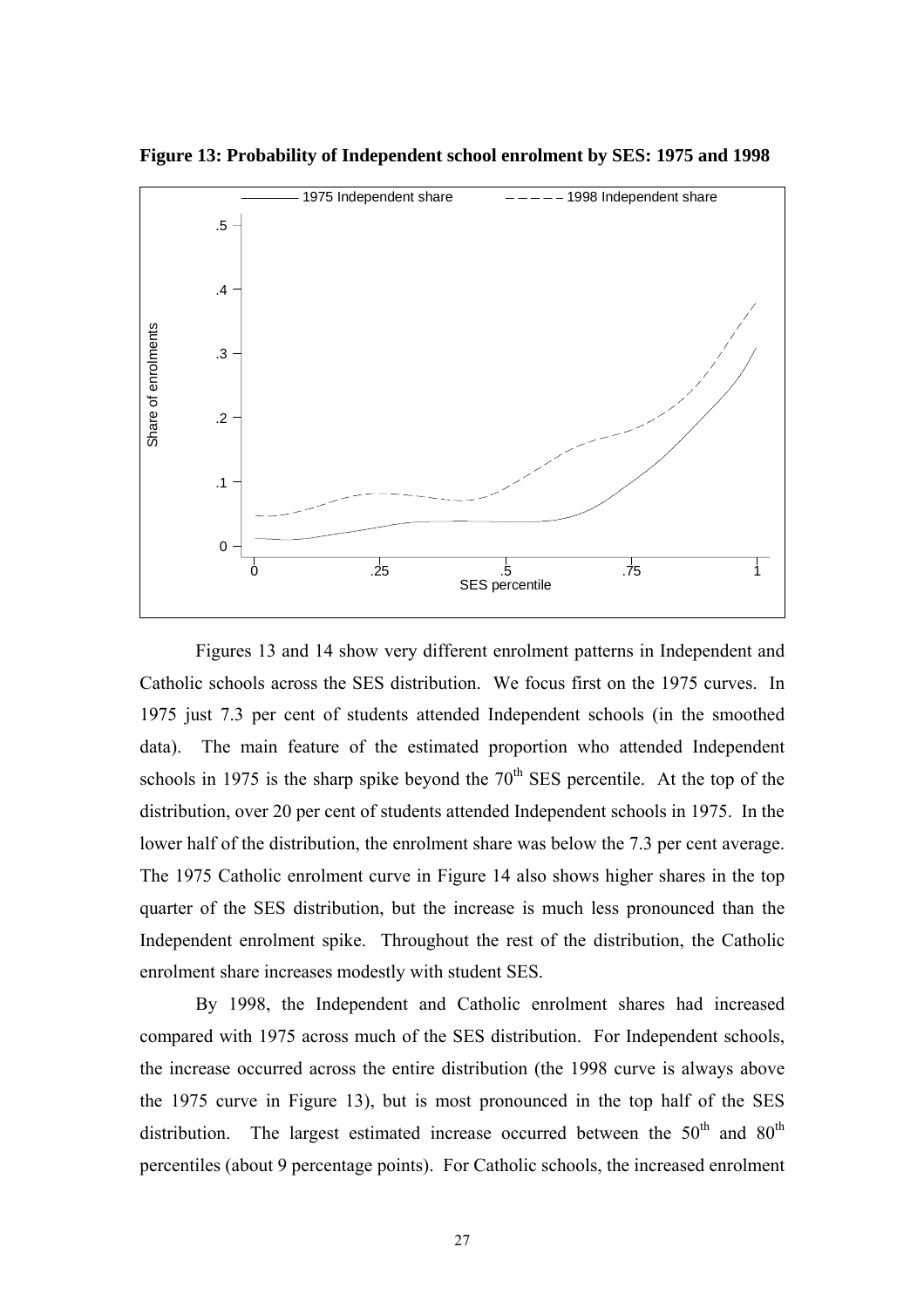share was little changed in the lowest and highest quartiles of the SES distribution, but increased substantially in the middle. The increase was most pronounced between the  $40<sup>th</sup>$  and  $80<sup>th</sup>$  percentiles (also 9 percentage points).



**Figure 14: Probability of Catholic school enrolment by SES: 1975 and 1998** 

What have these increases meant for government school enrolments across the SES distribution? Figure 15 shows the change in the enrolment share between the cohorts by individual SES ranking. Between 1975 and 1998, the enrolment share of government schools fell by 11.3 percentage points in the (smoothed) data. About 60 percent of that decline took place in the top half of the distribution in the smoothed data in Figure 15 and 70 percent in the actual data in Table 2. The government school enrolment share fell by about 20 percentage points between the  $50<sup>th</sup>$  and  $70<sup>th</sup>$ percentiles and in excess of 10 percentage points between the  $70<sup>th</sup>$  and  $90<sup>th</sup>$ percentiles. These estimates and Figures 12 and 15 highlight the point made already in Table 2: that the students who were lost from government schools tended to come from the top half of the SES distribution.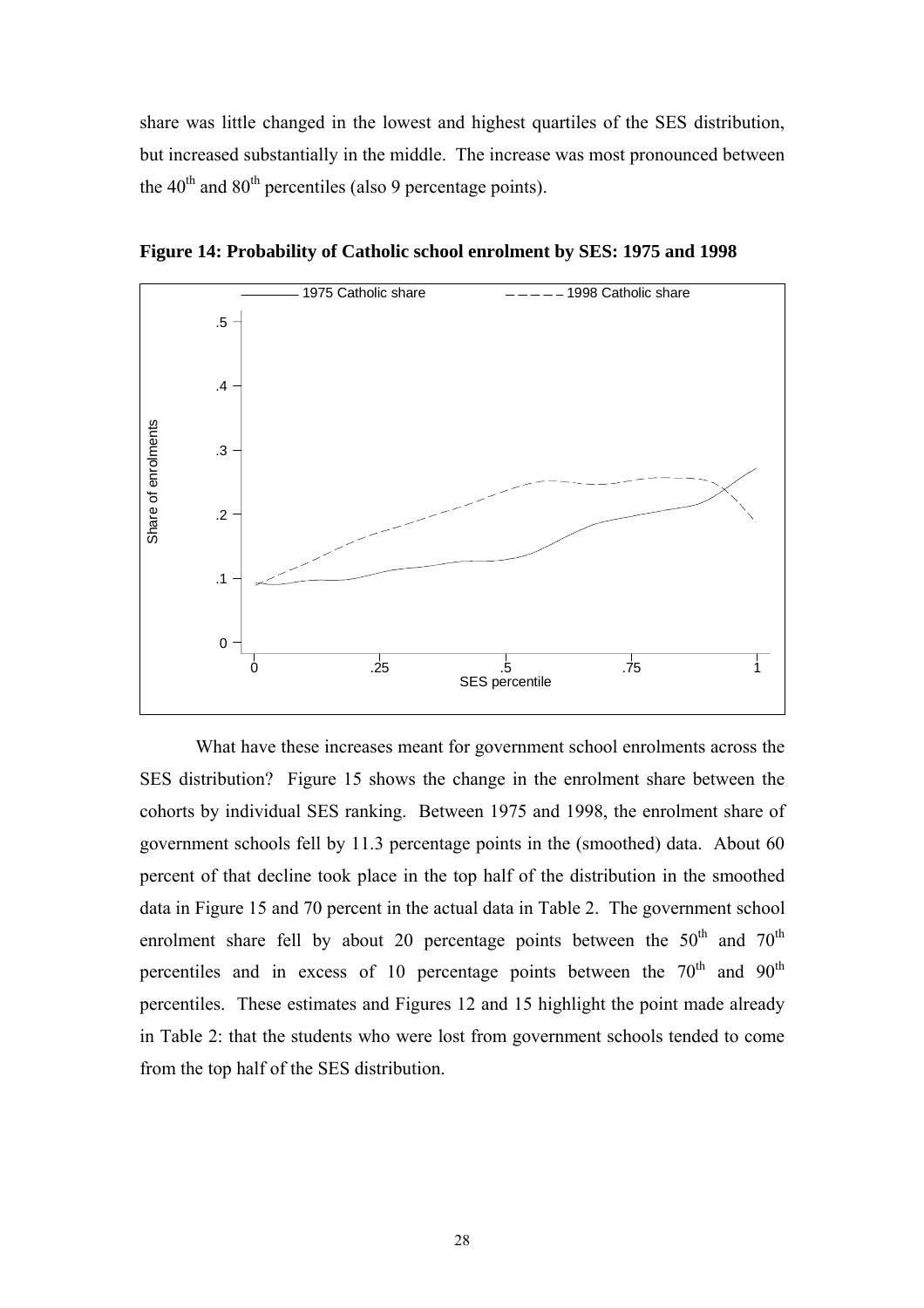

**Figure 15: Probability of Government school enrolment by SES: 1975 and 1998** 

To summarise, the average SES of students in government schools fell by 2.9 per cent between 1975 and 1998 while the average SES of students in private schools decreased by 1.1 percentage points. Thus although the estimated secondary enrolment share of private schools increased by 13.5 per cent over the period, the relative average SES of their students did not change compared with those of government schools. The average SES of private school students was about 17.5 percentage points higher than government school students in both 1975 and 1998. However, these figures mask important shifts in the compositions of the student bodies. The students who transferred from government schools to private schools over the period tended to be from the top half of the SES distribution. They were from above average SES backgrounds relative to the 1975 government school population, but below the average SES of the 1975 private school population. Around two thirds of the decline in government school enrolments between 1975 and 1998 occurred in the top half of the SES distribution.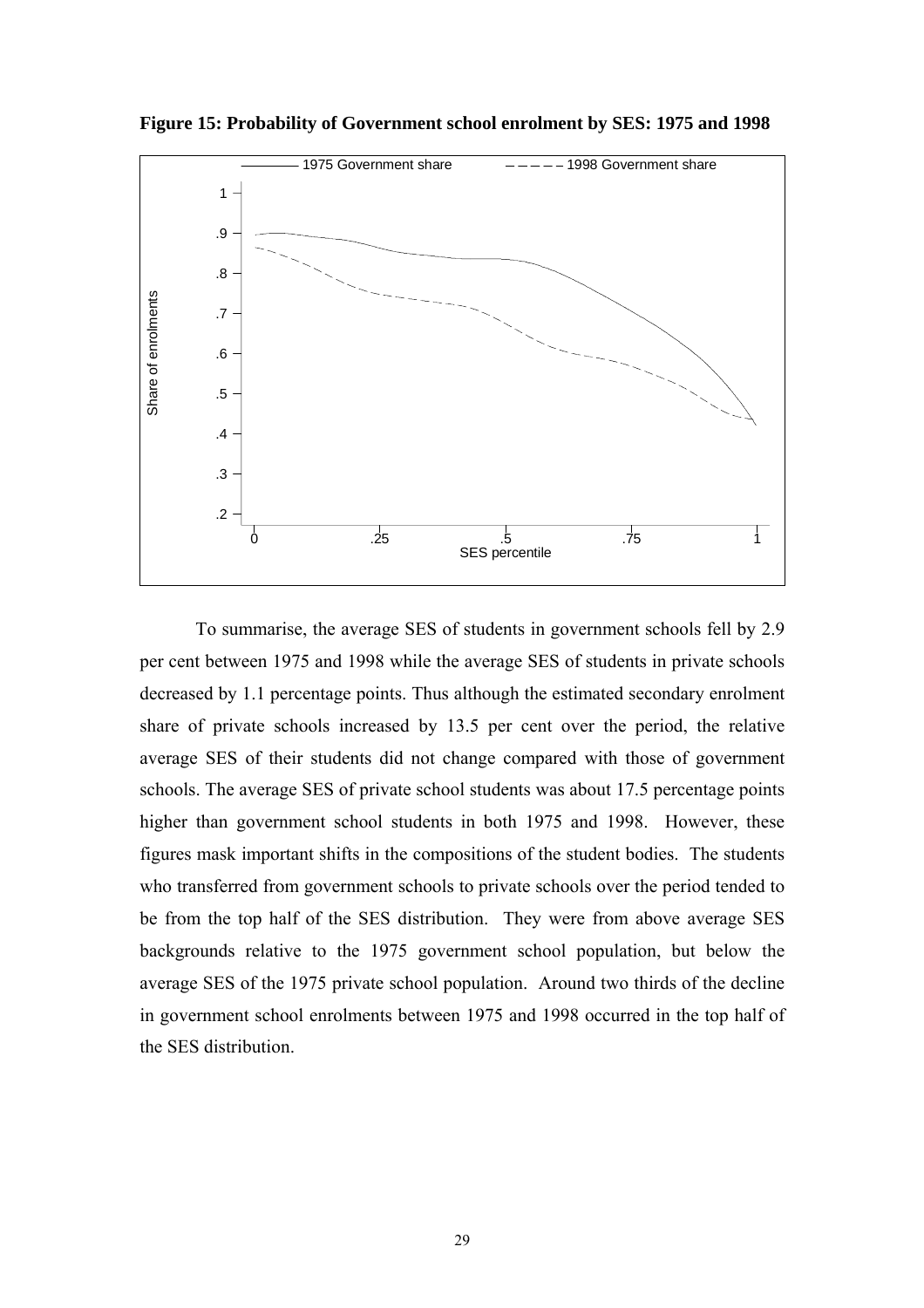#### **6. Changes in average school SES between 1975 and 1998**

In this section we look at how the changes in the average social background of the students of the various school sectors discussed in the previous section have influenced the social composition of the sectors' schools. We use the same data as in the previous section to look at this issue, though now we use aggregate data averaged over students at the same school. In other words, the average SES of a school is estimated from the individual students' SES scores.

One point should be immediately apparent – any change in the average SES of students in a school sector will carry over to a change in the average SES of schools in that sector. In line with Table 1, the average school SES fell in the Government, Catholic and Independent sectors between the 1975 and 1998 cohorts in the data we use. As we noted in the previous section, the Government school sector lost students from the top end of its SES distribution to private schools during the period, but these students were generally of a lower SES than the private school students of 1975. Thus the drift of students from government to private schools also had the effect of lowering the average SES of the private school sector, from 0.642 in 1975 to 0.604 in 1998 (compared to 0.466 in 1975 and 0.430 in 1998 for government schools).

Various approaches have been used in Australia to estimate the social background of students who attend schools. One approach used to assess the degree of social disadvantage of student populations at specific schools has been to assign features of the region in which the school is located to the school (for example, Ross, Farish and French 1985). A related approach has been to assign area-based SES measures to schools based on the Census Collection Districts where the schools' student populations live (for example, the Australian Bureau of Statistics Census based socio-economic status indexes are used in the funding arrangements for Independent schools introduced in 2000 – see DEST 1998). The validity of both approaches, compared with student-based measures, remains an open question. Batten (1995) reported that most Australian jurisdictions supplemented the Ross *et al*. (1985) approach with additional information to identify schools with large numbers of disadvantaged students for the allocation of additional funding. Ainley and Long (1995) found that the correlation between the ABS SES indexes and student-based indexes constructed for schools was always less than 0.5. More recently, DEST (1999) reported that the correlation between the ABS SES indexes and student-based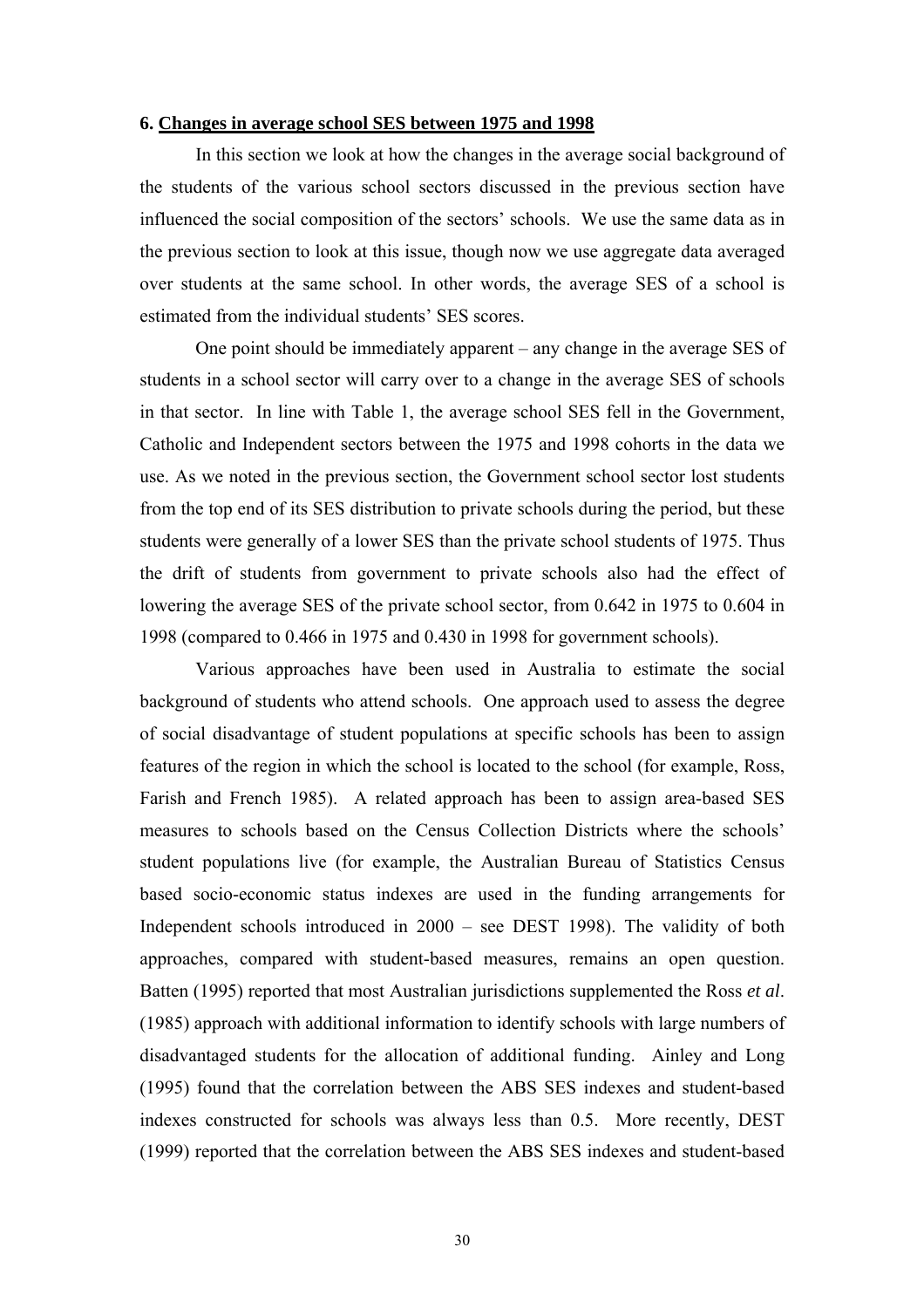indexes constructed from LSAY data for private schools was as high as 0.85. These area-based indexes may be more reliable for private schools than government schools.

We use student-based school SES measures and diagrams similar to those of the previous section to address the following question: what is the average SES of the school students at various levels of the individual SES distribution attended in each of the sectors? How much does it vary with an individual's own SES level? How much does it differ between the sectors? And has the relationships between individual SES and average school SES changed over time in the sectors?

The first three questions are addressed with the aid of Figure 16. It shows the (smoothed) average SES of the school students attended in each sector in 1998 at each level of the SES distribution. Generally, there is a positive relationship in all three sectors: in 1998 students tended to go to schools with other individuals from similar social backgrounds. That relationship appears to be similar across the sectors. In all sectors, an individual at the top of the SES distribution attends a school with an average SES level about 30 percentage points higher than an individual at the bottom of the SES distribution. Of some note for later discussion, only individuals at the very top of the SES distribution in the government systems tended to go to schools whose average SES was greater 0.5 in 1998. That is, all but individuals from the top SES quartile in the government system tend to go to schools with students predominantly from below average SES backgrounds.

The last question above was whether the relationships in the sectors between individual SES and average school SES have changed over time. The changes in the position of the average school SES curves between 1975 and 1998 in the Catholic and Independent sectors are similar across the SES distribution. Essentially, the curves in both sectors in 1975 are similar to those shown for 1998 in Figure 16, except that they moved down between 1975 and 1998.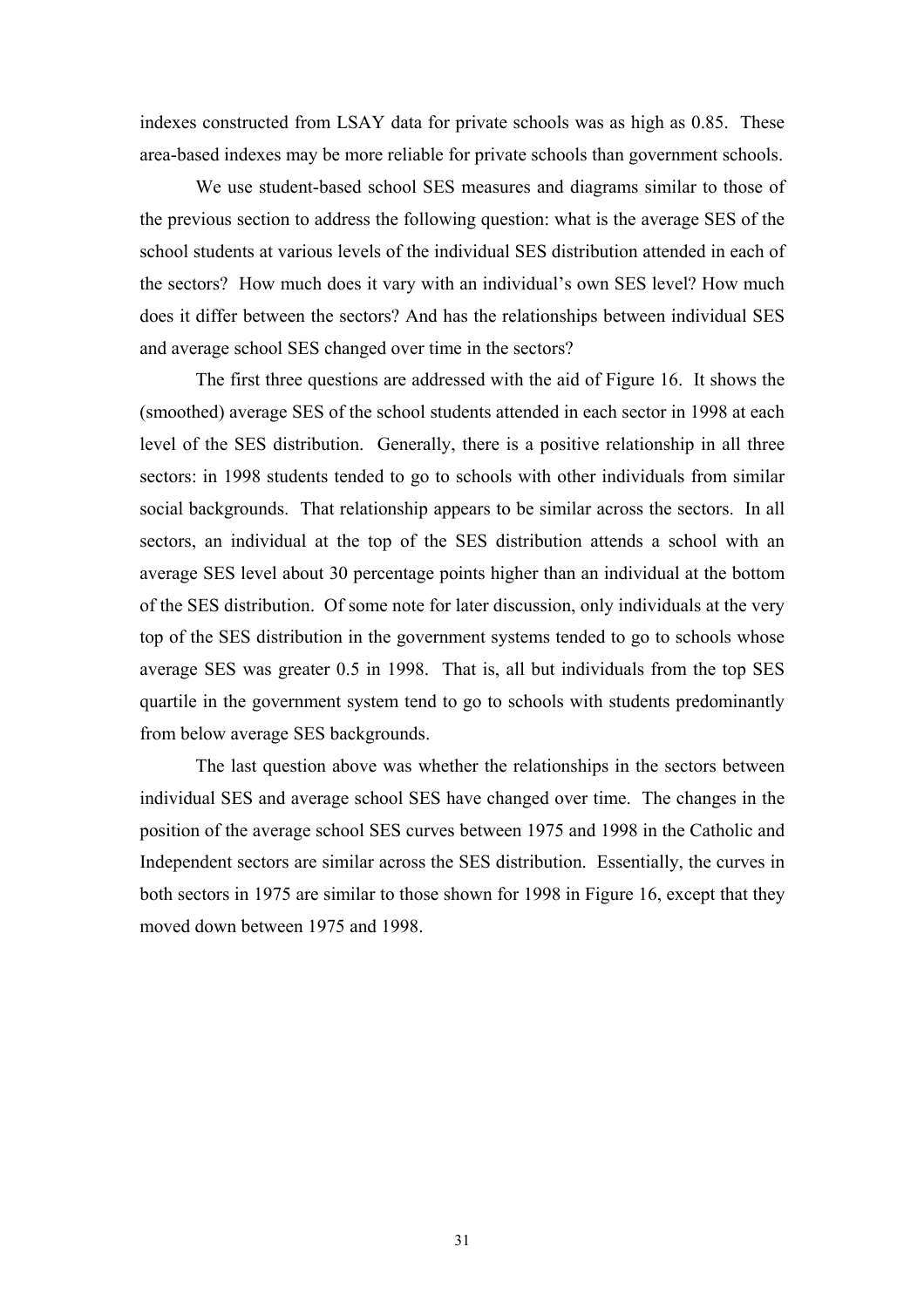

**Figure 16: Average SES in secondary schools by sector by SES ranking in 1998** 

We focus however, on what happened in the government sector. There are two reasons for this. First, the number of Government schools with students in the data is much larger than for schools from the other sectors (see Table 3), especially for the earlier cohort, so the data on changes relating to schools over time are likely to be substantially more reliable for that sector than the others. Second, the data show a more concentrated change in average school SES in that sector than in the others. This is shown in Figure 17.

For most government school students in the lower half of the individual SES distribution, the average SES of their school changed little between 1975 and 1998. The same was true for government school students at the very top of the SES distribution. However, for government school students between the  $50<sup>th</sup>$  and the  $80<sup>th</sup>$ percentiles, the average SES of their school fell by up to 15 percentage points between 1975 and 1998. In 1975, students from the  $60<sup>th</sup>$  percentile in the government system tended to go to schools with students with similar average SES backgrounds to other students in the top half of the distribution, other than those at the very top of the SES distribution. However, by 1998 that was no longer the case.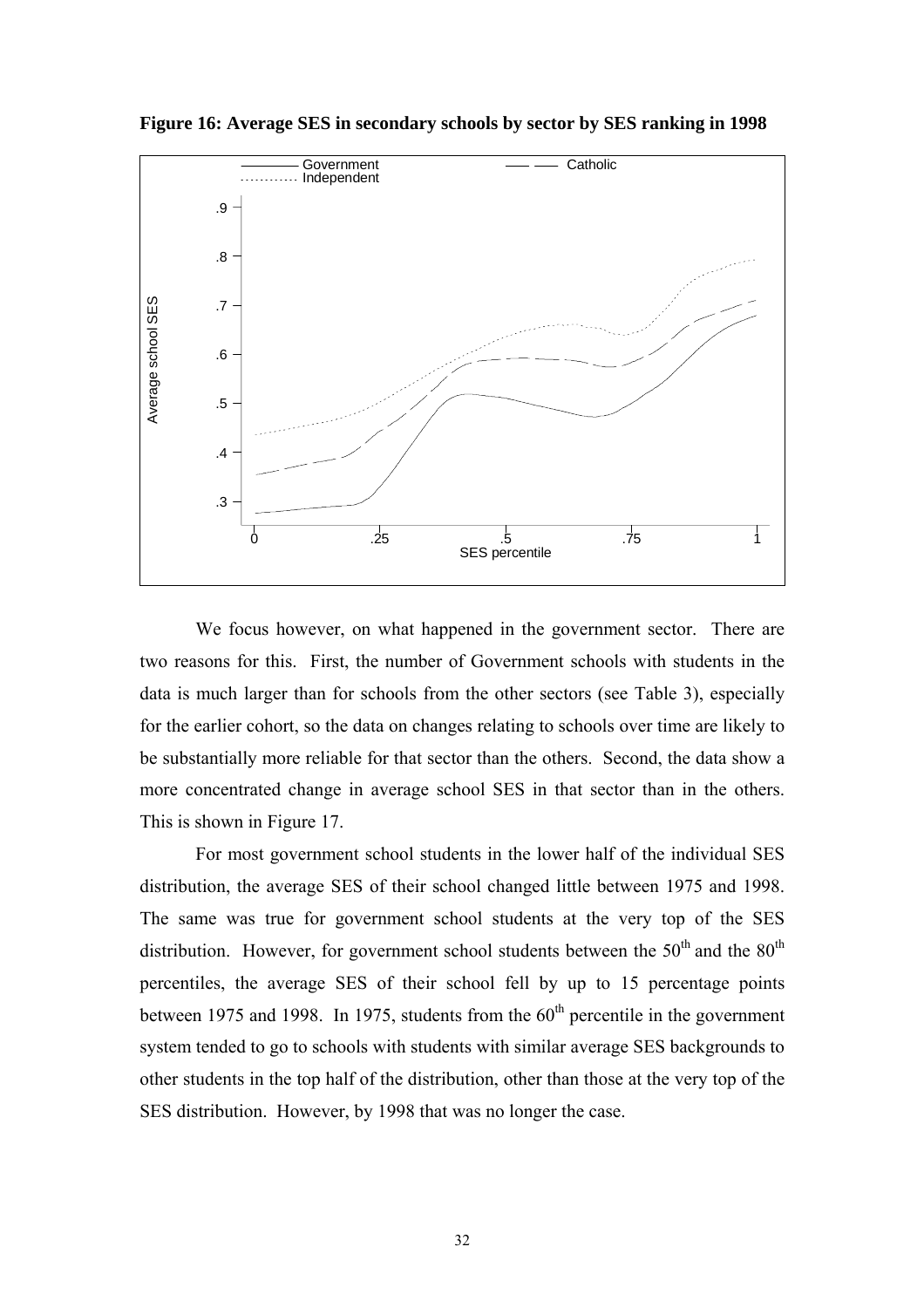

#### **Figure 17: 1975 and 1998 average SES in government secondary schools by SES ranking**

|             | 1975 | 1998              | Change       |
|-------------|------|-------------------|--------------|
| School type |      |                   | 1975 to 1998 |
|             |      |                   |              |
|             |      | Number of schools |              |
| Government  | 203  | 190               | $-13$        |
|             |      |                   |              |
| Private     | 52   | 106               | 54           |
|             |      |                   |              |
| Catholic    | 34   | 61                | 27           |
| Independent | 18   | 45                | 27           |
|             |      |                   |              |

#### **Table 3: Number of schools by school type in 1975 and 1998**

Just why that occurred is apparent from Figure 18. It shows the distributions of government schools in 1975 and 1998 in terms of average student SES backgrounds. The 1975 distribution is clearly bi-modal (has two peaks). There were two common 'types' of government schools in 1975 – one with students with average SES backgrounds substantially below the average in the community and one just above the average. By 1998, a shift had taken place in the distribution of schools by their average SES background. The type of government schools with students with above average SES backgrounds had become less common and the common 'high'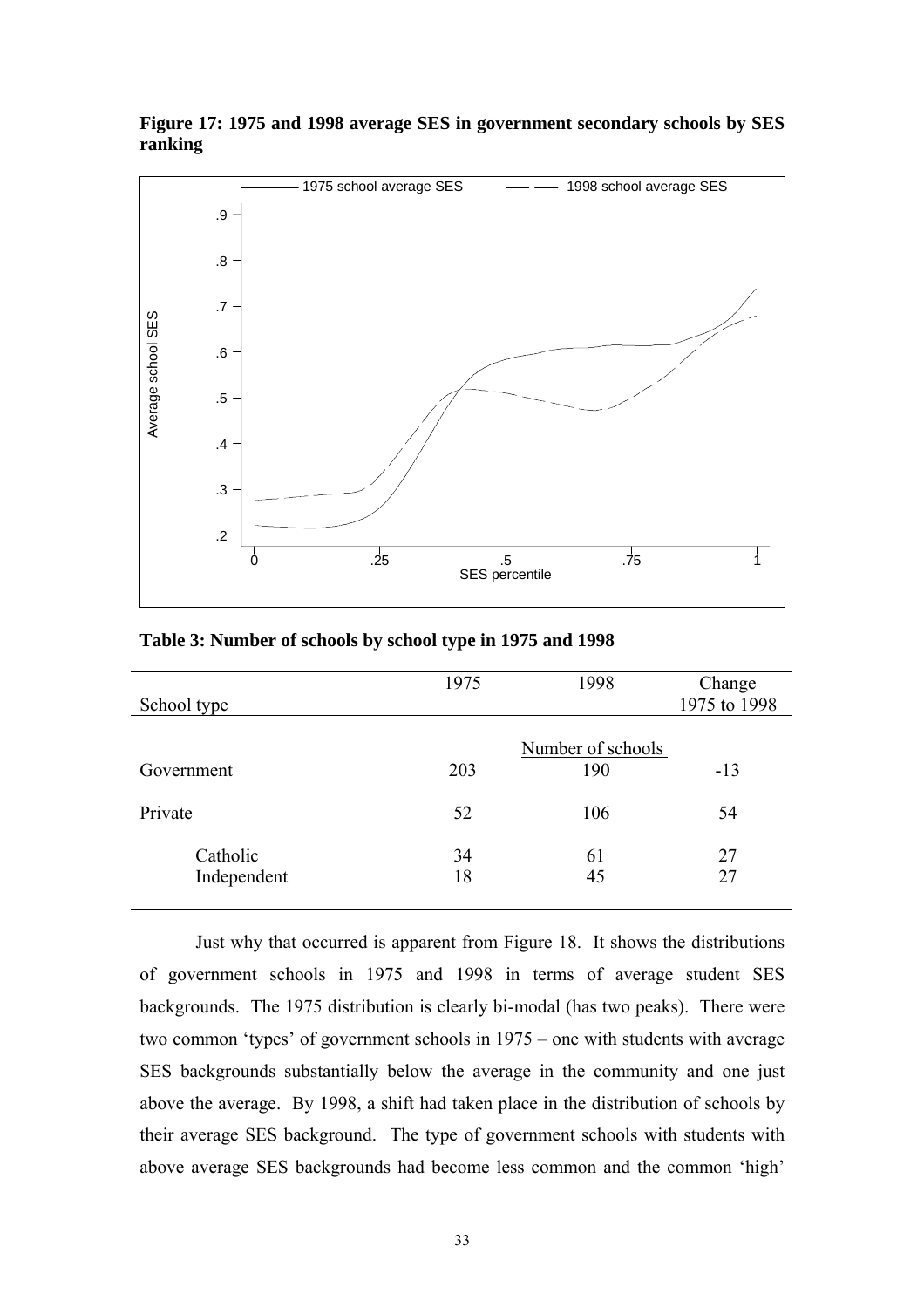SES government school was now only an average SES school. Consequently, students from the top half of the SES distribution, if they were to remain within the government sector, tended to go to schools with students who were predominantly from the lower half of the SES distribution. This had the effect of increasing the average SES of the now more common, 'low' SES type of government school.



**Figure 18: Distribution of government secondary schools by average SES: 1975 and 1998** 

What this means is that for government schools, the lower average student SES in schools and lost enrolment share appear to coincide in the same part of the individual SES background distribution. The two curves are shown in Figure 19. The correlation between the two curves is 0.69. It appears that the loss of students from between the  $50<sup>th</sup>$  and  $80<sup>th</sup>$  percentile of the SES distribution has had a profound impact on the average SES of many government schools.

What are the implications of a decline in the average SES of government schools? In the previous section, we reported that there are fewer high-SES students in government schools today than there were in 1975, and Figure 18 illustrates that the share of government schools with above-average SES students has declined while the number of government schools with a concentration of low-SES students has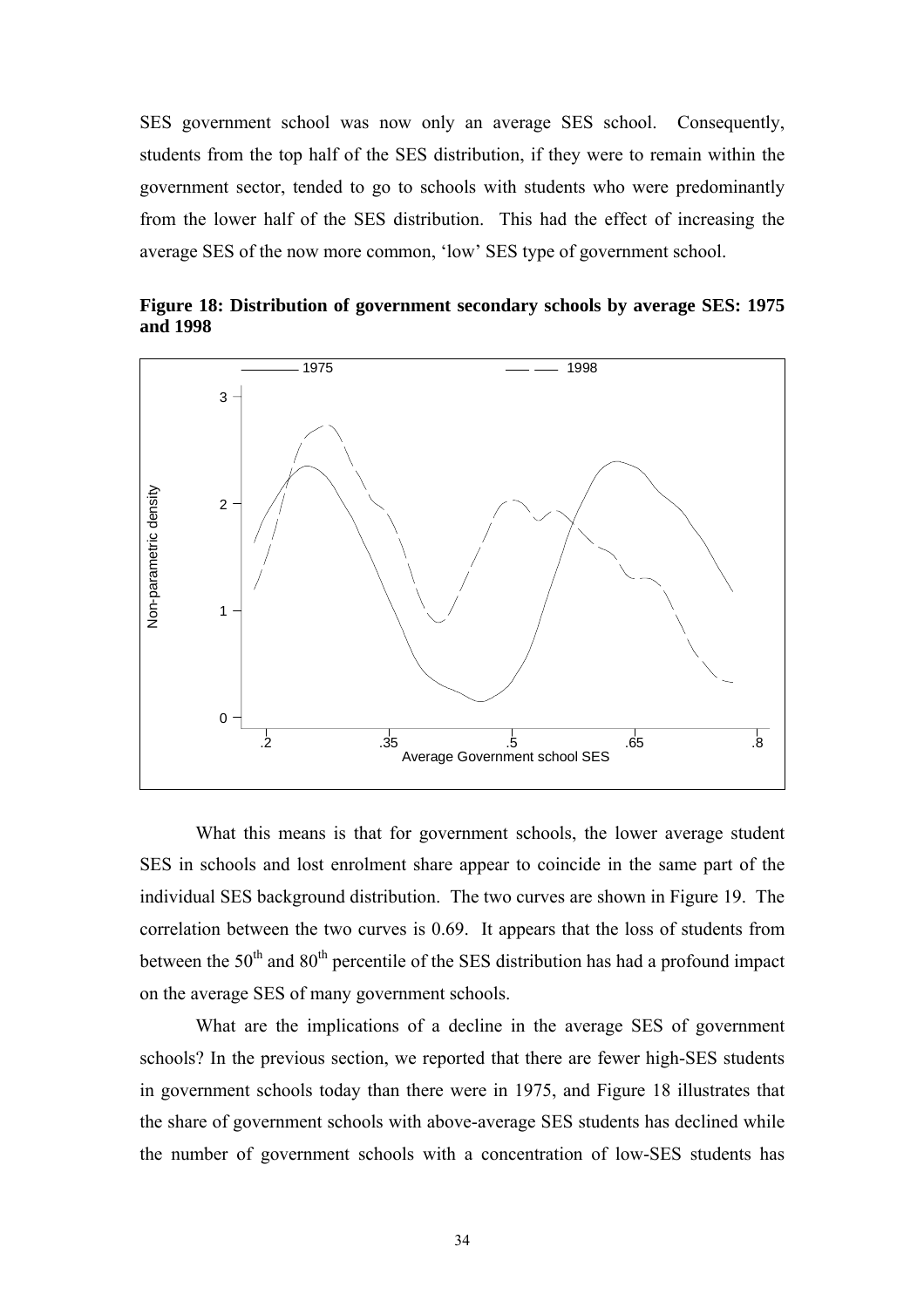increased since 1975. Should this trend be of interest to policy makers? In the remainder of this section we summarise the research on these issues and make some suggestions about their implications for policy.

The first issue is the influence of socio-economic status on educational attainment. It is well established that individual students' socio-economic background has a significant impact on their educational attainment (see Rothman and McMillan 2003, for example).As low-SES students make up a higher proportion of government schools enrolments, observed educational attainment levels in government schools may fall. When "league tables" of results are published comparing government and private schools, the increasingly lower overall SES of students in the government school sector – and its impact on student attainment – should be acknowledged.

**Figure 19: Changes between 1975 and 1998 in average government school secondary SES and the government school enrolment share by individual SES** 



Second, the average cost of educating a student in a government school to some desired standard or benchmark should be higher than in a private school because of the higher proportion of low-SES students. Other factors, such as the community service obligation to provide schools in rural areas and to take all students – regardless of their physical attributes, the circumstances of their families or their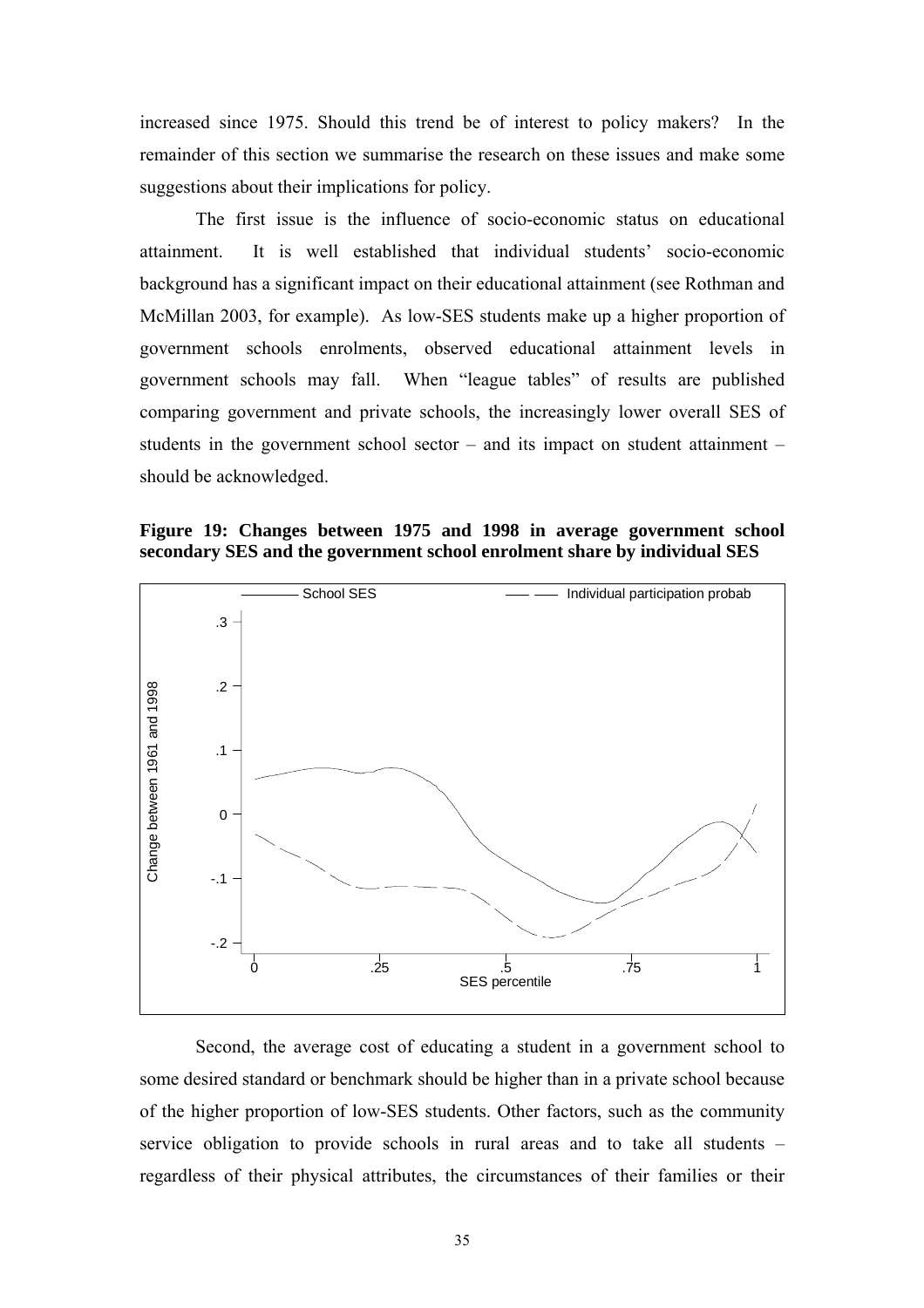location – contribute to the higher cost of government schooling (Watson 2004:6-7). These differences should be taken into account when governments determine funding "benchmarks" for government and private schools. In other words, we should expect private schools to operate effectively at a lower level of resources than the average resources per student in government schools. So long as the private school sector enrols a lower proportion of low-SES students and has fewer schools in remote locations, its cost profile should be lower than the government system.

A third issue is the impact of peer effects on student performance in government schools. Several overseas studies suggest that the socio-economic composition of a student's peers influences individual student performance. The main assumption in the literature on peer group studies is that the aggregate of student characteristics such as ability, motivation and aspirations produces a dominant ethos that impacts on individual student achievement (Adler, Petch and Tweedie 1989, Fuchs, Fuchs, Hamlett and Karns 1998, Hanushek, Kain, Markman, and Rivkin 2001, Henderson, Mieszkowski and Sauvageau 1978, McDill and Rigsby 1973, Murnane 1990, Summers and Wolfe 1977). On the other hand, as for any school input, peer group characteristics do not offer a complete explanation of differences in school quality. Evidence that schools with similar socio-economic profiles can have different educational outcomes (see Lamb 1997) suggests that other inputs (such as high quality teaching) can override peer effects. But if we accept that peer group effects play some role in student attainment, the observed decline in the average socio-economic status of government schools suggests that positive peer group characteristics there may also have diminished. The loss of positive peer group effects could be expected to have a negative impact on student academic achievement in affected government schools.

In summary, the transfer of high-SES students from government to private schools since 1975 has changed the average socio-economic composition of government schools. The majority of students in government schools now attend schools where the average socio-economic status of students is below average. The proportion of government schools with concentrations of low-SES students (between the  $20<sup>th</sup>$  and  $40<sup>th</sup>$  SES percentiles) increased between 1975 and 1998. These trends have implications for both the costs and educational outcomes of government schooling.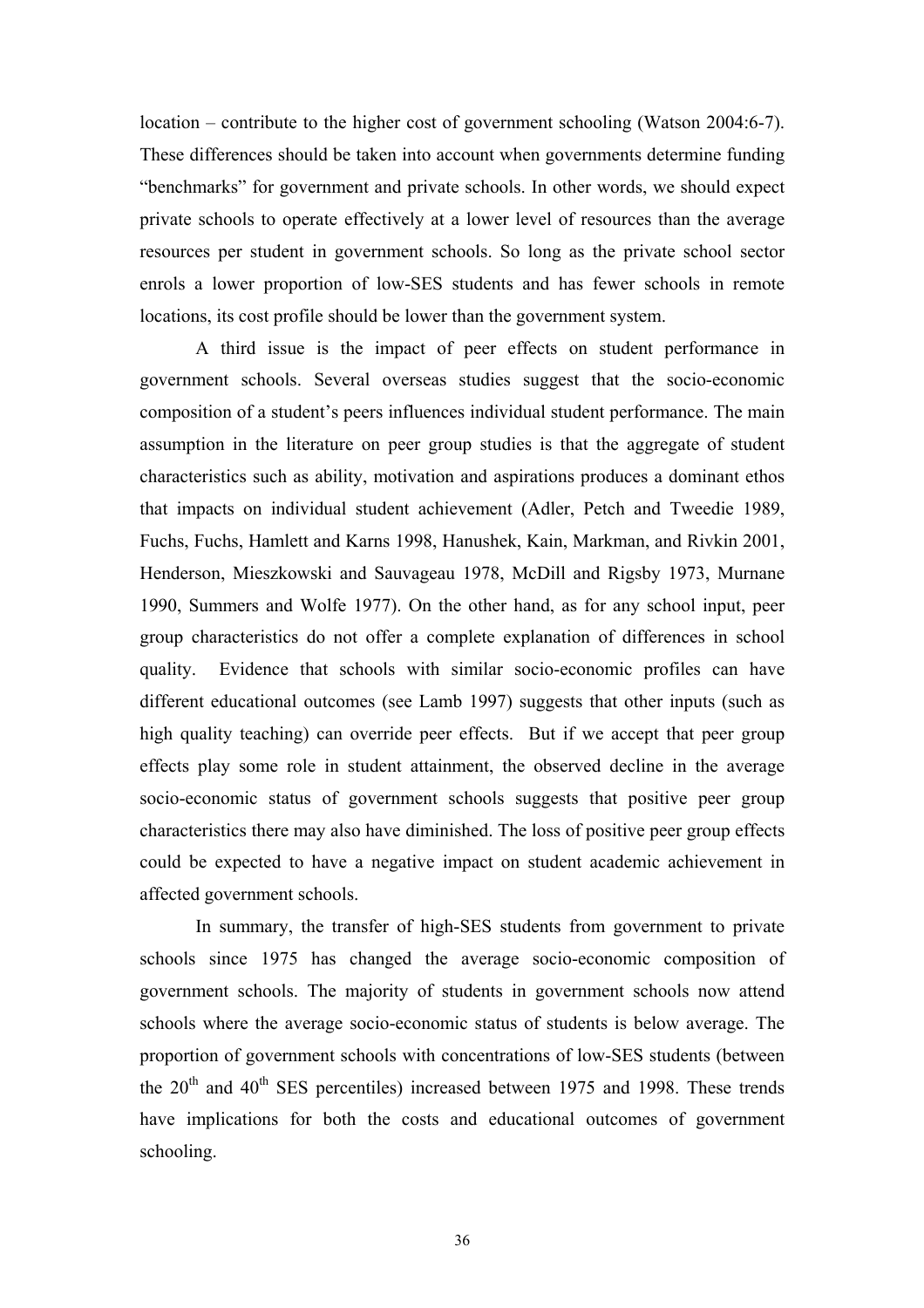#### **7. Conclusion**

In this paper we have described and analysed changed government, principally Commonwealth government, policy arrangements that have affected the level and type of grants to private schools in Australia since the 1970s.

We concluded that the increased government funding for private schools has been used primarily to improve the quality of the learning experiences of students, measured here through improved student: teacher ratios. This means that families most sensitive to changes in relative quality have been attracted to private schools, a group which might be expected to be more concentrated in the top half of the SES background distribution. Not surprisingly, we found that the top half of the SES distribution was where most of the shift in students from the government sector to the private sector had taken place.

The loss of these students appears to have affected schools in the government sector substantially, with a relative fall in schools with students from above-average socio-economic backgrounds in that sector. To the extent that the peers of students have an impact on their achievement and other outcomes, this matters for two reasons. First for retaining other above average SES students in the government sector. Second, in terms of the educational implications for lower SES students who remain in the government sector. These changes are likely to contribute to higher costs in the provision of government schooling.

In documenting changes in the government policy framework for private schools over the past three decades, we found consequences that were never explicitly stated as either the objectives or the anticipated outcomes of government policy. These included the rise in private school fees from the mid-1980s and the actions of private schools to use government subsidies to improve quality while maintaining fee levels, rather than to reduce fees. This latter phenomenon, an outcome principally of the subsidies of one level of government, influenced directly the social composition of the student bodies at schools run by another level of government and the effective costs of educating students at those schools.

It is curious that government funding for private schools has been provided on the basis of "need" (variously defined) with little explicit consideration of the impact of private school subsidies on the government school system and the "needs" of the students who attend those schools. With the exception of the Commonwealth *New Schools Policy* between 1985 and 1995, there has been no interest at the state or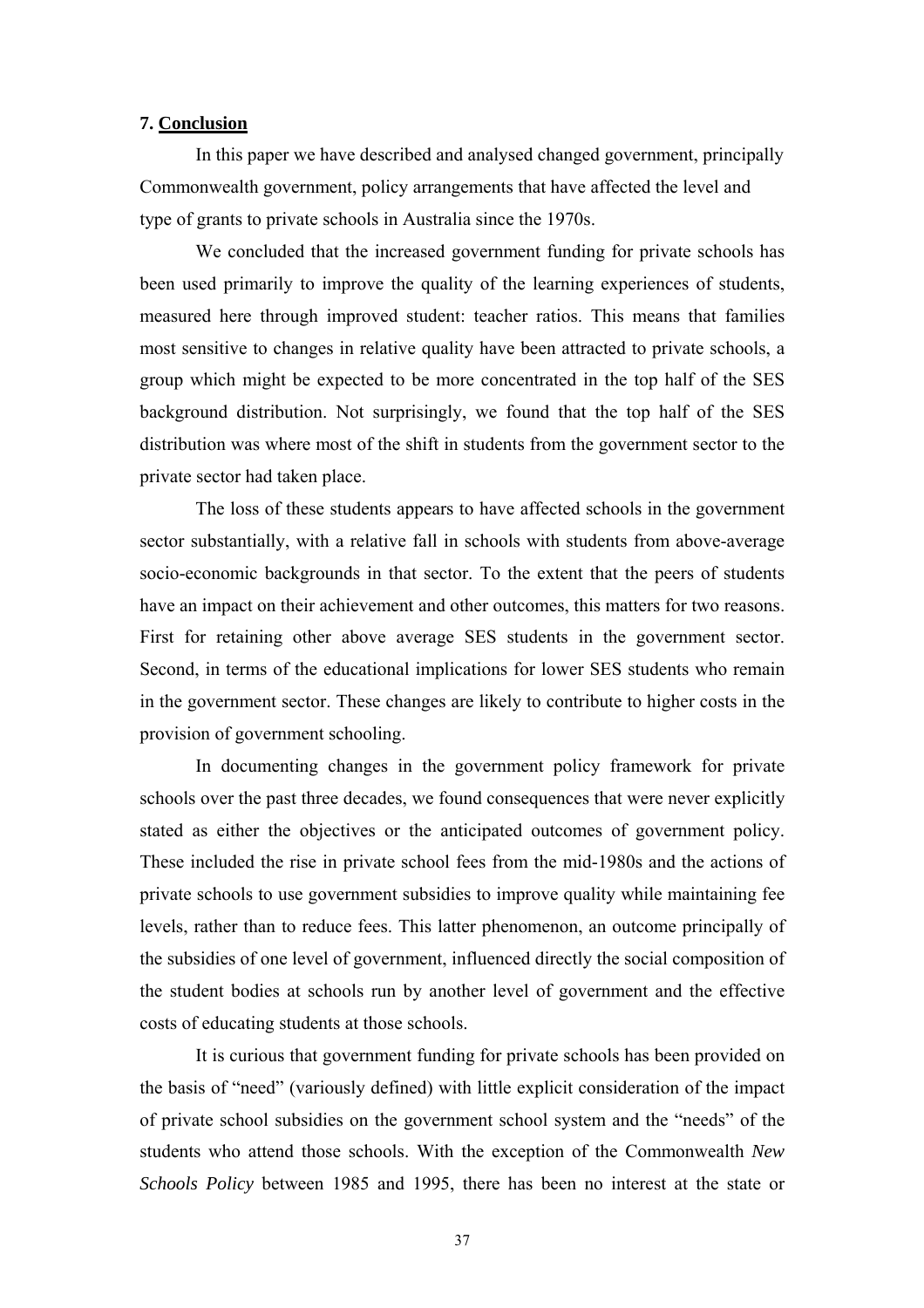federal level in properly defining the role and purpose of private schools in a subsidised system, nor in regulating the private sector to maximise student outcomes overall. This inadequate policy framework has permitted – and possibly encouraged – private schools to use public subsidies to position themselves in the market for high-SES students. A better-designed framework may have fashioned the subsidies to contribute to the public policy goal of achieving higher quality schooling for all.

If this situation continues, we are likely to see a continuing drift of above average SES students into the private school sector with the support of government subsidies. The problems posed for government secondary schooling of catering predominantly for students from lower-SES backgrounds will need to be addressed. The future viability of government secondary schooling, especially in relatively affluent metropolitan areas, must be questionable in these circumstances.

The problems raised by our analysis are not those solely for supporters of government schooling. Proponents of greater school choice advocate explicit use of student vouchers, sometimes to allow greater participation in private schools by students from disadvantaged backgrounds (Buckingham 2000). Further, the value of these vouchers should be set at the level of resources provided to government schools for their enrolments. Among the questions supporters of vouchers need to address is what would happen to school fees in such circumstances. Unless very restrictive regulations were placed on private school fee regimes, there seems no reason to anticipate that private schools will not respond to increased subsidies as they have done over the past thirty years – they will leave their fees relatively unchanged and move to improve further the quality of the schooling they provide. This would leave unaffected their affordability for students from low SES backgrounds.

We commenced by saying that this was a preliminary analysis aimed to inform the direction of further research on Australian schools. The history of funding for private schools and the impact this has had on government schools over the past 30 years has been informative for a number of contemporary research and policy issues. Further research is necessary to fully understand the features of the public/private school division in Australia and to underpin evidence-based policy development by government.

There is a clear need for more explicit modelling of the role of government policies (including subsidies and interventions such as the *New Schools Policy*), private school fees and student: teacher ratios on the private school enrolment share.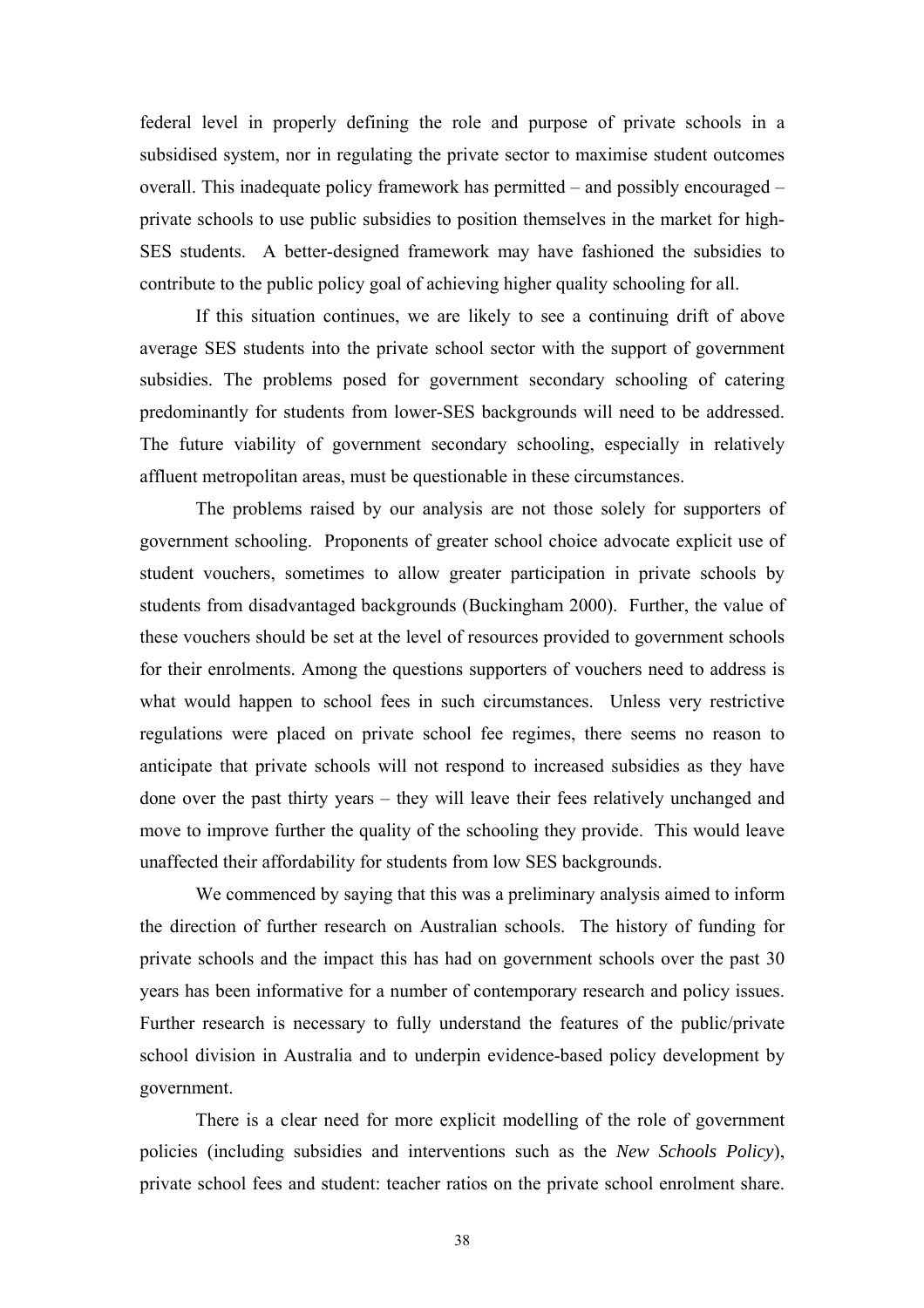This may enable the effect of changing preferences over time to be identified. Research on the determinants of individual school sector choice through time would complement this work. Information on the wage differentials between teachers in government and private schools would be useful to analyse other ways in which private schools have attempted to influence the quality of the education they have provided over the last 30 years. We also need a better understanding of the role of peer group effects in Australian schools, since most of the peer effects literature emanates from overseas and may be of limited relevance to Australia. Finally, studies that exploit external sources of variation in school sector choice to measure the sectoral impact on a range of educational outcomes would be of great value in informing future policy development. The current authors intend to address at least some of these issues in the future.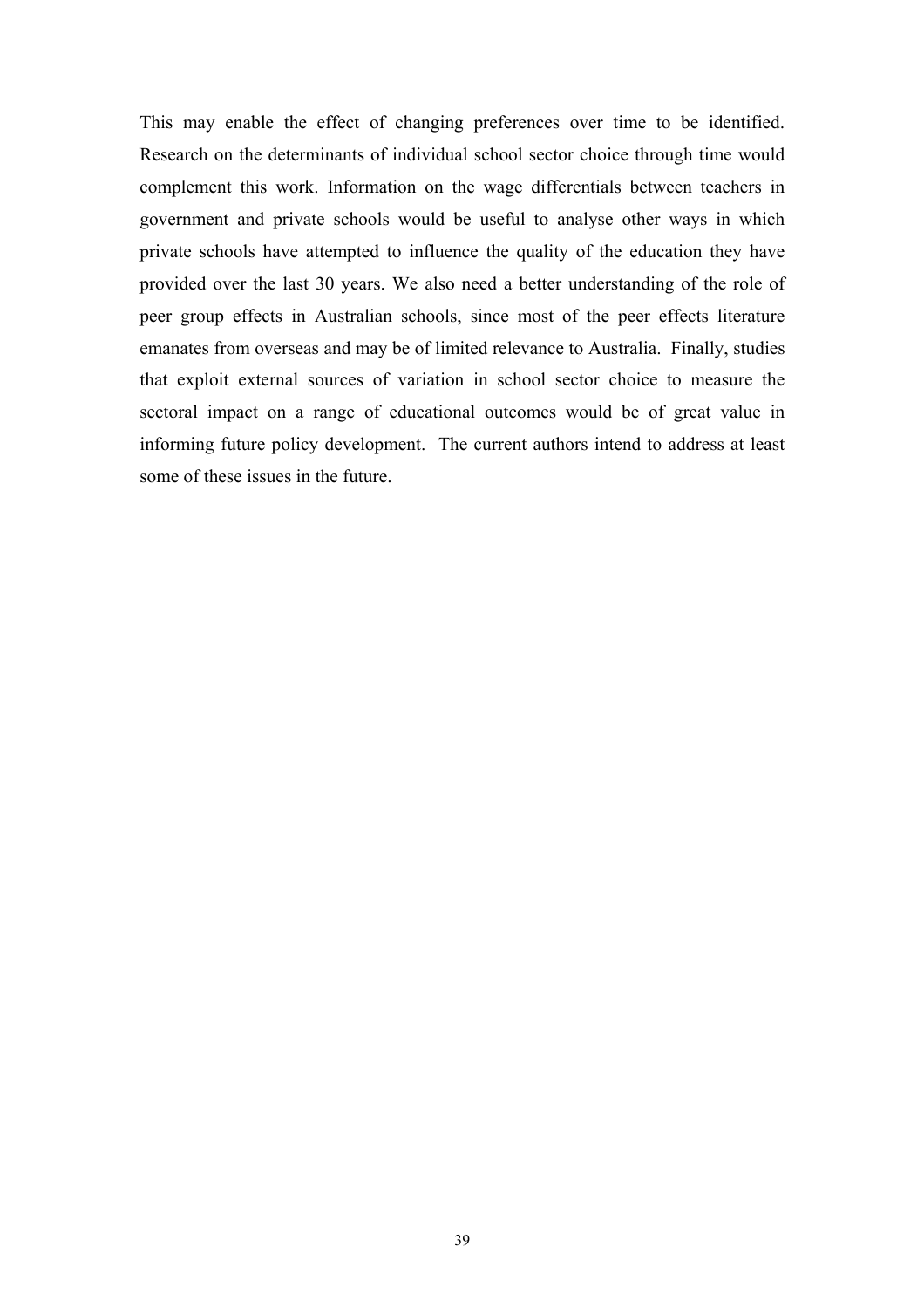#### **References**

- Adler, M., Petch, A. and Tweedie, J. (1989), *Parental Choice and Educational Policy.* Edinburgh University Press.
- Ainley, J. and Long, M. (1995), 'Measuring student socioeconomic status' in Ainley, J., Graetz, B., Long, M. and Batten, M. (eds), *Socioeconomic Status and School Education*, Australian Government Publishing Service, Canberra.
- Albinski, H.S. (1966), *The Australian Labor Party and the Aid to Parochial Schools Controversy.* Pennsylvania State University Studies No. 19.
- Anderson, D. and Vervoorn, A. (1983), *Access to Privilege: Patterns of Participation in Australian Post-Secondary Education*, Australian National University Press, Canberra.
- Australian Bureau of Statistics (various years) *Schools Australia*. (ABS Catalogue No. 4221.0).
- Australian Bureau of Statistics, (2003), *Australian Social Trends Education and Work: School teachers.* AusStats. >http://www.abs.gov.au/Ausstats/abs@.nsf/0/718f247ad9706ccaca256d39001 bc34c?OpenDocument<
- Batten, M. (1995) 'Educational provision for socioeconomically disadvantaged school students' in Ainley, J., Graetz, B., Long, M. and Batten, M. (eds), *Socioeconomic Status and School Education*, Australian Government Publishing Service, Canberra.
- Buckingham, J. (2000), "School funding for all: making sense of the debate over dollars". Issue Analysis Paper No. 17, Centre for Independent Studies, 12 October.
- Department of Education, Science and Training, (1999), *SES Simulation Project: Validation Report*, *A Report on analyses to validate the Socioeconomic (SES) Simulation Project*, McMillan Printing Group, Canberra.
- Department of Education, Science and Training, (2004), *Commonwealth Programmes for Schools Quadrennial Administrative Guidelines 2001 to 2004.* 2004 **Edition**
- Department of Education, Training and Youth Affairs (Steering Committee for the SES Simulation Project) (1998), *Schools Funding: SES Simulation Project Report.* December. Canberra.
- Department of Employment, Education, and Training, (1989), *Commonwealth Programs for Schools, Administrative Guidelines 1989.* Canberra: AGPS.
- Fuchs, L.S., Fuchs, D., Hamlett, C.L. and Karns, K. (1998), "High-achieving students' interactions and performance on complex mathematical tasks as a function of homogeneous and heterogeneous pairings." *American Educational Research Journal* 35(2): 227-267.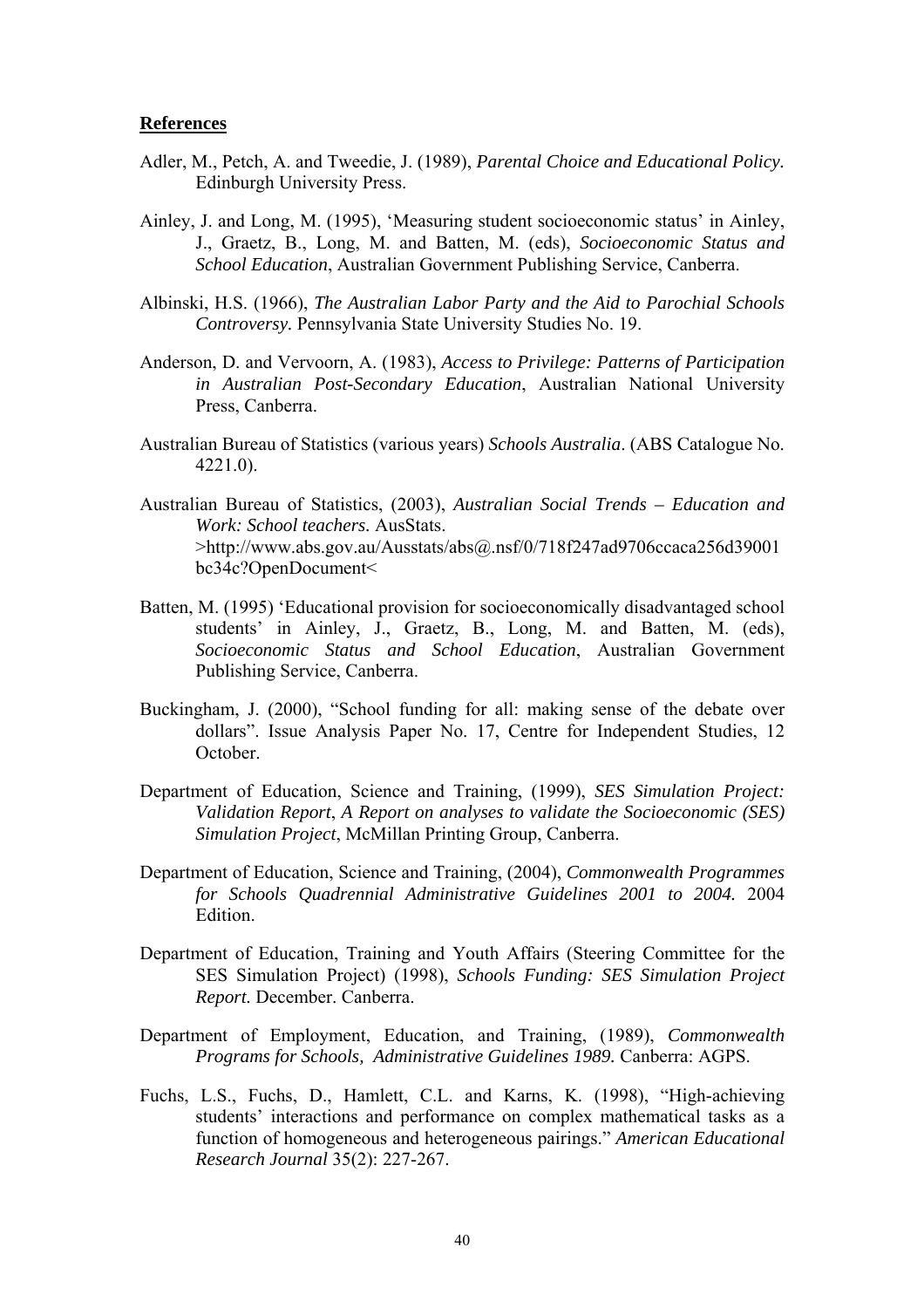- Graetz, B. (1990), 'Private schools and educational attainment: cohort and generational effects', *Australian Journal of Education*, 34, pp.174-191.
- Hanushek, E.A. (1986), 'The economics of schooling: production and efficiency in public school', *Journal of Economic Literature*, 24, pp.1141-1177.
- ——— (2003), 'The failure of input-based schooling policies', *Economic Journal*, 113, F64-F98.
- Hanushek, E.A., Kain, J. F., Markman, J.M. and Rivkin, S.G. (2001), "Does Peer Ability Affect Student Achievement?" *National Bureau of Economic Research Working Paper No. 8502.*
- Henderson, V., Mieszkowski, P. and Sauvageau, Y. (1978), "Peer Group Effects and Educational Production Functions", *Journal of Public Economics,* 10:97-106.
- Hogan, M.C. (1984), *Public versus Private Schools; Funding and directions in Australia.* Penguin Books.
- Interim Committee, (1973), *Schools in Australia: Report of the Interim Committee for the Australian Schools Commission.* (Peter Karmel, Chair) Australian Government Publishing Service, Canberra.
- Krueger, A.B. (2003), 'Economic considerations and class size', *Economic Journal*, 113, F34-F63.
- Lamb, S (1997), "Access to level of mathematics study in high school: social area and school differences", *Conference Proceedings of the 20th Mathematics Education Research Group of Australasia,* Volume 1: 286-293.
- Le, A.T. and Miller, P. (2003), 'Choice of school in Australia: Determinants and consequences', *Australian Economic Review*, 36, pp.55-78.
- McDill, E.L. and Rigsby, L.C. (1973), *Structure and process in Secondary Schools, The academic impact of educational climates*. Baltimore: Johns Hopkins University Press.
- Mukerjee, D. (1999), *Socio-economic status and school system enrolments*, Australian Centre for Equity through Education, paper available at: >[http://www.aeufederal.org.au/Publications/DMukherjeepaper.pdf<](http://www.aeufederal.org.au/Publications/DMukherjeepaper.pdf)
- Murnane, R.J. (1990), "Family Choice" in Clune, W. and Witte, J. (eds), *Choice and Control in American Education. Vol 1. The Theory of Choice and Control in Education.* NY: Falmer Press: 332-336.
- Praetz, H. (1982), *Public Policy and Catholic Schools.* Australian Council for Educational Research Melbourne.
- Preston, B. (2003), *The Social Make-up of Schools: Family income, religion, Indigenous status, and family type in government, Catholic and other nongovernment schools,* Paper prepared for the Australian Education Union, available at: [>http://www.aeufederal.org.au/Debates/bprestonsch.pdf](http://www.aeufederal.org.au/Debates/bprestonsch.pdf)<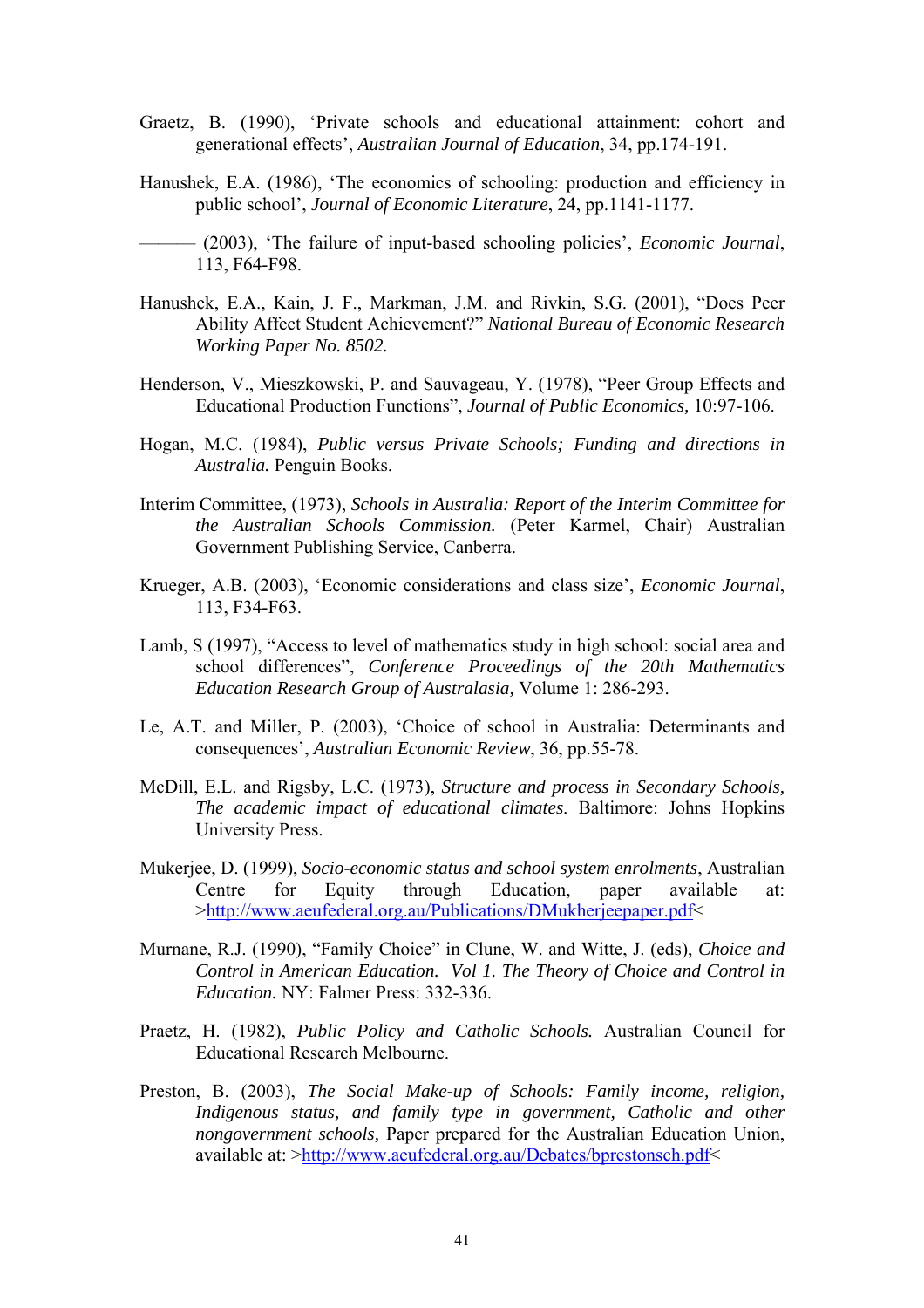- Productivity Commission 2004. *Report on Government Services 2004: School Education*. >http://www.pc.gov.au<.
- Radford, W.C. and Wilkes, R.E. (1975), *School Leavers in Australia, 1971 1972*, Australian Council for Educational Research, Melbourne.
- Ross, K.N., Farish, S. and French, K. (1985), *The Development and Application of Indicators of Educational Disadvantage on Census Descriptions of the Neighbourhoods associated with Australian Schools*, Commonwealth Schools Commission, Canberra.
- Rothman, S. and McMillan, J. (2003), *Influences on Achievement in Literacy and Numeracy*, Longitudinal Surveys of Australian Youth Research Report No. 36, Australian Council for Educational Research, Melbourne.
- Ruby, A., Wells, L. and Wildermuth, C. (1995), *Choice, Market Theory and Education: What are we talking about?* Occasional Paper No. 19, Australian College of Education, Canberra.
- Smart, D. (1978), *Federal Aid to Australian Schools*, University of Queensland Press.
- Summers, A. and Wolfe, B.L. (1977), "Do schools make a difference?" *American Economic Review* 67(4): 639-652.
- Vella, F. (1999), 'Do Catholic schools make a difference? Evidence from Australia', *Journal of Human Resources*, 34, pp.208-224.
- Watson, L. (1998), "Intentions, Opportunities and Outcomes; The impact of Commonwealth involvement in Australian schooling". Unpublished PhD Thesis. Australian National University. Canberra.
- Watson, L. (2003), *A critique of the Federal Government's recent changes to private schools funding.* Lifelong Learning Network Discussion Paper No. 3. University of Canberra.
- Watson, L. (2004), *The total operating resources of Australian private schools in 2004.* Lifelong Learning Network Discussion Paper No. University of Canberra.
- Western, J.S. (1983), *Social Inequality in Australian Society,* McMillan, Melbourne.
- Williams, R. (1985), 'The economic determinants of private schooling in Australia, *Economic Record*, 61, pp.622-628.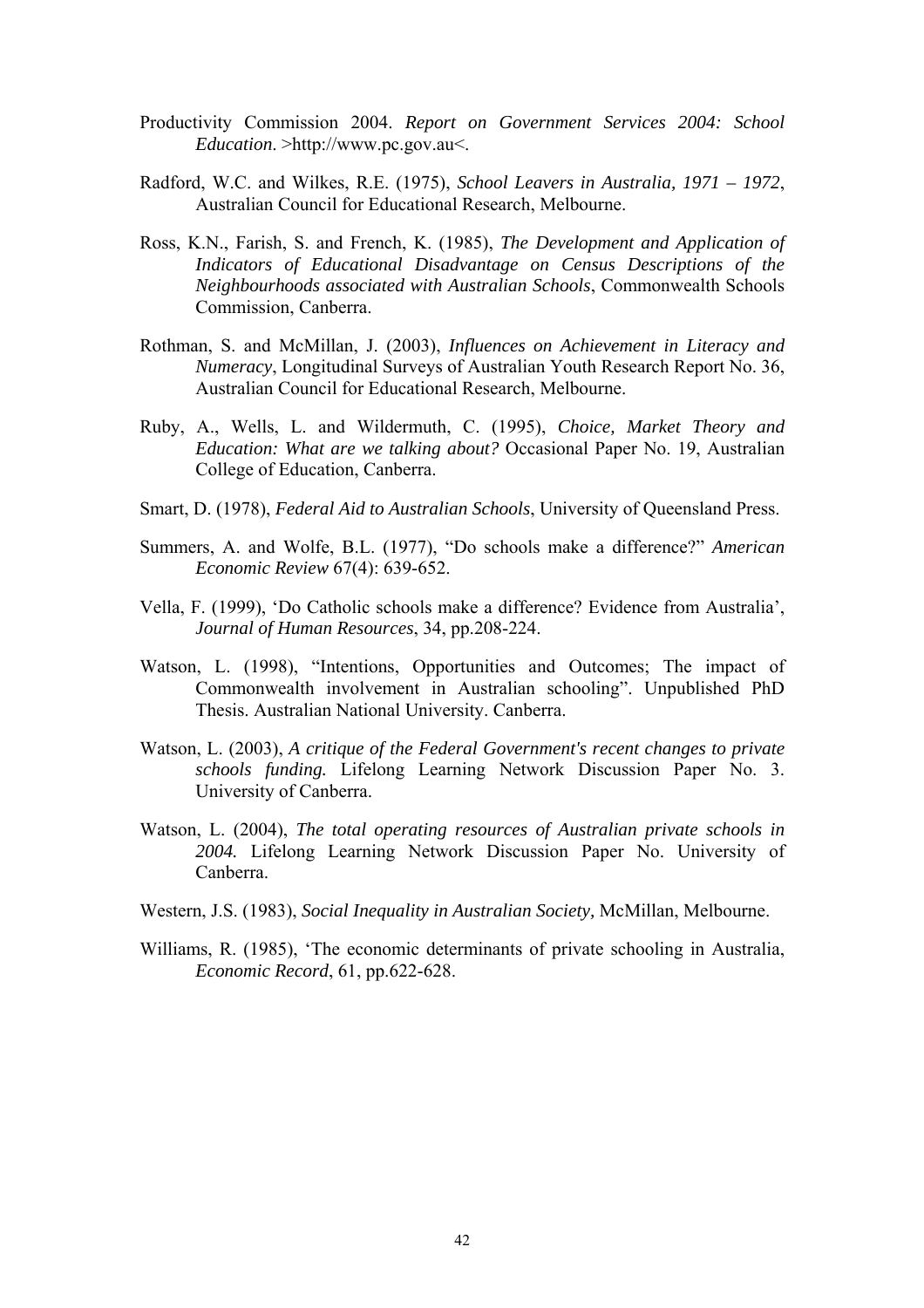#### **Appendix: Data Sources**

National school student numbers, enrolment shares, student teacher ratios

Australian Bureau of Statistics, *Schools, Australia*, Cat No. 4221.0, various years and predecessor series: *Schools, Australia*, Cat No. 4202.0, *National Schools Collection: Government Schools, Australia*, Cat No. 4215.0 and *Nongovernment Schools, Australia*, Cat No. 4216.0, various years.

Private school fees

Data for 1975, 1978, 1980 and 1982 were interpolated from adjoining years. Other data were taken from:

Commonwealth Schools Commission (1975), *Report for the Triennium 1976- 78*, Canberra.

Commonwealth Schools Commission (1979), *Australian Students and their Schools*, AGPS.

Commonwealth Schools Commission (1984) *Australian School Statistics*, 1st Edition, AGPS.

Department of Education (1985) *Statistical Bulletin, Non-Government Schools, Students and Staff*, 1st Edition.

Department of Employment, Education and Training (1987), *Schooling in Australia - Statistical Profile 1987*, AGPS.

Ministerial Council on Education, Employment, Training and Youth Affairs, *National Report on Schooling in Australia*, various years, Curriculum Corporation, Melbourne.